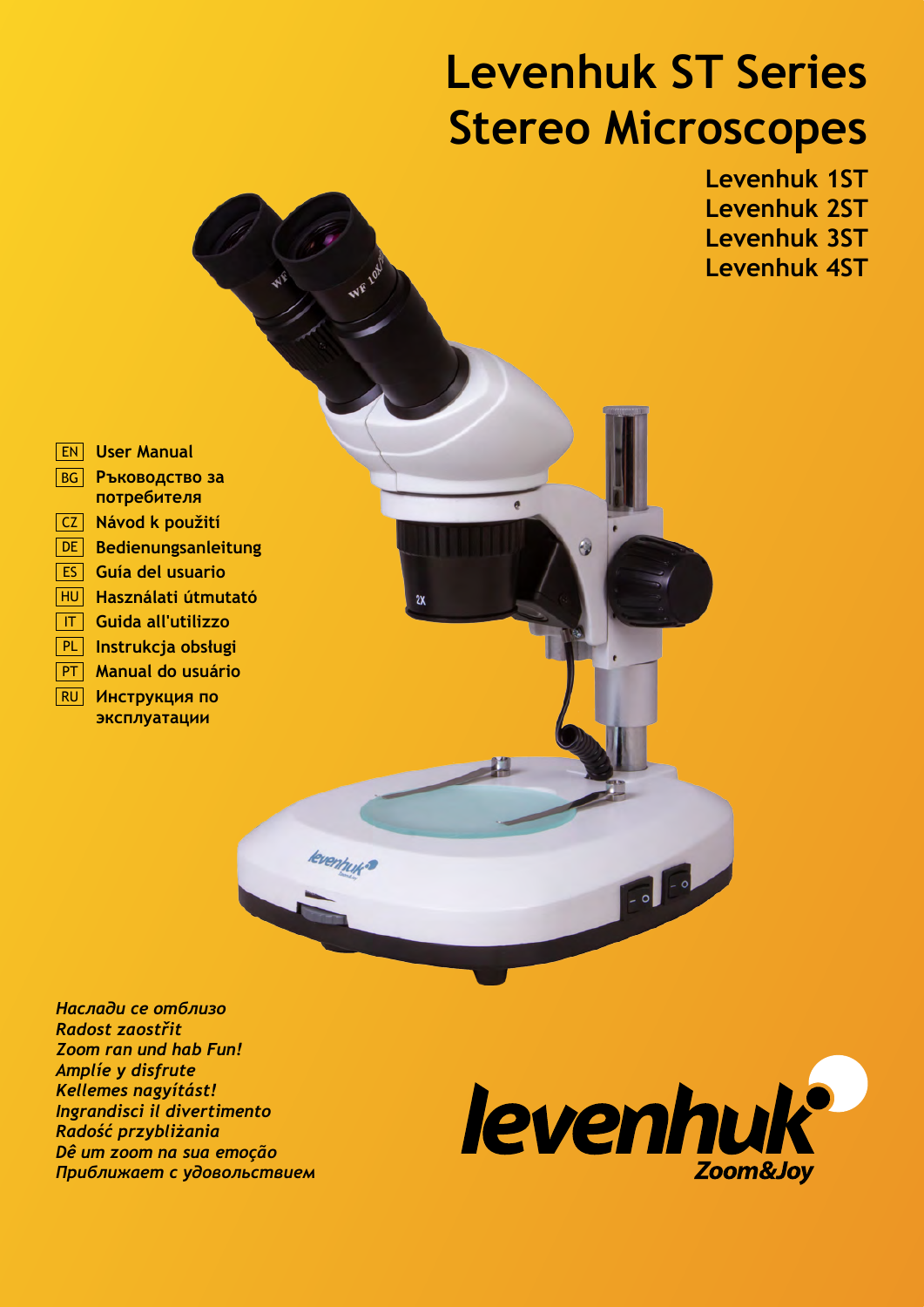



**1a. Levenhuk 1ST 1b. Levenhuk 2ST**





**1c. Levenhuk 3ST 1d. Levenhuk 4ST**

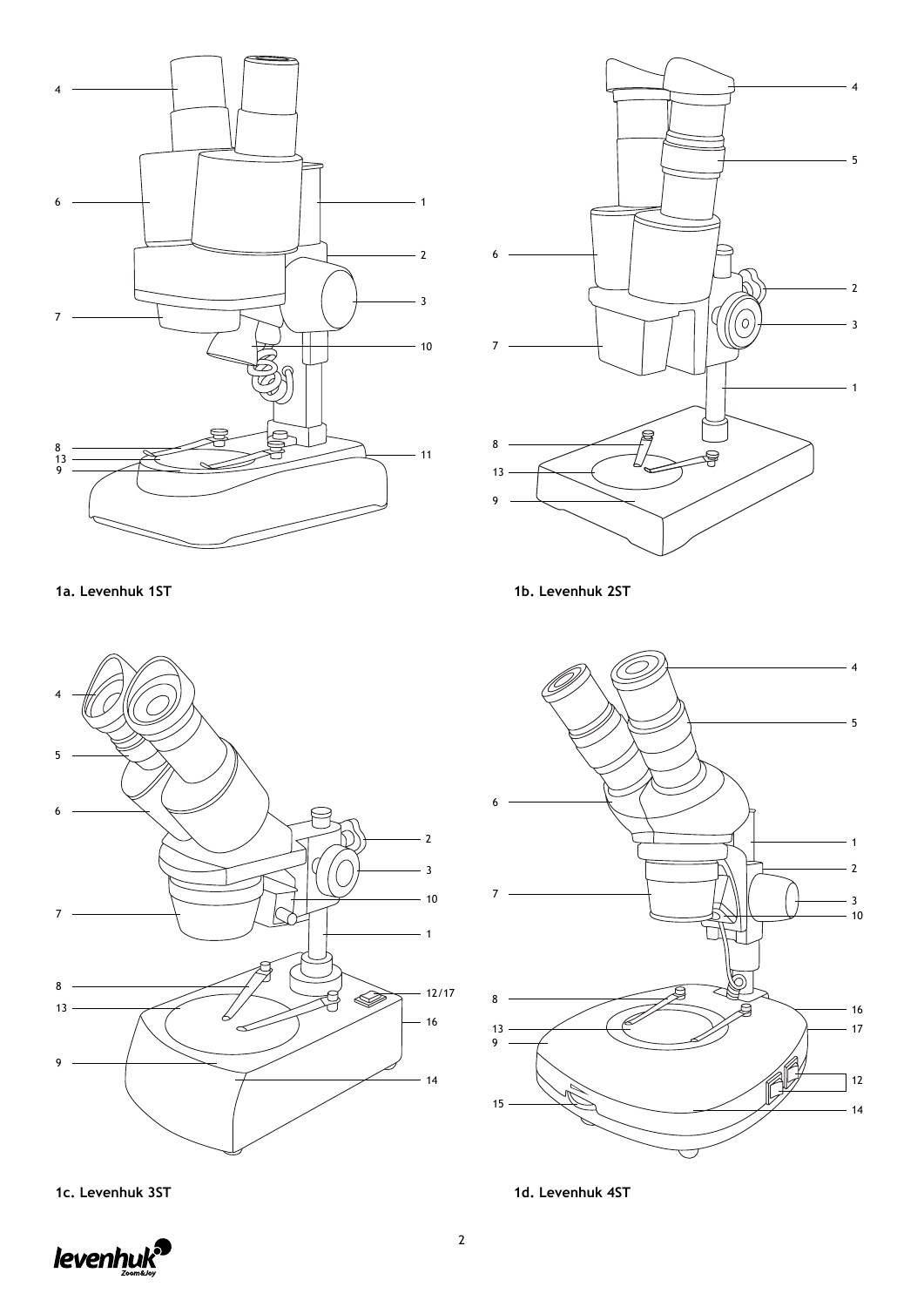- 1. Pole
- 2. Locking knob
- 
- 3. Focus knob<br>4. Evepieces **Evepieces**
- 5. Diopter adjustment ring
- 6. Binocular head
- 7. Objective(s)
- 8. Stage clips
- 9. Stage
- 10. Upper illumination (reflected light)
- 11. Battery compartment
- 12. Illumination switch
- 13. Glass stage inset
- 14. Lower illumination (transmitted light, in the base)
- 15. Brightness adjustment wheel
- 16. Power connector
- 17. Power switch

- 1. Varilla
- 2. Tornillo de bloqueo
- 3. Mando de ajuste del enfoque
- 4. Oculares
- 5. Anillo de ajuste dióptrico
- 6. Cabezal binocular<br>7 Objetivo(s)
- Objetivo(s)
- 8. Pinzas
- 9. Platina
- 10. Iluminación de luz reflejada
- 11. Compartimento de la batería
- 12. Iluminación interruptor
- 13. Inserto de cristal para la platina
- 14. Iluminación de luz transmitida (en la base)
- 15. Rueda de ajuste de brillo
- 16. Conector de ali-mentación
- 17. Interruptor de conexión eléctrica

PT | RU

- 1. Polo
- 2. Botão de bloqueio
- 3. Botão de focagem
- 4. Oculares<br>5. Anel de a
- 5. Anel de ajuste de dioptria
- 6. Cabeça binocular
- 7. Objetiva(s)
- 8. Pinças da platina 9. Platina
- 
- 10. Iluminação superior (luz refletida)
- 11. Compartimento da bat-eria
- 12. Interruptor de ilu-minação 13. Área de inserção de vidro da
- platina 14. Iluminação inferior (luz transmitida, na base)
- 15. Roda de ajuste do brilho
- 16. Conector de alimentação
- 17. Interruptor de alimen-tação
- 

### EN BG CZ DE

- 1. Прът на стойката
- 2. Заключващ бутон
- 3. Бутон за фокусиране 4. Окуляри
- 
- 5. Пръстен за регулиране на диоптъра
- 6. Бинокулярна глава
- 7. Обектив(и)
- 8. Щипки на предметната маса
	-
- 9. Предметна маса<br>10. Горно осветлени 10. Горно осветление (отразена светлина)
- 11. Отделение за батериите
- 12. Ключ за осветлението
- 13. Стъклена вложка на предметната маса
- 14. Долно осветление (предавана светлина, в
- основата) 15. Колело за регулиране на яркостта
- 16. Съединител за
- захранването
- 17. Ключ на захранването

#### ES  $\vert$  HU  $\vert$  HU  $\vert$  T  $\vert$  T  $\vert$  T  $\vert$  PL

- 1. Rúd
- 2. Rögzítőgomb
- 3. Fókuszállító gomb
- 4. Szemlencsék
- 5. Dioptria-állító gyűrű
- 
- 6. Kétszemes fejrész<br>7. Objektív(ek) Objektív(ek)
- 8. Tárgyasztal csíptetői
- 9. Tárgyasztal
- 10. Felső világítás (visszavert
- fény)
- 11. Elemtartó rekesz
- 12. Világítás-kapcsoló<br>13. Üveges tárgyaszta
- 13. Üveges tárgyasztal betét 14. Alsó világítás (áteső fény, a
- talapzatban)

3

- 15. Fényerő szabályzókerék
- 16. Hálózati csatlakozó
- 17. Főkapcsoló
	-

1. Штатив 2. Стопорный винт 3. Ручка фокусировки

4. Окуляры

7. Объектив(ы)<br>8. Зажимы для

столика

14. Блок нижней подсветки (находится в основании) 15. Кольцо регулировки яркости

16. Гнездо сетевого адаптера 17. Переключатель питания

препарата 9. Предметный столик 10. Блок верхней подсветки (отраженный свет) 11. Батарейный отсек 12. Переключатель подсветки 13. Предметное стекло для

5. Диоптрийное кольцо 6. Бинокулярная насадка

8. Зажимы для фиксации



- 1. Sloupek
- 2. Aretační šroub

7. Objektiv(y)

- 
- 3. Ostřicí šroub<br>4. Okuláry **Okuláry**

1. Colonna

4. Oculari

9. Tavolino

riflessa)

stativo)

17. Interruttore

2. Manopola di bloccaggio 3. Manopola della messa a fuoco

6. Testata binoculare 7. Obiettivo/i 8. Mollette del tavolino

5. Ghiera di regolazione diottrica

10. Illuminazione superiore (luce

15. Rotella regolazione luminosità 16. Presa di alimentazione

dell'alimentazione

11. Scomparto delle batterie 12. Interruttore illuminazione 13. Inserto in vetro per il tavolino 14. Illuminazione inferiore (luce trasmessa, alla base dello

5. Kroužek dioptrické korekce

1. Stange

2. Verriegelungsknopf 3. Fokussierknopf 4. Okulare 5. Dioptrienring 6. Binokularkopf 7. Objektiv(e) 8. Objektklammern 9. Objekttisch

11. Batteriefach 12. Beleuchtungsschalter 13. Objekttisch Einlage aus Glas

14. Transmissionslicht-

15. Helligkeitsregler 16. Stromanschluss 17. Stromschalter

1. Statyw

4. Okulary

2. Pokrętło blokujące 3. Pokrętło ustawiania ostrości

5. Pierścień regulacji dioptrii 6. Głowica dwukularowa<br>7. Obiektyw(y) Obiektyw(y) 8. Zaciski stolika 9. Stolik

10. Źródło światła odbitego 11. Komora baterii 12. Włącznik oświetlenia 13. Stolik ze szkła 14. Źródło światła

> przechodzącego (w podstawie)

16. Złącze zasilania 17. Wyłącznik

15. Pokrętło regulacji jasności

levenhu

10. Reflexionslicht-Beleuchtung

Beleuchtung (in der Basis)

6. Binokulární hlavice

8. Svorky pracovního stolku 9. Pracovní stolek

11. Prostor pro baterie 12. Spínač osvětlení 13. Pracovní stolek se sklem 14. Osvětlení procházejícím světlem (v podstavci) 15. Regulátor nastavení jasu 16. Konektor napájení 17. Hlavní vypínač

10. Osvětlení odraženým světlem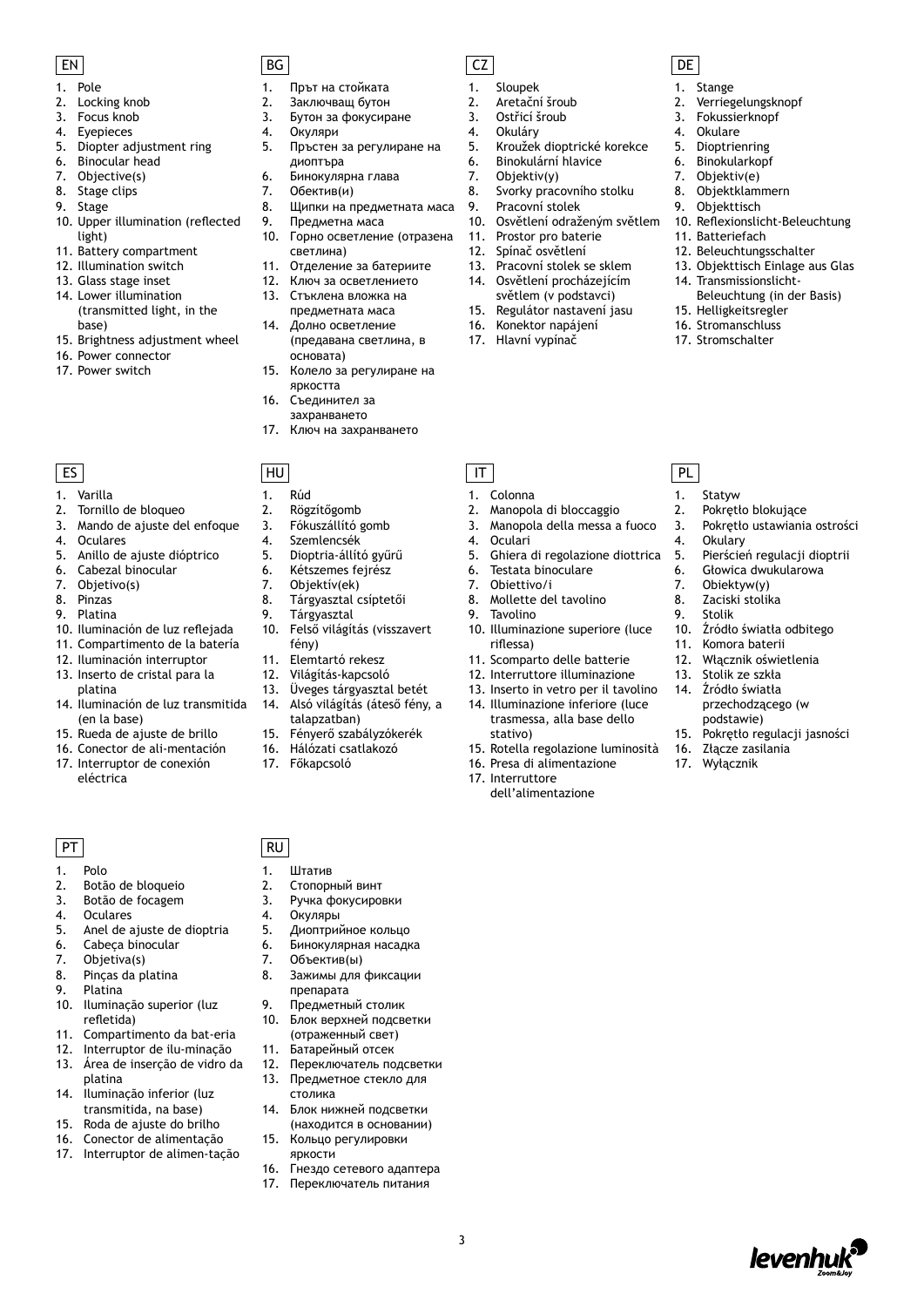Please read this manual carefully before using your microscope for the first time.

### **General Information**

Levenhuk 1ST, Levenhuk 2ST, Levenhuk 3ST and Levenhuk 4ST microscopes were designed to be used during assembly of intricate equipment, including electronics; for school experiments and scientific research. All models may be found in schools and research institutes, at home and in manufacturing plants.

#### **Using the microscope**

#### **Illumination (Levenhuk 1ST, Levenhuk 3ST, Levenhuk 4ST)**

Plug your microscope into a power source or insert batteries, turn it on and choose the required illumination source. If your microscope is fitted with brightness control, you can also choose the brightness level of illumination.

#### **Stage inset glass**

- Frosted glass stage inset may be used for observations of transparent specimens or thin slices of objects. Place it on the stage and secure it in place with the locking screw. Lower illumination source should be used during observations with this glass stage inset.
- The kit of your new microscope may also include a black and white glass stage inset. Normally, you would want to use the white side; however, if a specimen is very bright, or colored white, you should use the black side for additional contrast. Upper illumination source should be used during observations with this glass stage inset. Before installing the black and white glass make sure to remove the frosted glass from the stage.

#### **Preparations**

Place a specimen in the center of a blank slide, put the slide on the stage and lock it in place with stage clips.

#### **Eyecups**

For additional comfort during observations you can use rubber eyecups on both eyepieces.

#### **Focusing, diopter adjustment, interpupillary distance**

Place a slide on the stage and lock it in place with stage clips. Loosen the locking knob on the microscope pole and slide the head up or down into a desired position and retighten the locking knob. Look through the right eyepiece and turn the objective lens handle until you see the specimen in your field of view. Afterwards, turn the focus knob until the image is sharp and clear. Look through the left eyepiece and rotate the diopter adjustment ring until the image is sharp and clear. Do not adjust focus during diopter adjustment! Upon completing this process, look through both eyepieces, hold them with your hands and bring them closer or move them apart until a double image turns into a single image.

#### **Changing objective lenses**

Levenhuk 3ST and Levenhuk 4ST has a revolving nosepiece with two objective lenses. To switch between them, you have to rotate the nosepiece.

#### **Changing lamps**

CAUTION! Before changing a lamp or a fuse make sure the microscope is unplugged from a power source. Also, wait until the lamp cools down.

#### **Changing the upper illumination lamp**

Loosen the locking screw on the upper illumination housing and remove the light socket from within. Replace the old lamp with a new one and put the light socket back. Retighten the locking screw.

#### **Changing the lower illumination lamp**

Loosen the locking screw on the stage and remove the glass. Remove the old lamp from the light socket and replace it with a new one. Put the glass back in its place and retighten the locking screw.

#### **Changing the fuse replacement**

The fuse box is located on the bottom of the microscope base. Remove the cover and replace the old fuse with a new fuse.



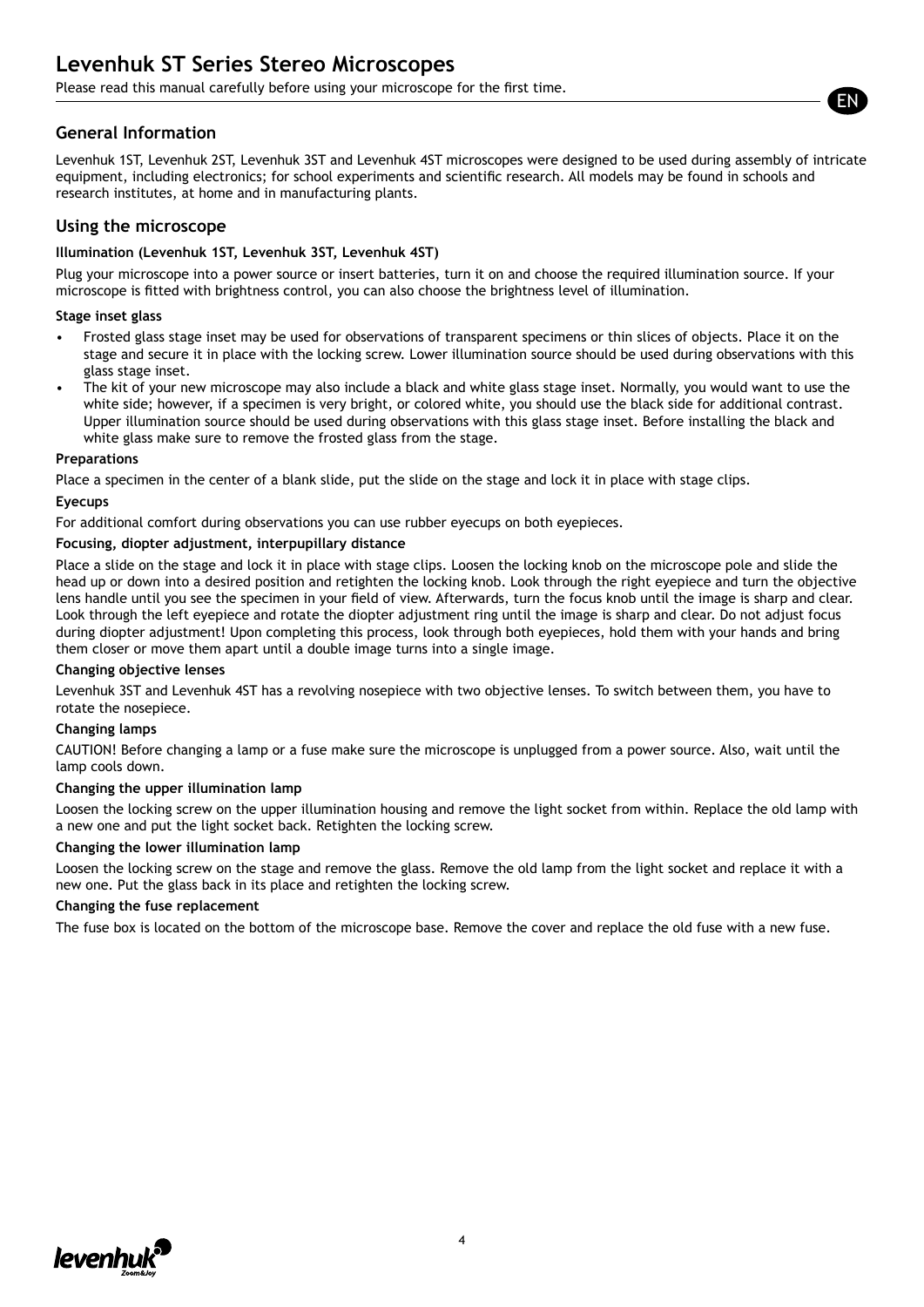### **Specifications**

|                                | Levenhuk 1ST                                    | Levenhuk 2ST                                                                         | Levenhuk 3ST                                                                                                             | Levenhuk 4ST                                                                                                             |  |
|--------------------------------|-------------------------------------------------|--------------------------------------------------------------------------------------|--------------------------------------------------------------------------------------------------------------------------|--------------------------------------------------------------------------------------------------------------------------|--|
| Head                           |                                                 | binocular, vertical                                                                  |                                                                                                                          | binocular, inclined at 45°                                                                                               |  |
| Optics material                |                                                 |                                                                                      | optical glass                                                                                                            |                                                                                                                          |  |
| Magnification                  | 20x                                             | 40x                                                                                  |                                                                                                                          | $20 - 40x$                                                                                                               |  |
| Eyepiece tube diameter         |                                                 | 23.2mm                                                                               |                                                                                                                          | 30 <sub>mm</sub>                                                                                                         |  |
| Eyepieces                      |                                                 |                                                                                      | WF10x (2pcs)                                                                                                             |                                                                                                                          |  |
| Objectives                     | 2x                                              | 4x                                                                                   |                                                                                                                          | 2x, 4x                                                                                                                   |  |
| Working distance               | 65 <sub>mm</sub>                                | 60 <sub>mm</sub>                                                                     | 57 <sub>mm</sub>                                                                                                         | 130 <sub>mm</sub>                                                                                                        |  |
| Interpupillary distance        | $55 - 75$ mm                                    | 60 <sub>mm</sub>                                                                     | 60 <sub>mm</sub>                                                                                                         | $55 - 75$ mm                                                                                                             |  |
| Glass stage inset              | 50mm, with stage<br>clips, white stage<br>plate | 50mm, with stage<br>clips, double-sided<br>(black and white,<br>plastic) stage plate | 90mm, matte glass<br>stage with stage clips,<br>additional double-<br>sided (black and<br>white, plastic) stage<br>plate | 95mm, matte glass<br>stage with stage clips,<br>additional double-<br>sided (black and<br>white, plastic) stage<br>plate |  |
| Eyepiece diopter adjustment    |                                                 |                                                                                      | $±5$ D                                                                                                                   |                                                                                                                          |  |
| <b>Focus</b>                   | coarse, 35mm                                    |                                                                                      | coarse, 40mm                                                                                                             | coarse, 35mm                                                                                                             |  |
| Power supply                   | 2pcs AA batteries (not<br>included in the kit)  |                                                                                      | 220V/50Hz or 110V/60Hz (optional)                                                                                        |                                                                                                                          |  |
| Illumination                   | upper $(0.06W$ LED)                             | natural illumination                                                                 | upper and lower<br>halogen, 10W                                                                                          | upper (1W LED)<br>lower (2W LED)                                                                                         |  |
| Operating temperature<br>range | $-540$ °C (23104 °F)                            |                                                                                      |                                                                                                                          | 535 °C (4195 °F)                                                                                                         |  |
| Additional accessories         | dust cover                                      | rubber eyecups (2pcs)                                                                | rubber eyecups (2pcs),<br>backup halogen lamp<br>12V/10W                                                                 | rubber eyecups<br>(2pcs), dust cover                                                                                     |  |

The manufacturer reserves the right to make changes to the product range and specifications without prior notice.

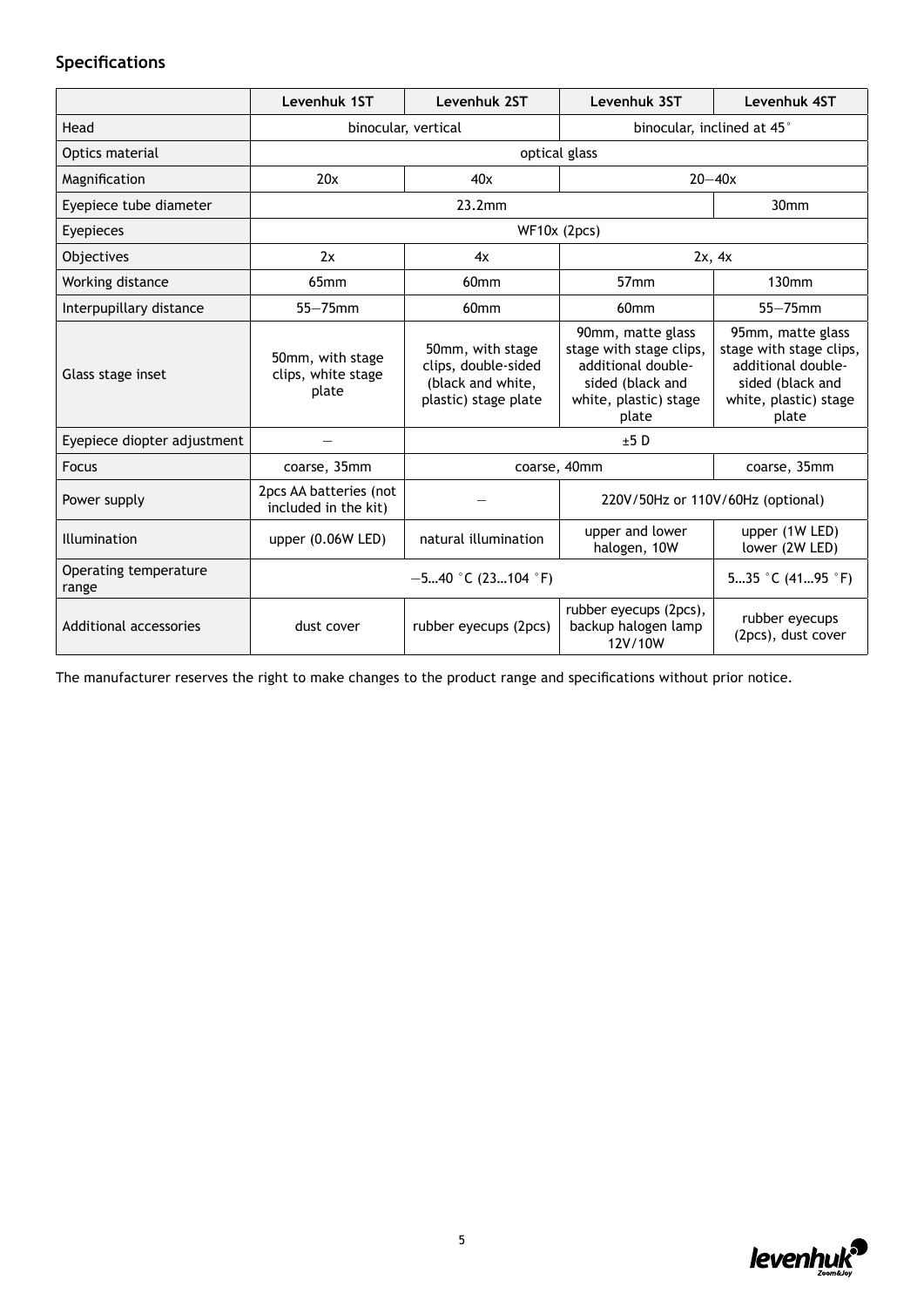

**Caution:** Please refer to the specifications table for the correct mains voltage and never attempt to plug a 110V device into 220V outlet and vice versa without using a converter. Remember that mains voltage in the U.S. and Canada is 110V and 220—240V in most European countries.

#### **Care and maintenance**

- **• Never, under any circumstances, look directly at the Sun, another bright source of light or at a laser through this device, as this may cause PERMANENT RETINAL DAMAGE and may lead to BLINDNESS.**
- Take necessary precautions when using the device with children or others who have not read or who do not fully understand these instructions.
- After unpacking your microscope and before using it for the first time check for integrity and durability of every component and connection.
- Do not try to disassemble the device on your own for any reason. For repairs and cleaning of any kind, please contact your local specialized service center.
- Protect the device from sudden impact and excessive mechanical force. Do not apply excessive pressure when adjusting focus. Do not overtighten the locking screws.
- Do not touch the optical surfaces with your fingers. To clean the device exterior, use only special cleaning wipes and special optics cleaning tools from Levenhuk. Do not use any corrosive or acetone-based fluids to clean the optics.
- Abrasive particles, such as sand, should not be wiped off lenses, but instead blown off or brushed away with a soft brush.
- Do not use the device for lengthy periods of time, or leave it unattended in direct sunlight. Keep the device away from water and high humidity.
- Be careful during your observations, always replace the dust cover after you are finished with observations to protect the device from dust and stains.
- If you are not using your microscope for extended periods of time, store the objective lenses and eyepieces separately from the microscope.
- Store the device in a dry, cool place away from hazardous acids and other chemicals, away from heaters, open fire and other sources of high temperatures.
- When using the microscope, try not to use it near flammable materials or substances (benzene, paper, cardboard, plastic, etc.), as the base may heat up during use, and might become a fire hazard.
- Always unplug the microscope from a power source before opening the base or changing the illumination lamp. Regardless of the lamp type (halogen or incandescent), give it some time to cool down before trying to change it, and always change it to a lamp of the same type.
- Always use the power supply with the proper voltage, i.e. indicated in the specifications of your new microscope. Plugging the instrument into a different power outlet may damage the electric circuitry of the microscope, burn out the lamp, or even cause a short circuit.
- **• Seek medical advice immediately if a small part or a battery is swallowed.**

#### **Battery safety instructions**

- Always purchase the correct size and grade of battery most suitable for the intended use.
- Always replace the whole set of batteries at one time; taking care not to mix old and new ones, or batteries of different types.
- Clean the battery contacts and also those of the device prior to battery installation.
- Make sure the batteries are installed correctly with regard to polarity (+ and  $-$ ).
- Remove batteries from equipment that is not to be used for an extended period of time.
- Remove used batteries promptly.
- Never short-circuit batteries as this may lead to high temperatures, leakage, or explosion.
- Never heat batteries in order to revive them.
- Remember to switch off devices after use.
- Keep batteries out of the reach of children, to avoid risk of ingestion, suffocation, or poisoning.
- Do not disassemble batteries.
- Utilize used batteries as prescribed by your country laws.

#### **Levenhuk International Lifetime Warranty**

All Levenhuk telescopes, microscopes, binoculars and other optical products, except for accessories, carry a **lifetime warranty** against defects in materials and workmanship. Lifetime warranty is a guarantee on the lifetime of the product on the market. All Levenhuk accessories are warranted to be free of defects in materials and workmanship for **six months** from date of retail purchase. The warranty entitles you to free repair or replacement of the Levenhuk product in any country where a Levenhuk office is located if all warranty conditions are met.

For further details please visit our web site: www.levenhuk.com/warranty

If warranty problems arise, or if you need assistance in using your product, contact the local Levenhuk branch.

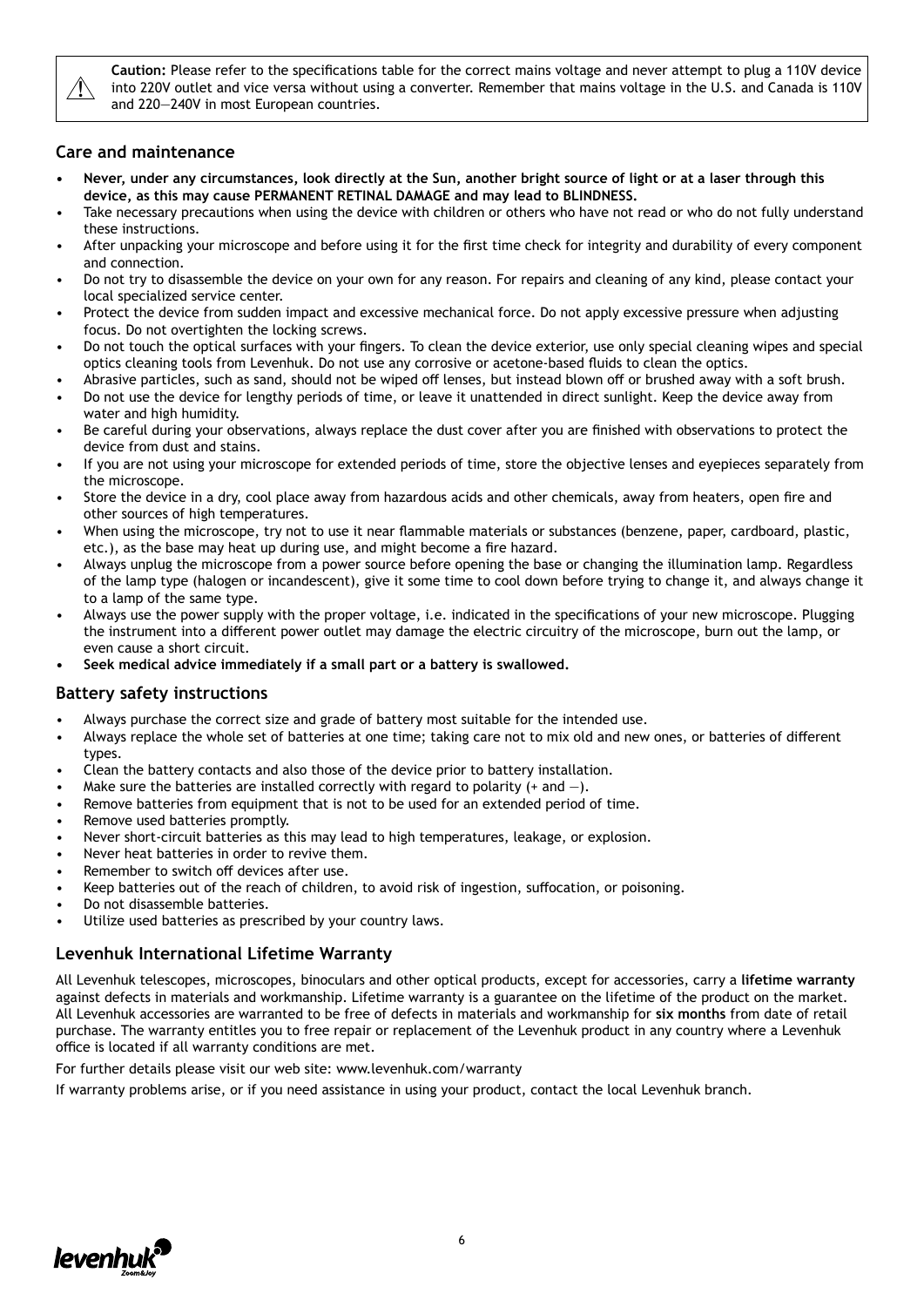### **Стереомикроскопи Levenhuk серия ST**

Моля, прочетете внимателно това ръководство, преди да използвате Вашия микроскоп за първи път.

Микроскопите Levenhuk 1ST, Levenhuk 2ST, Levenhuk 3ST и Levenhuk 4ST са предназначени за употреба при сглобяване на сложно оборудване, включително електроника; за експерименти в училище и за научни изследвания. Всички модели могат да се видят в училища и изследователски институти, у дома и в производствени предприятия.

#### **Използване на микроскопа**

#### **Осветление (Levenhuk 1ST, Levenhuk 3ST, Levenhuk 4ST)**

Включете микроскопа си в захранващ източник или вкарайте батерии, включете го и изберете необходимия източник на осветление. Ако Вашият микроскоп има регулиране на яркостта, можете също да изберете нивото на яркост на осветлението.

#### **Стъклена вложка на предметната маса**

- За наблюдения на прозрачни образци или на тънки срезове на обекти може да се използва вложка от матирано стъкло. Поставете я върху предметната маса и я закрепете на място чрез заключващия винт. При наблюденията с тази стъклена вложка на предметната маса трябва да се използва източник на долно осветление.
- Наборът на новия микроскоп може да включва също стъклена вложка на предметната маса с бяла и черна страна. Обикновено бихте използвали бялата страна, ако обаче образецът е много светъл или оцветен в бяло, тогава трябва да използвате черната страна за допълнителен контраст. При наблюденията с тази стъклена вложка на предметната маса трябва да се използва източник на горно осветление. Преди да монтирате стъклената вложка с бяла и черна страна, не пропускайте да махнете матовото стъкло от предметната маса.

#### **Подготовка**

Поставете образец в центъра на чисто предметно стъкло, поставете същото върху предметната маса и го фиксирайте на място с щипките на предметната маса.

#### **Чашки на окулярите**

За допълнително удобство при наблюденията можете да използвате гумени чашки на двата окуляра.

#### **Регулиране на фокуса, регулиране на диоптъра, разстояние между окулярите**

Поставете предметното стъкло върху предметната маса и го фиксирайте на място чрез щипките на предметната маса. Разхлабете заключващия бутон към пръта на стойката на микроскопа и плъзнете главата нагоре или надолу в желаната позиция, и затегнете заключващия бутон. Погледнете през десния окуляр и въртете ръчката на лещата на обектива, докато видите образеца във Вашето зрително поле. След това въртете бутона за фокусиране, докато изображението стане остро и ясно. Погледнете през левия окуляр и въртете пръстена за регулиране на диоптъра, докато изображението стане остро и ясно. Не регулирайте фокуса по време на регулирането на диоптъра! След като завършите този процес, погледнете през двата окуляра, хванете ги с ръце и ги приближавайте или раздалечавайте, докато двойното изображение не се слее в едно.

#### **Смяна на лещите на обектива**

Levenhuk 3ST и Levenhuk 4ST имат револверна глава с две лещи на обектива. За превключване между тях трябва да завъртите главата.

#### **Смяна на лампите**

ВНИМАНИЕ! Преди да смените лампа или предпазител, се уверете, че микроскопът е изключен от захранващия източник. Освен това изчакайте, докато лампата изстине.

#### **Смяна на лампата на горното осветление**

Разхлабете заключващия винт на корпуса на горното осветление и извадете цокъла на лампата от него. Сменете старата лампа с нова и поставете цокъла на лампата обратно. Затегнете заключващия винт.

#### **Смяна на лампата на долното осветление**

Развийте заключващия винт на предметната маса и махнете стъклото. Извадете старата лампа от цокъла и я сменете с нова. Върнете стъклото на мястото му и затегнете заключващия винт.

#### **Смяна на предпазителя**

Кутията за предпазителя се намира на дъното на основата на микроскопа. Отстранете капака и сменете стария предпазител с нов.



BG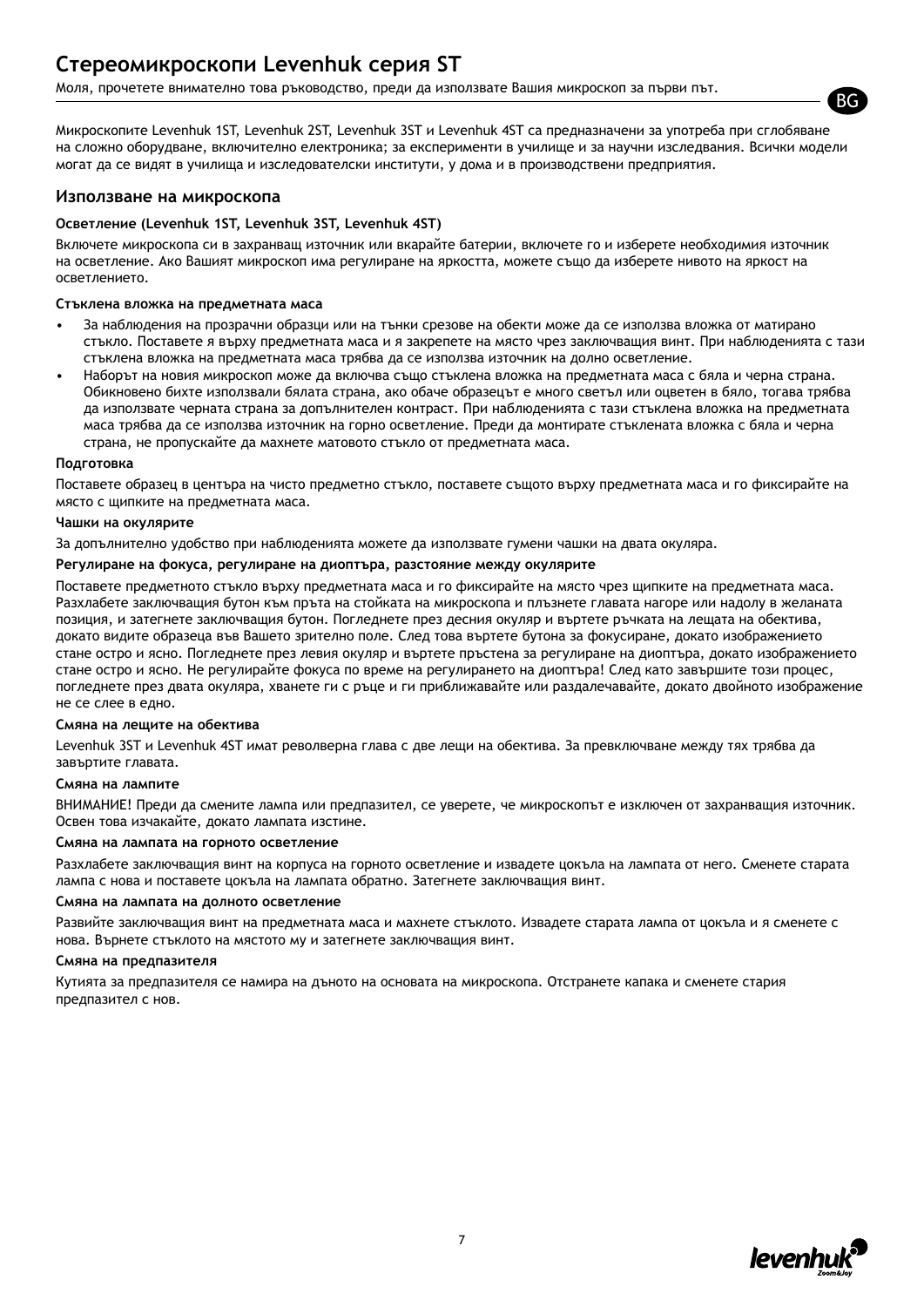### **Спецификации**

|                                        | Levenhuk 1ST                                                              | Levenhuk 2ST                                                                                                                 | Levenhuk 3ST                                                                                                                                                                         | Levenhuk 4ST                                                                                                                                                                         |
|----------------------------------------|---------------------------------------------------------------------------|------------------------------------------------------------------------------------------------------------------------------|--------------------------------------------------------------------------------------------------------------------------------------------------------------------------------------|--------------------------------------------------------------------------------------------------------------------------------------------------------------------------------------|
| Глава                                  | бинокулярна, наклонена на 45°<br>бинокулярна, вертикално                  |                                                                                                                              |                                                                                                                                                                                      |                                                                                                                                                                                      |
| Материал на оптиката                   |                                                                           |                                                                                                                              | ОПТИЧНО СТЪКЛО                                                                                                                                                                       |                                                                                                                                                                                      |
| Увеличение                             | 20x                                                                       | 40x                                                                                                                          |                                                                                                                                                                                      | $20 - 40x$                                                                                                                                                                           |
| Диаметър на тръбата на<br>окуляра      |                                                                           | 23,2 mm                                                                                                                      |                                                                                                                                                                                      | 30 mm                                                                                                                                                                                |
| Окуляри                                |                                                                           |                                                                                                                              | WF10x (2 6p.)                                                                                                                                                                        |                                                                                                                                                                                      |
| Обективи                               | 2x                                                                        | 4x                                                                                                                           |                                                                                                                                                                                      | 2x, 4x                                                                                                                                                                               |
| Работна дистанция                      | 65 mm                                                                     | 60 mm                                                                                                                        | 57 mm                                                                                                                                                                                | 130 mm                                                                                                                                                                               |
| Разстояние между<br>окулярите          | $55 - 75$ mm                                                              | 60 mm                                                                                                                        | 60 mm                                                                                                                                                                                | $55 - 75$ mm                                                                                                                                                                         |
| Стъклена вложка на<br>предметната маса | 50 mm, с щипки<br>на предметната<br>маса, бяла плоча на<br>работната маса | 50 mm, с щипки на<br>предметната маса,<br>двустранна (с черна<br>и бяла страна,<br>пластмасова) плоча<br>на предметната маса | 90 mm, предметна<br>маса от матирано<br>стъкло с щипки на<br>предметната маса,<br>допълнителна<br>двустранна (с черна<br>и бяла страна,<br>пластмасова) плоча<br>на предметната маса | 95 mm, предметна<br>маса от матирано<br>стъкло с щипки на<br>предметната маса,<br>допълнителна<br>двустранна (с черна<br>и бяла страна,<br>пластмасова) плоча<br>на предметната маса |
| Регулиране на диоптъра на<br>окуляра   |                                                                           |                                                                                                                              | ±5D                                                                                                                                                                                  |                                                                                                                                                                                      |
| Система за фокусиране                  | груба, 35 mm                                                              |                                                                                                                              | груба, 40 mm                                                                                                                                                                         | груба, 35 mm                                                                                                                                                                         |
| Източник на захранване                 | 2 бр. батерии АА (не<br>са включени<br>в комплекта)                       |                                                                                                                              | 220 V/50 Нz или 110 V/60 Нz (опция)                                                                                                                                                  |                                                                                                                                                                                      |
| Осветление                             | горно (0,06 W LED)                                                        | естествено<br>осветление                                                                                                     | горно и долно<br>халогенно<br>осветление, 10 W                                                                                                                                       | горно (1 W LED)<br>долно (2 W LED)                                                                                                                                                   |
| Диапазон на работната<br>температура   |                                                                           | $-540$ °C                                                                                                                    |                                                                                                                                                                                      |                                                                                                                                                                                      |
| Допълнителни<br>принадлежности         | покривало против<br>прах                                                  | гумени чашки на<br>окуляри (2 бр.)                                                                                           | гумени чашки на<br>окуляри (2 бр.),<br>помощна халогенна<br>лампа 12 V/10 W                                                                                                          | гумени чашки на<br>окуляри (2 бр.),<br>покривало против<br>прах                                                                                                                      |

Производителят си запазва правото да извършва промени по продуктовата гама и спецификациите без предизвестие.

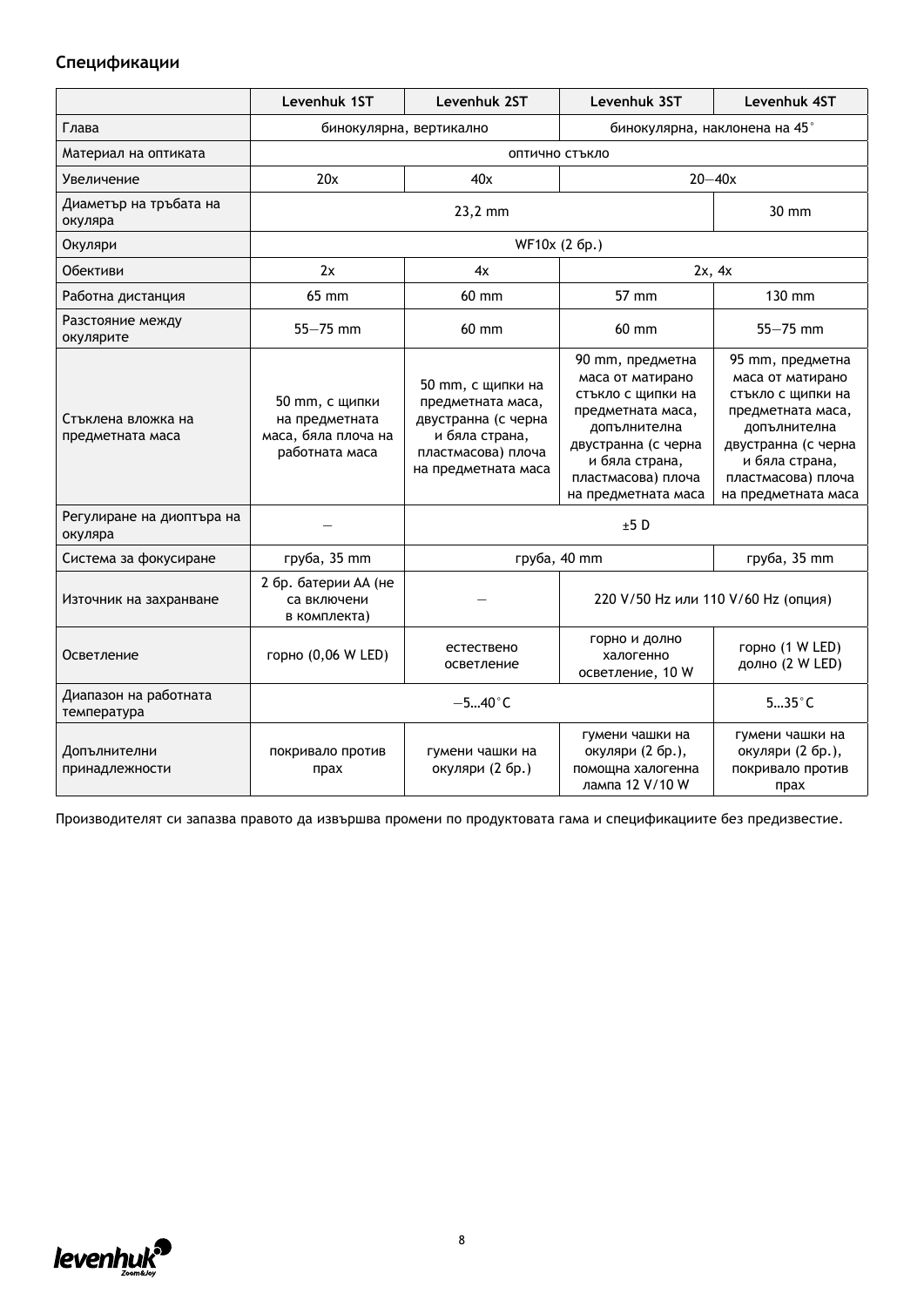

**Внимание:** моля, вижте в таблицата с техническите спецификации правилното мрежово напрежение и никога не се опитвайте да включите устройство за 110 V в захранващо гнездо за 220 V изход и обратно, без да използвате преобразувател. Не забравяйте, че мрежовото напрежение в САЩ и Канада е 110 V и 220—240 V в повечето европейски страни.

#### **Грижи и поддръжка**

- **• Никога и при никакви обстоятелства не гледайте директно към слънцето, друг ярък източник на светлина или лазер през това устройство, тъй като това може да предизвика ПЕРМАНЕНТНО УВРЕЖДАНЕ НА РЕТИНАТА и може да доведе до СЛЕПОТА.**
- Предприемете необходимите превантивни мерки при използване на това устройство от деца или други, които не са прочели или които не са разбрали напълно тези инструкции.
- След като разопаковате Вашия микроскоп и преди да го използвате за първи път, проверете дали всички компоненти и връзки са здрави и с ненарушена цялост.
- Не се опитвайте да разглобявате устройството самостоятелно. За всякакви ремонти се обръщайте към местния специализиран сервизен център.
- Предпазвайте устройството от внезапни удари и прекомерна механична сила. Не прилагайте прекомерен натиск при настройване на фокусирането. Не пренатягайте заключващите винтове.
- Не пипайте повърхностите на оптиката с пръсти. За почистване на отвън, използвайте само специални кърпички и течности за почистване на оптика от Levenhuk. Не използвайте корозивни течности или такива на основата на ацетон за почистване на оптиката.
- Абразивните частици, като напр. пясък, не трябва да бъдат забърсвани от лещите, а трябва да бъдат издухвани или изчетквани с мека четка.
- Не използвайте устройството за продължителни периоди от време и не го оставяйте без надзор на директна слънчева светлина. Пазете устройството далече от вода и висока влажност.
- Бъдете внимателни по време на наблюдения, винаги поставяйте покривалото против прах обратно на мястото му, след като сте приключили с наблюдението, за да предпазите устройството от прах и поява на петна.
- Ако не използвате Вашия микроскоп за продължителни периоди от време, съхранявайте лещите на обектива и окулярите отделно от микроскопа.
- Съхранявайте устройството на сухо и хладно място, далеч от опасни киселини и други химикали, далеч от отоплителни уреди, открит огън и други източници на високи температури.
- Когато използвате микроскопа, опитайте да не го използвате в близост до запалими материали или вещества (бензен, хартия, картон, пластмаса и т.н.), тъй като основата може да се нагрее по време на употреба и може да възникне опасност от пожар.
- Винаги изключвайте микроскопа от източника на захранване, преди да отворите основата или да смените осветителната лампа. Независимо от вида на лампата (халогенна или с нажежаема жичка) я оставете да се охлади за кратко, преди да опитате да я смените, и винаги я сменяйте с лампа от същия тип.
- Винаги използвайте захранване с подходящо напрежение, т.е. посоченото в спецификациите на Вашия нов микроскоп. Включването на инструмента в електрически контакт с различно напрежение ще повреди електрическата верига на микроскопа, ще изгори лампата или може дори да причини късо съединение.
- **• Потърсете веднага медицинска помощ, ако погълнете малка част или батерия.**

#### **Инструкции за безопасност на батериите**

- Винаги купувайте батерии с правилния размер и характеристики, които са най-подходящи за предвидената употреба.
- Винаги сменяйте всички батерии едновременно, като внимавате да не смесите стари и нови или батерии от различен тип.
- Почистете контактите на батериите, както и тези на устройството, преди да поставите батериите.
- Уверете се, че батериите са поставени правилно по отношение на полярността  $(+ \mu -)$ .
- Извадете батериите от оборудването, ако то няма да бъде използвано продължителен период от време.
- Извадете използваните батерии незабавно.
- Никога не свързвайте батерии накъсо, тъй като това може да доведе до високи температури, теч или експлозия.
- Никога не загрявайте батерии, опитвайки се да ги използвате допълнително време.
- Не забравяйте да изключите устройствата след употреба.
- Дръжте батериите далеч от достъпа на деца, за да избегнете риск от поглъщане, задушаване или отравяне.

#### **Международна доживотна гаранция от Levenhuk**

Всички телескопи, микроскопи, бинокли и други оптични продукти от Levenhuk, с изключение на аксесоарите, имат **доживотна гаранция** за дефекти в материалите и изработката. Доживотната гаранция представлява гаранция, валидна за целия живот на продукта на пазара. За всички аксесоари Levenhuk се предоставя гаранция за липса на дефекти на материалите и изработката за период от **две години** от датата на покупка на дребно. Levenhuk ще ремонтира или замени всеки продукт или част от продукт, за които след проверка от страна на Levenhuk се установи наличие на дефект на материалите или изработката. Задължително условие за задължението на Levenhuk да ремонтира или замени такъв продукт е той да бъде върнат на Levenhuk заедно с документ за покупка, който е задоволителен за Levenhuk.

Тази гаранция не покрива консумативи, като крушки (електрически, LED, халогенни, енергоспестяващи или други типове лампи), батерии (акумулаторни и неакумулаторни), електрически консумативи и т.н.

За повече информация посетете нашата уебстраница: www.levenhuk.bg/garantsiya

Ако възникнат проблеми с гаранцията или ако се нуждаете от помощ за използването на Вашия продукт, свържете се с местния представител на Levenhuk.

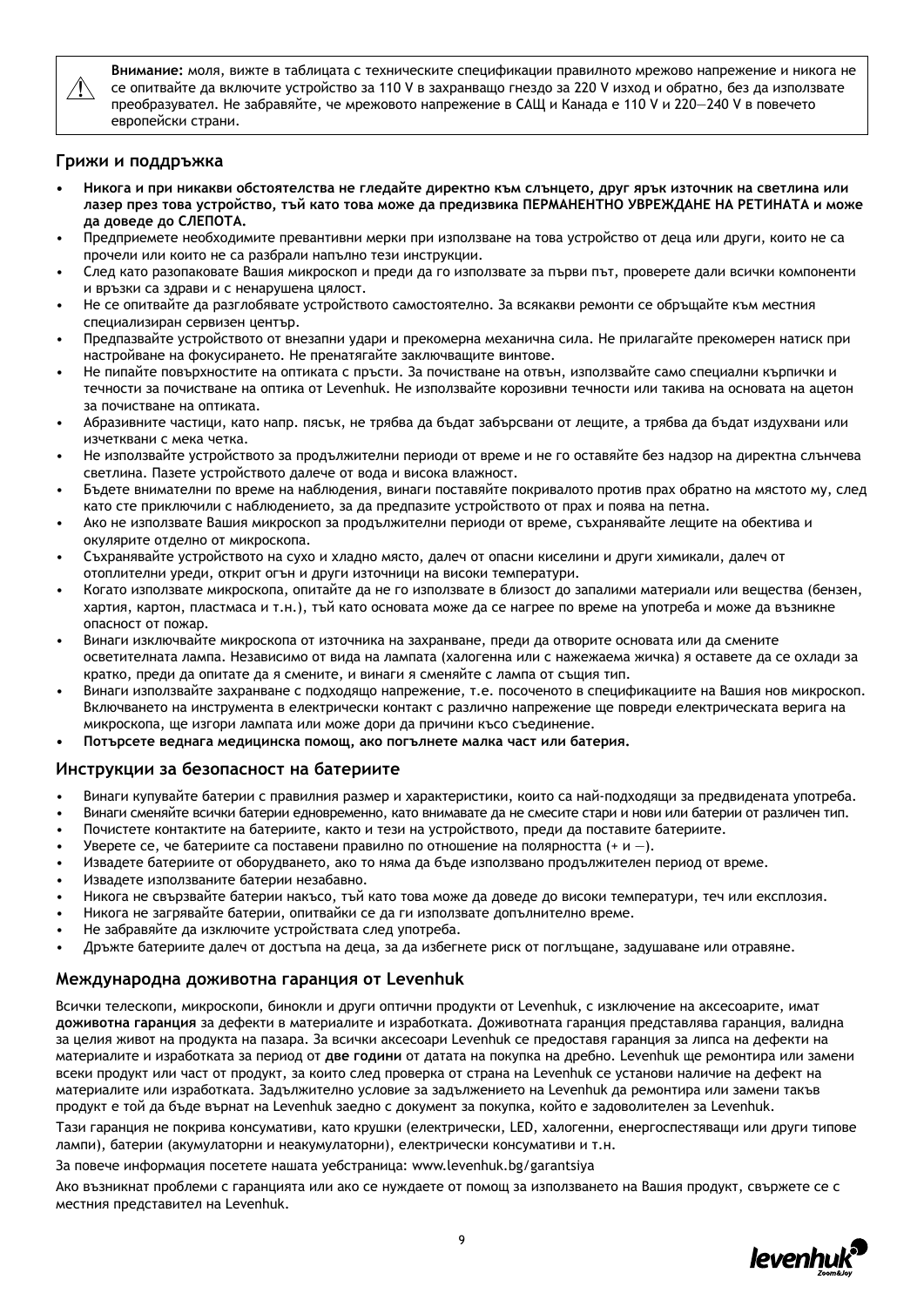Před prvním použitím mikroskopu si pečlivě pročtěte tento návod.

Mikroskopy Levenhuk 1ST, Levenhuk 2ST, Levenhuk 3ST a Levenhuk 4ST byly zkonstruovány pro použití při sestavování složitých zařízení, včetně elektroniky, pro školní experimenty a vědecký výzkum. Tyto modely lze nalézt na školách a ve vědeckých institucích, v domácnostech i ve výrobních závodech.

#### **Práce s mikroskopem**

#### **Osvětlení (Levenhuk 1ST, Levenhuk 3ST, Levenhuk 4ST)**

Mikroskop připojte ke zdroji napájení nebo vložte baterie, zapněte jej a vyberte požadovaný zdroj osvětlení. Je-li váš mikroskop vybaven regulací jasu, můžete nastavit i úroveň jasu osvětlení.

#### **Skleněná vložka pracovního stolku**

- Pracovní stolek s matným sklem lze použít k pozorování transparentních preparátů nebo tenkých řezů objektů. Položte jej na pracovní stolek a upevněte na místě pojistným šroubem. Při pozorování na tomto skleněném pracovním stolku by se mělo používat spodní osvětlení.
- Sada vašeho nového mikroskopu může také obsahovat pracovní stolek s černým a bílým sklem. V běžných situacích byste použili bílou stranu, avšak je-li preparát velmi jasný nebo má bílou barvu, měli byste v zájmu vyššího kontrastu použít černou stranu. Při pozorování s tímto skleněným pracovním stolkem by se mělo používat horní osvětlení. Před instalací černého a bílého skla z pracovního stolku vyjměte matné sklo.

#### **Příprava**

Preparát umístěte do středu čistého sklíčka, sklíčko položte na pracovní stolek a zajistěte je svorkami.

#### **Očnice**

Pro vyšší pohodlí při pozorování můžete na obou okulárech použít pryžové očnice.

#### **Zaostření, dioptrická korekce, vzdálenost mezi tubusy**

Položte sklíčko na pracovní stolek a upevněte je svorkami. Uvolněte pojistný šroub na sloupku mikroskopu, hlavici přesuňte nahoru nebo dolů do požadované polohy a pojistný šroub znovu utáhněte. Podívejte se přes pravý okulár a otáčejte rukojetí objektivu, dokud preparát neuvidíte v zorném poli. Pak otáčejte ostřicím knoflíkem, dokud není obraz ostrý a jasný. Podívejte se přes levý okulár a otáčejte kroužkem dioptrické korekce, dokud není obraz ostrý a jasný. Při dioptrické korekci neupravujte zaostření! Po dokončení tohoto procesu se podívejte přes oba okuláry, uchopte je rukama a přibližte k sobě nebo oddalte od sebe, dokud se dvojí obraz nesloučí v jediný.

#### **Výměna čoček objektivu**

Levenhuk 3ST a Levenhuk 4ST je opatřen otočnou hlavicí se dvěma objektivy. K jejich výměně je nutné pootočit nosičem objektivů.

#### **Výměna žárovek a pojistek**

UPOZORNĚNÍ! Před výměnou žárovky nebo pojistky se ujistěte, zda je mikroskop odpojen od zdroje napájení. Dále vyčkejte do vychladnutí žárovky.

#### **Výměna žárovky v horním osvětlení**

Uvolněte pojistný šroub na krytu horního osvětlení a zevnitř vyjměte patici žárovky. Vyměňte starou žárovku za novou a patici zasuňte zpět. Znovu utáhněte pojistný šroub.

#### **Výměna žárovky v dolním osvětlení**

Uvolněte pojistný šroub na pracovním stolku a sundejte sklo. Vyjměte starou žárovku z patice a vyměňte ji za novou. Uložte pracovní stolek zpět na místo a znovu utáhněte pojistný šroub.

#### **Výměna pojistky**

Pojistková skříň se nachází ve spodní části podstavce mikroskopu. Sejměte kryt a vyměňte starou pojistku za novou.



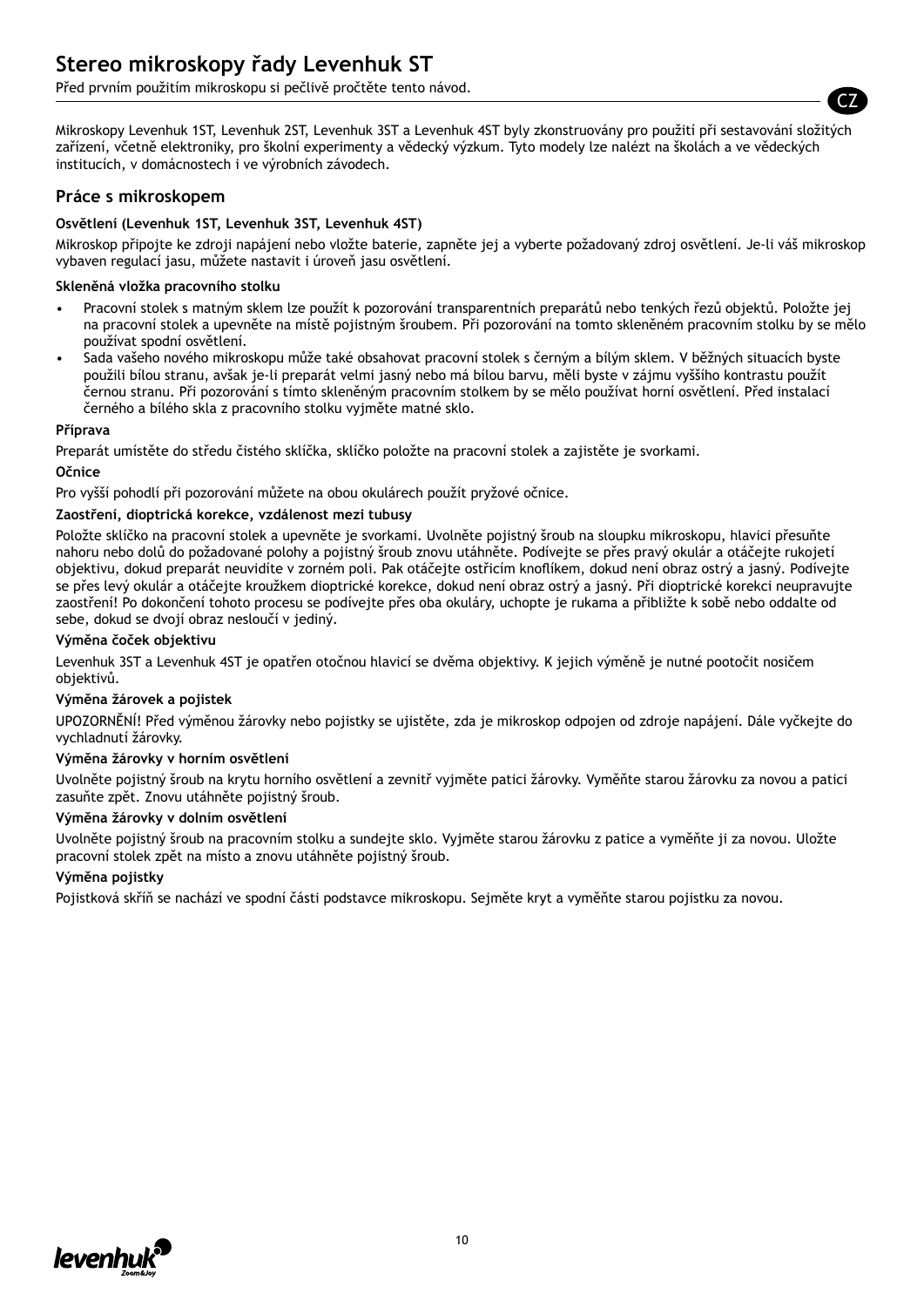### **Technické údaje**

|                            | Levenhuk 1ST                                                | Levenhuk 2ST                                                                                   | Levenhuk 3ST                                                                                                                  | Levenhuk 4ST                                                                                                                  |
|----------------------------|-------------------------------------------------------------|------------------------------------------------------------------------------------------------|-------------------------------------------------------------------------------------------------------------------------------|-------------------------------------------------------------------------------------------------------------------------------|
| Hlavice                    | binokulárni, vertikální                                     |                                                                                                | binokulární, se sklonem 45°                                                                                                   |                                                                                                                               |
| Materiál optiky            |                                                             |                                                                                                | optické sklo                                                                                                                  |                                                                                                                               |
| Zvětšení                   | 20x                                                         | 40x                                                                                            |                                                                                                                               | $20 - 40x$                                                                                                                    |
| Průměr tubusu okuláru      |                                                             | 23,2 mm                                                                                        |                                                                                                                               | 30 mm                                                                                                                         |
| Okuláry                    |                                                             |                                                                                                | WF10x (2 kusy)                                                                                                                |                                                                                                                               |
| Objektivy                  | 2x                                                          | 4x                                                                                             |                                                                                                                               | 2x, 4x                                                                                                                        |
| Pracovní vzdálenost        | 65 mm                                                       | 60 mm                                                                                          | 57 mm                                                                                                                         | 130 mm                                                                                                                        |
| Mezipupilární vzdálenost   | $55 - 75$ mm                                                | $60$ mm                                                                                        | $60 \text{ mm}$                                                                                                               | $55 - 75$ mm                                                                                                                  |
| Pracovní stolek se sklem   | 50 mm, stolek s<br>upínacími svorkami,<br>bílá deska stolku | 50 mm, stolek s<br>upínacími svorkami,<br>oboustranná deska<br>stolku (černá a bílá,<br>plast) | 90 mm, stolek z<br>matného skla s<br>upínacími svorkami,<br>dodatečná<br>oboustranná deska<br>stolku (černá a bílá,<br>plast) | 95 mm, stolek z<br>matného skla s<br>upínacími svorkami,<br>dodatečná<br>oboustranná deska<br>stolku (černá a bílá,<br>plast) |
| Kroužek dioptrické korekce |                                                             |                                                                                                | $±5$ D                                                                                                                        |                                                                                                                               |
| Zaostření                  | hrubé, 35 mm                                                |                                                                                                | hrubé, 40 mm                                                                                                                  | hrubé, 35 mm                                                                                                                  |
| Napájení                   | 2 baterie AA (není v<br>soupravě)                           |                                                                                                | 220V/50Hz nebo 110V/60Hz (volitelně)                                                                                          |                                                                                                                               |
| Osvětlení                  | horní (0,06 W LED)                                          | přirozené osvětlení                                                                            | horní a dolní,<br>halogenové žárovky<br>10W                                                                                   | horní (1W LED)<br>dolní (2W LED)                                                                                              |
| Rozsah teplot              | $-540$ °C                                                   |                                                                                                |                                                                                                                               | $535$ $°C$                                                                                                                    |
| Další příslušenství        | kufřík                                                      | pryžové očnice<br>$(2$ kusy $)$                                                                | pryžové očnice<br>(2 kusy), náhradní<br>halogenová žárovka<br>12V/10W                                                         | pryžové očnice (2<br>kusy), kufřík                                                                                            |

Výrobce si vyhrazuje právo bez předchozího upozornění měnit sortiment a specifikace výrobků.

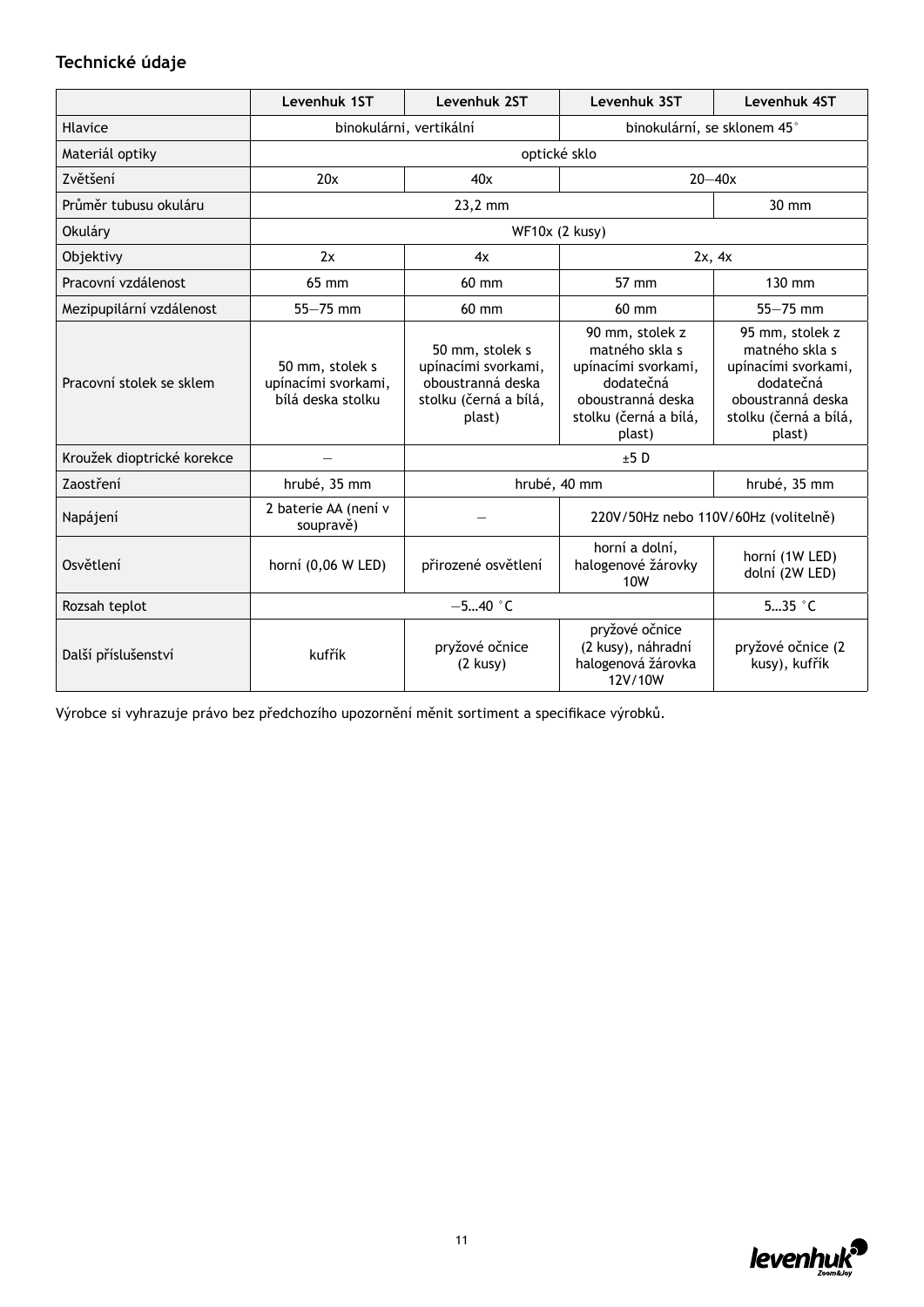

**Upozornění:** Správné síťové napětí naleznete v tabulce technických parametrů. Bez použití měniče se nikdy nepokoušejte připojit zařízení dimenzované na napětí 220 V do zásuvky poskytující napětí 110 V a opačně. Mějte na paměti, že síťové napětí ve většině evropských zemí je 220—240 V, zatímco v USA a v Kanadě je to 110 V.

### **Péče a údržba**

- **• Nikdy, za žádných okolností se tímto přístrojem nedívejte přímo do slunce, jiného světelného zdroje nebo laseru, neboť hrozí nebezpečí TRVALÉHO POŠKOZENÍ SÍTNICE a případně i OSLEPNUTÍ.**
- Při použití tohoto přístroje dětmi nebo osobami, které tento návod nečetly nebo s jeho obsahem nebyly plně srozuměny, uplatněte nezbytná preventivní opatření.
- Po vybalení mikroskopu a před jeho prvním použitím zkontrolujte neporušenost jednotlivých komponent a spojů.
- Nepokoušejte se přístroj sami rozebírat. S opravami veškerého druhu se obracejte na své místní specializované servisní středisko.
- Přístroj chraňte před prudkými nárazy a nadměrným mechanickým namáháním. Při zaostřování nevyvíjejte nadměrný tlak. Neutahujte šrouby konstrukce příliš silně.
- Nedotýkejte se svými prsty povrchů optických prvků. K vyčištění vnějších částí přístroje používejte výhradně speciální čisticí ubrousky a speciální nástroje k čištění optiky dodávané společností Levenhuk. K čištění optiky nepoužívejte žádné žíraviny ani kapaliny na acetonové bázi.
- Abrazivní částice, například písek, by se neměly z čoček otírat, ale sfouknout nebo smést měkkým kartáčkem.
- Přístroj příliš dlouho nepoužívejte ani neponechávejte bez dozoru na přímém slunci. Chraňte přístroj před stykem s vodou. • Při pozorování dbejte na opatrnost; po skončení pozorování vždy nasaďte ochranný kryt, abyste mikroskop ochránili před prachem a jiným znečištěním.
- Pokud svůj mikroskop nebudete delší dobu používat, uložte čočky objektivu a okuláru odděleně od samotného mikroskopu.
- Přístroj ukládejte na suchém, chladném místě, mimo dosah nebezpečných kyselin nebo jiných chemikálií, topných těles, otevřeného ohně a jiných zdrojů vysokých teplot.
- Mikroskop nepoužívejte v blízkosti hořlavých materiálů nebo látek (benzín, papír, lepenka, plast apod.), neboť stativ se může při práci zahřívat a vyvolávat riziko požáru.
- Před otevřením stativu nebo výměnou žárovky osvětlení vždy mikroskop odpojte od zdroje napájení. Bez ohledu na typ žárovky (halogenová nebo obyčejná) ji nechejte před výměnou nějakou dobu vychladnout a vždy ji vyměňujte za žárovku stejného typu.
- Vždy používejte napájení o správném napětí tak, jak je uvedeno v technických údajích vašeho nového mikroskopu. Připojení přístroje do odlišné zásuvky může vést k poškození elektronických obvodů mikroskopu, spálení žárovky nebo dokonce vyvolat zkrat.
- **• Při náhodném požití malé součásti nebo baterie ihned vyhledejte lékařskou pomoc.**

### **Bezpečnostní pokyny týkající se baterií**

- Vždy nakupujte baterie správné velikosti a typu, které jsou nejvhodnější pro zamýšlený účel.
- Při výměně vždy nahrazujte celou sadu baterií a dbejte na to, abyste nemíchali staré a nové baterie, případně baterie různých typů.
- Před instalací baterií vyčistěte kontakty na baterii i na přístroji.
- Ujistěte se, zda jsou baterie instalovány ve správné polaritě (+ resp. –).
- V případě, že zařízení nebudete delší dobu používat, vyjměte z něj baterie.
- Použité baterie včas vyměňujte.
- Baterie nikdy nezkratujte, mohlo by to vést ke zvýšení teploty, úniku obsahu baterie nebo k explozi.
- Baterie se nikdy nepokoušejte oživit zahříváním.
- Po použití nezapomeňte přístroj vypnout.
- Baterie uchovávejte mimo dosah dětí, abyste předešli riziku spolknutí, vdechnutí nebo otravy.

### **Mezinárodní doživotní záruka Levenhuk**

Na veškeré teleskopy, mikroskopy, triedry a další optické výrobky značky Levenhuk, s výjimkou příslušenství, se poskytuje *doživotní záruka* pokrývající vady materiálu a provedení. Doživotní záruka je záruka platná po celou dobu životnosti produktu na trhu. Na veškeré příslušenství značky Levenhuk se poskytuje záruka toho, že je dodáváno bez jakýchkoli vad materiálu a provedení, a to po dobu **dvou let** od data zakoupení v maloobchodní prodejně. Společnost Levenhuk provede opravu či výměnu výrobku nebo jeho části, u nichž se po provedení kontroly společností Levenhuk prokáže výskyt vad materiálu nebo provedení. Nezbytnou podmínkou toho, aby společnost Levenhuk splnila svůj závazek provést opravu nebo výměnu takového výrobku, je předání výrobku společně s dokladem o nákupu vystaveným ve formě uspokojivé pro Levenhuk.

Tato záruka se nevztahuje na spotřební materiál, jako jsou žárovky (klasické, LED, halogenové, úsporné a jiné typy žárovek), baterie (akumulátory i jednorázové baterie), elektromontážní spotřební materiál apod.

Další informace – navštivte naše webové stránky: www.levenhuk.cz/zaruka

V případě problémů s uplatněním záruky, nebo pokud budete potřebovat pomoc při používání svého výrobku, obraťte se na místní pobočku společnosti Levenhuk.

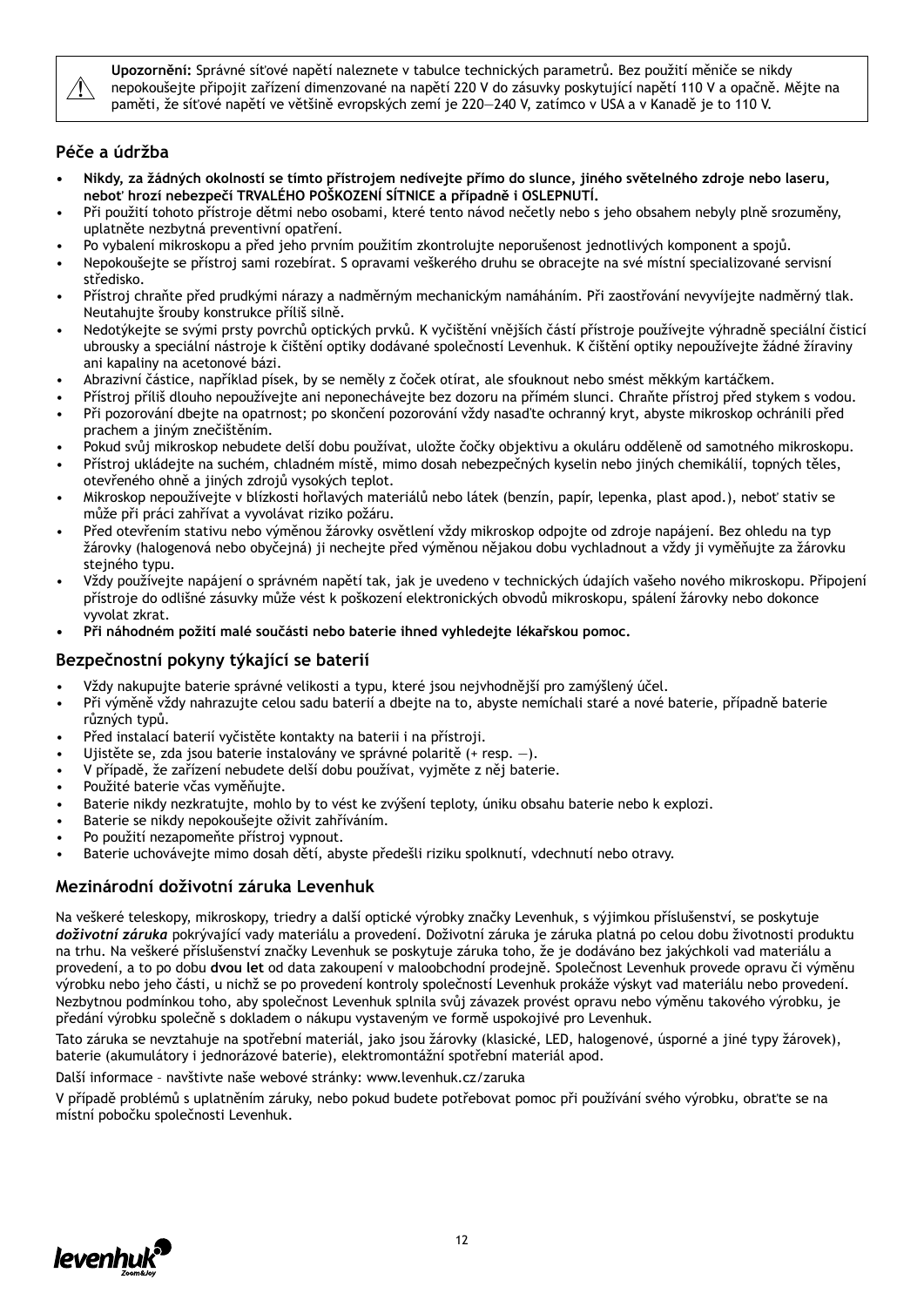### **Levenhuk-Stereomikroskope der ST-Serie**

Lesen Sie diese Bedienungsanleitung sorgfältig durch, bevor Sie das Mikroskop erstmalig benutzen.

Die Mikroskope Levenhuk 1ST, Levenhuk 2ST, Levenhuk 3ST und Levenhuk 4ST wurden für den Einsatz bei der Montage diffiziler technischer und elektronischer Vorrichtungen, für Schulexperimente und für die wissenschaftliche Forschung entwickelt. Diese Modelle werden in Schulen und Forschungsinstituten, für den Privatbedarf und in Produktionsanlagen eingesetzt.

#### **Arbeiten mit dem Mikroskop**

#### **Beleuchtung (Levenhuk 1ST, Levenhuk 3ST, Levenhuk 4ST)**

Schließen Sie Ihr Mikroskop an eine Stromquelle an oder die Batterien einlegen, schalten Sie es ein und wählen Sie die erforderliche Beleuchtungsquelle. Wenn Ihr Mikroskop mit einer Helligkeitsregelung ausgestattet ist, können Sie außerdem die Beleuchtungshelligkeit wählen.

#### **Objekttischeinlage aus Mattglas**

- Die Objekttischeinlage aus Mattglas kann für Beobachtungen transparenter Proben oder dünner Schnitte eingesetzt werden. Platzieren Sie die Einlage auf dem Objekttisch und fixieren Sie sie mit der Verriegelungsschraube. Verwenden Sie für Beobachtungen mit der Glaseinlage die untere Beleuchtungsquelle.
- Im Lieferumfang Ihres neuen Mikroskops befindet sich möglicherweise auch eine schwarz-weiße Glaseinlage. In der Regel sollten Sie die weiße Seite verwenden; falls eine Probe jedoch sehr hell oder weiß gefärbt ist, bietet die schwarze Seite zusätzlichen Kontrast. Verwenden Sie für Beobachtungen mit dieser Glaseinlage die obere Beleuchtungsquelle. Achten Sie vor Installation der schwarz-weißen Glaseinlage darauf, dass sich die Mattglaseinlage nicht mehr auf dem Objekttisch befindet.

#### **Vorbereitungen**

Platzieren Sie eine Probe in der Mitte eines leeren Objektträgers, legen Sie den Objektträger auf den Objekttisch und fixieren Sie ihn mit den Objektklammern.

#### **Augenmuscheln**

Für zusätzlichen Komfort bei der Beobachtung sind beide Okulare mit Gummi-Augenmuscheln ausgestattet.

#### **Scharfstellen, Dioptrieneinstellung, Augenabstand**

Platzieren Sie einen Objektträger auf dem Objekttisch und fixieren Sie ihn mit den Objektklammern. Lösen Sie den Verriegelungsknopf an der Mikroskopstange, verschieben Sie den Kopf nach oben oder unten und ziehen Sie den Verriegelungsknopf wieder an. Blicken Sie durch das rechte Okular und drehen Sie am Objektivlinsenhebel, bis Sie die Probe im Sichtfeld sehen können. Alternativ hierzu können Sie auch den Fokussierknopf drehen, bis das Bild deutlich und scharf ist. Blicken Sie durch das linke Okular und drehen Sie den Dioptrienring, bis das Bild deutlich und scharf ist. Lassen Sie den Fokus während der Dioptrieneinstellung unverändert! Schauen Sie nun durch beide Okulare, ergreifen Sie sie mit beiden Händen und bringen sie sie näher aneinander oder bewegen Sie sie weiter auseinander, bis das Doppelbild zu einem einzigen Bild verschmilzt.

#### **Wechseln der Objektivlinsen**

Die Modelle 3ST und 4ST sind mit einem drehbaren Objektivrevolver mit zwei Objektiven ausgestattet. Zum Wechsel drehen Sie einfach den Objektivrevolver.

#### **Wechseln der Lampen und Sicherungen**

VORSICHT! Stellen Sie vor dem Wechseln einer Lampe oder einer Sicherung sicher, dass das Mikroskop vom Strom getrennt ist. Warten Sie ab, bis die Lampe abgekühlt ist.

#### **Wechseln der Lampe der oberen Beleuchtungsquelle**

Lösen Sie die Verriegelungsschraube am Gehäuse der oberen Beleuchtungsquelle und entnehmen Sie den Lampensockel. Ersetzen Sie die alte Lampe durch eine neue und setzen Sie den Lampensockel wieder ein. Ziehen Sie die Verriegelungsschraube wieder an.

#### **Wechseln der Lampe der unteren Beleuchtungsquelle**

Lösen Sie die Verriegelungsschraube am Objekttisch und nehmen Sie das Glas ab. Entfernen Sie die alte Lampe aus dem Lampensockel und ersetzen Sie sie durch eine neue. Setzen Sie das Glas wieder ein und ziehen Sie die Verriegelungsschraube wieder an.

#### **Sicherung austauschen**

Der Sicherungshalter befindet sich am Boden des Mikroskops. Nehmen Sie die Abdeckung ab, tauschen Sie die alte Sicherung gegen eine Neue aus.



DE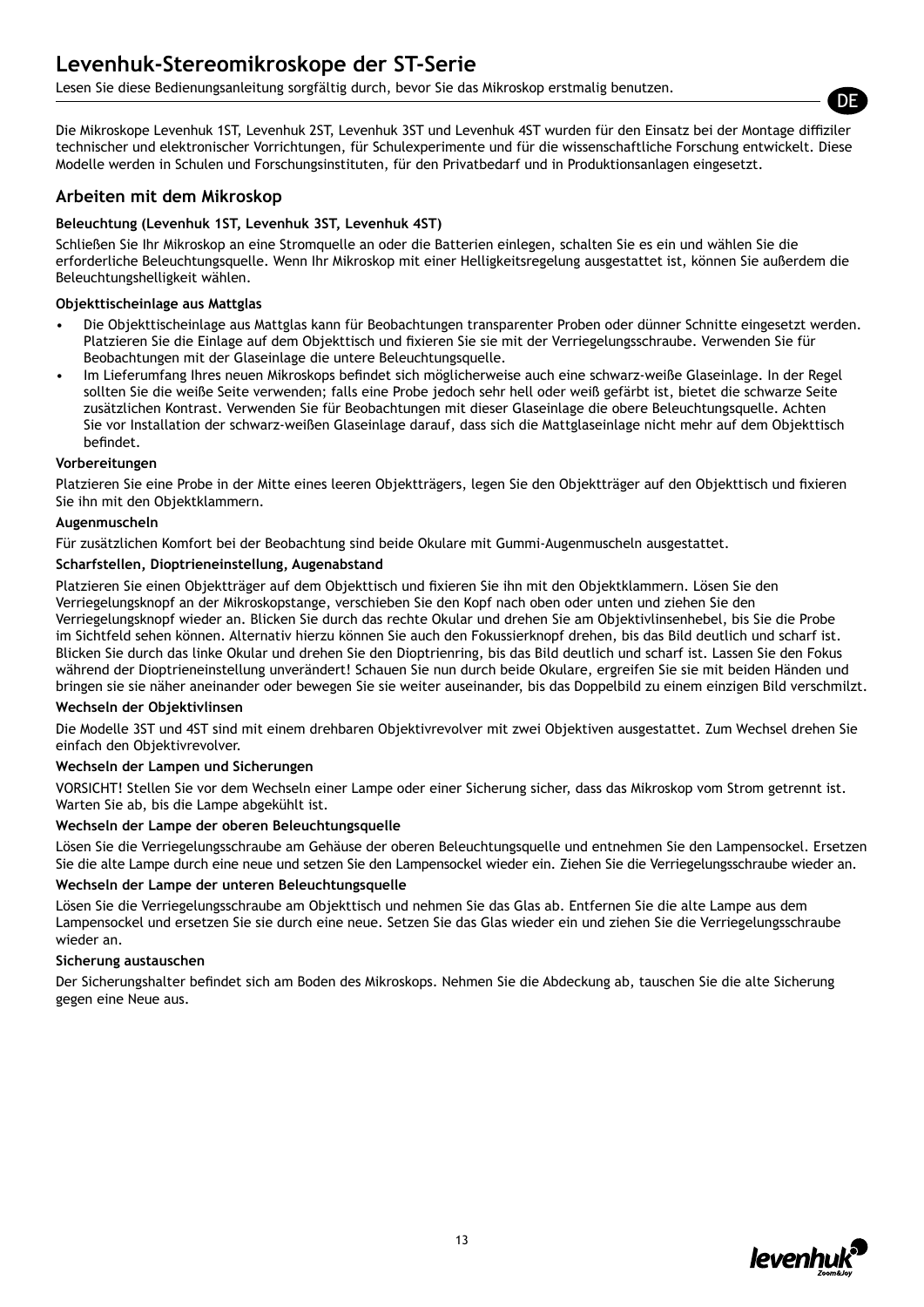### **Technische Angaben**

|                                  | Levenhuk 1ST                                                  | Levenhuk 2ST                                                                                               | Levenhuk 3ST                                                                                                                           | Levenhuk 4ST                                                                                                                           |
|----------------------------------|---------------------------------------------------------------|------------------------------------------------------------------------------------------------------------|----------------------------------------------------------------------------------------------------------------------------------------|----------------------------------------------------------------------------------------------------------------------------------------|
| Kopf                             | Vertikaler Binokularkopf                                      |                                                                                                            | binokular, um 45° geneigt                                                                                                              |                                                                                                                                        |
| <b>Optisches Material</b>        |                                                               |                                                                                                            | Optikglas                                                                                                                              |                                                                                                                                        |
| Vergrößerung                     | 20x                                                           | 40x                                                                                                        |                                                                                                                                        | $20 - 40x$                                                                                                                             |
| Okulardurchmesser                |                                                               | 23,2 mm                                                                                                    |                                                                                                                                        | 30 mm                                                                                                                                  |
| Okulare                          |                                                               |                                                                                                            | WF10x (2 Stck.)                                                                                                                        |                                                                                                                                        |
| Objektivlinsen                   | 2x                                                            | 4x                                                                                                         |                                                                                                                                        | 2x, 4x                                                                                                                                 |
| Arbeitsabstand                   | 65 mm                                                         | 60 mm                                                                                                      | 57 mm                                                                                                                                  | 130 mm                                                                                                                                 |
| Augenabstand-<br>Einstellbereich | $55 - 75$ mm                                                  | 60 mm                                                                                                      | 60 mm                                                                                                                                  | $55 - 75$ mm                                                                                                                           |
| Objekttisch Einlage aus Glas     | 50 mm, mit<br>Objekttischclips,<br>weiße<br>Objekttischplatte | 50 mm, mit<br>Objekttischclips,<br>doppelseitige<br>(Schwarz und<br>Weiß, Kunststoff)<br>Objekttischplatte | 90 mm, matter<br>Glas-Objekttisch mit<br>Clips, zusätzliche<br>doppelseitige<br>(Schwarz und<br>Weiß, Kunststoff)<br>Objekttischplatte | 95 mm, matter<br>Glas-Objekttisch mit<br>Clips, zusätzliche<br>doppelseitige<br>(Schwarz und<br>Weiß, Kunststoff)<br>Objekttischplatte |
| Dioptrien-Einstellbereich        |                                                               |                                                                                                            | ±5D                                                                                                                                    |                                                                                                                                        |
| Fokus                            | grob, 35 mm                                                   |                                                                                                            | grob, 40 mm                                                                                                                            | grob, 35 mm                                                                                                                            |
| Stromquelle                      | 2 AA Baterien (nicht<br>im Lieferumfang)                      |                                                                                                            | 220 V/50 Hz oder 110 V/60 Hz (optional)                                                                                                |                                                                                                                                        |
| Beleuchtungsquellen              | obere (0,06 W LED)                                            | natürliche<br>Beleuchtung                                                                                  | obere und untere<br>Halogenbeleuchtung,<br>10 W                                                                                        | obere (1 W LED)<br>untere (2 W LED)                                                                                                    |
| Temperaturbereich                |                                                               | $-540$ °C                                                                                                  |                                                                                                                                        | $535$ $\degree$ C                                                                                                                      |
| Weiteres Zubehör                 | Koffer                                                        | Augenmuscheln<br>(2 <i>Stck</i> .)                                                                         | Augenmuscheln<br>$(2 \text{Stck.})$ ;<br>Halogenlampe 12<br>V/10 W                                                                     | Augenmuscheln<br>(2 Stck.), Koffer                                                                                                     |

Der Hersteller behält sich das Recht vor, Änderungen der Produktpalette und der technischen Daten ohne Vorankündigung vorzunehmen.

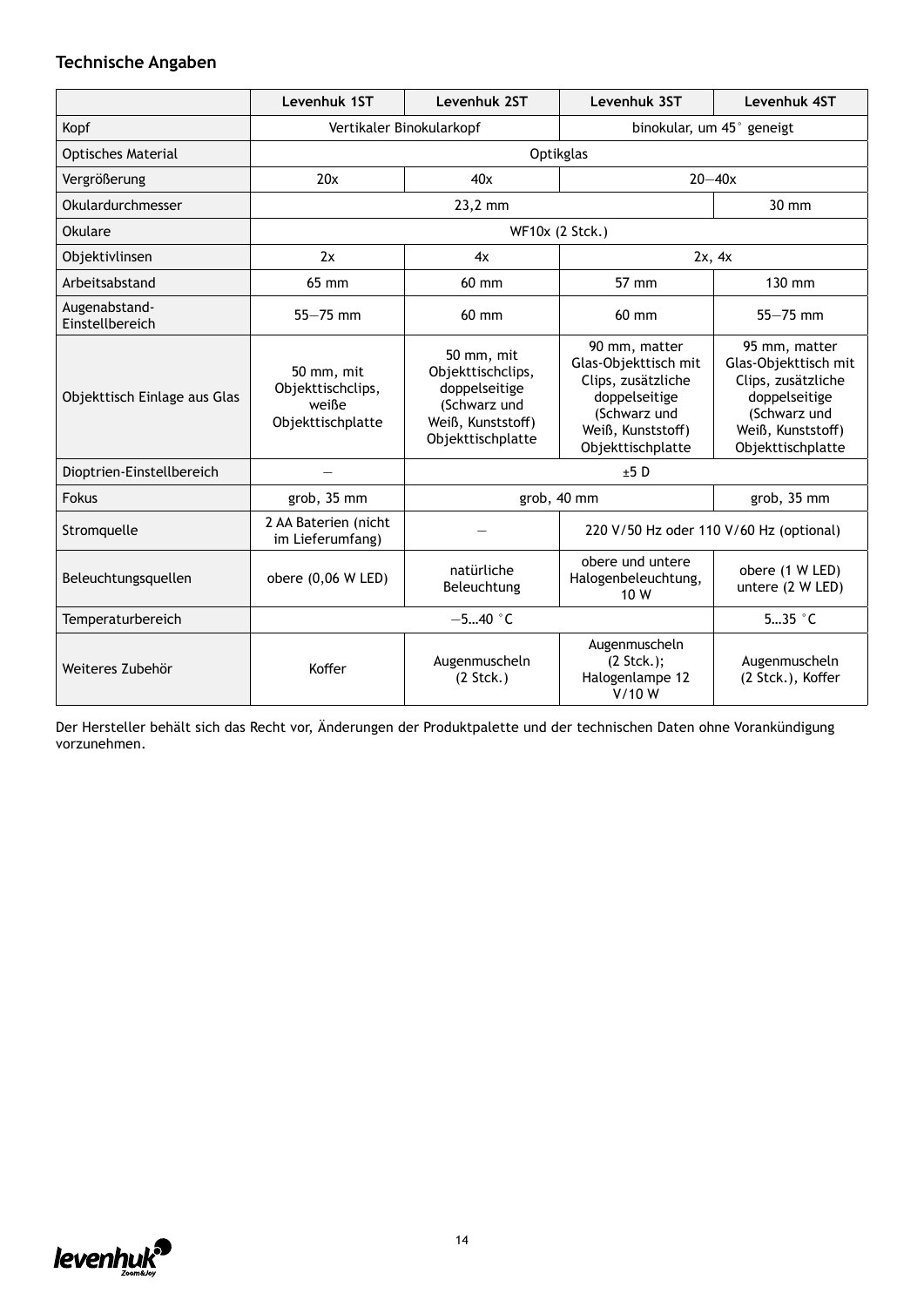

**VORSICHT:** Die korrekte Netzspannung entnehmen Sie der Tabelle mit den technischen Daten. Schließen Sie ein 220-V-Gerät niemals ohne Spannungswandler an eine 110-V-Steckdose an und umgekehrt. In den meisten europäischen Ländern beträgt die Netzspannung 220—240 V; in den USA und Kanada beträgt sie 110 V.

#### **Pflege und Wartung**

- **• Richten Sie das Instrument unter keinen Umständen direkt auf die Sonne, andere helle Lichtquellen oder Laserquellen. Es besteht die Gefahr DAUERHAFTER NETZZHAUTSCHÄDEN und ERBLINDUNGSGEFAHR.**
- Treffen Sie geeignete Vorsichtsmaßnahmen, wenn Kinder oder Menschen das Instrument benutzen, die diese Anleitung nicht gelesen bzw. verstanden haben.
- Prüfen Sie nach dem Auspacken Ihres Mikroskops und vor der ersten Verwendung die einzelnen Komponenten und Verbindungen auf ihre Beständigkeit.
- Versuchen Sie nicht, das Instrument eigenmächtig auseinanderzunehmen. Wenden Sie sich für Reparaturen an ein spezialisiertes Servicecenter vor Ort.
- Schützen Sie das Instrument vor plötzlichen Stößen und anderen mechanischen Belastungen. Üben Sie beim Fokussieren keinen übermäßigen Druck aus. Wenden Sie keine übermäßige Kraft auf die Feststellschrauben und Fixierungsschrauben an.
- Berühren Sie die optischen Oberflächen nicht mit den Fingern. Verwenden Sie zur äußerlichen Reinigung des Instruments ausschließlich die speziellen Reinigungstücher und das spezielle Optik-Reinigungszubehör von Levenhuk. Reinigen Sie die Optik nicht mit korrodierenden Flüssigkeiten oder Flüssigkeiten auf Acetonbasis.
- Schleifkörper wie Sandkörner dürfen nicht abgewischt werden. Sie können sie wegblasen oder einen weichen Pinsel verwenden.
- Das Instrument ist nicht für Dauerbetrieb ausgelegt. Lassen Sie das Instrument nicht in direktem Sonnenlicht zurück. Halten Sie das Instrument von Wasser und hoher Feuchtigkeit fern.
- Lassen Sie Sorgfalt bei der Beobachtung walten und setzen Sie nach Abschluss der Beobachtung die Staubabdeckung wieder auf, um das Gerät vor Staub und Verschmutzungen zu schützen.
- Bewahren Sie bei längeren Phasen der Nichtbenutzung die Objektivlinsen und Okulare getrennt vom Mikroskop auf.
- Lagern Sie das Instrument an einem trockenen, kühlen Ort, der frei von Staub, gefährlichen Säuren und anderen Chemikalien ist, und in ausreichendem Abstand zu Heizgeräten, offenem Feuer und anderen Hochtemperaturquellen.
- Setzen Sie das Mikroskop nach Möglichkeit nicht in der Nähe brennbarer Materialien oder Substanzen (Benzen, Papier, Karton, Plastik usw.) ein, da sich der Sockel bei der Verwendung erhitzen kann und dies bei Anwesenheit brennbarer Stoffe ein Brandrisiko darstellt.
- Trennen Sie das Mikroskop immer vom Strom, bevor Sie den Sockel öffnen oder die Beleuchtungslampe austauschen. Lassen Sie sowohl Glühlampen als auch Halogenlampen vor dem Auswechseln zunächst abkühlen, und ersetzen Sie sie stets durch Lampen desselben Typs.
- Verwenden Sie stets eine Stromquelle mit der Spannung, die in den technischen Angaben zu Ihrem Mikroskop spezifiziert ist. Wird das Instrument an eine Steckdose mit abweichender Spannung angeschlossen, ist mit Beschädigung der elektrischen Schaltkreise des Mikroskops, Durchbrennen der Lampe oder sogar Kurzschlüssen zu rechnen.
- **• Bei Verschlucken eines Kleinteils oder einer Batterie umgehend ärztliche Hilfe suchen!**

### **Sicherheitshinweise zum Umgang mit Batterien**

- Immer die richtige, für den beabsichtigten Einsatz am besten geeignete Batteriegröße und -art erwerben.
- Stets alle Batterien gleichzeitig ersetzen. Alte und neue Batterien oder Batterien verschiedenen Typs nicht mischen.
- Batteriekontakte und Kontakte am Instrument vor Installation der Batterien reinigen.
- Beim Einlegen der Batterien auf korrekte Polung (+ und -) achten.
- Batterien entnehmen, wenn das Instrument für einen längeren Zeitraum nicht benutzt werden soll.
- Verbrauchte Batterien umgehend entnehmen.
- Batterien nicht kurzschließen, um Hitzeentwicklung, Auslaufen oder Explosionen zu vermeiden.
- Batterien dürfen nicht zum Wiederbeleben erwärmt werden.
- Instrumente nach Verwendung ausschalten.
- Batterien für Kinder unzugänglich aufbewahren, um Verschlucken, Ersticken und Vergiftungen zu vermeiden.

### **Lebenslange internationale Garantie**

Levenhuk garantiert für alle Teleskope, Mikroskope, Ferngläser und anderen optischen Erzeugnisse mit Ausnahme von Zubehör **lebenslänglich** die Freiheit von Material- und Herstellungsfehlern. Die lebenslange Garantie ist eine Garantie, die für die gesamte Lebensdauer des Produkts am Markt gilt. Für Levenhuk-Zubehör gewährleistet Levenhuk die Freiheit von Material- und Herstellungsfehlern innerhalb von **zwei Jahren** ab Kaufdatum. Produkte oder Teile davon, bei denen im Rahmen einer Prüfung durch Levenhuk ein Material- oder Herstellungsfehler festgestellt wird, werden von Levenhuk repariert oder ausgetauscht. Voraussetzung für die Verpflichtung von Levenhuk zu Reparatur oder Austausch eines Produkts ist, dass dieses zusammen mit einem für Levenhuk ausreichenden Kaufbeleg an Levenhuk zurückgesendet wird.

Diese Garantie erstreckt sich nicht auf Verbrauchsmaterialien wie Leuchtmittel (Glühbirnen, LEDs, Halogen- und Energiesparlampen u. a.), Batterien (wiederaufladbare Akkus und nicht wiederaufladbare Batterien), elektrisches Verbrauchsmaterial usw.

Weitere Einzelheiten entnehmen Sie bitte unserer Website: www.levenhuk.de/garantie

Bei Problemen mit der Garantie, oder wenn Sie Unterstützung bei der Verwendung Ihres Produkts benötigen, wenden Sie sich an die lokale Levenhuk-Niederlassung.

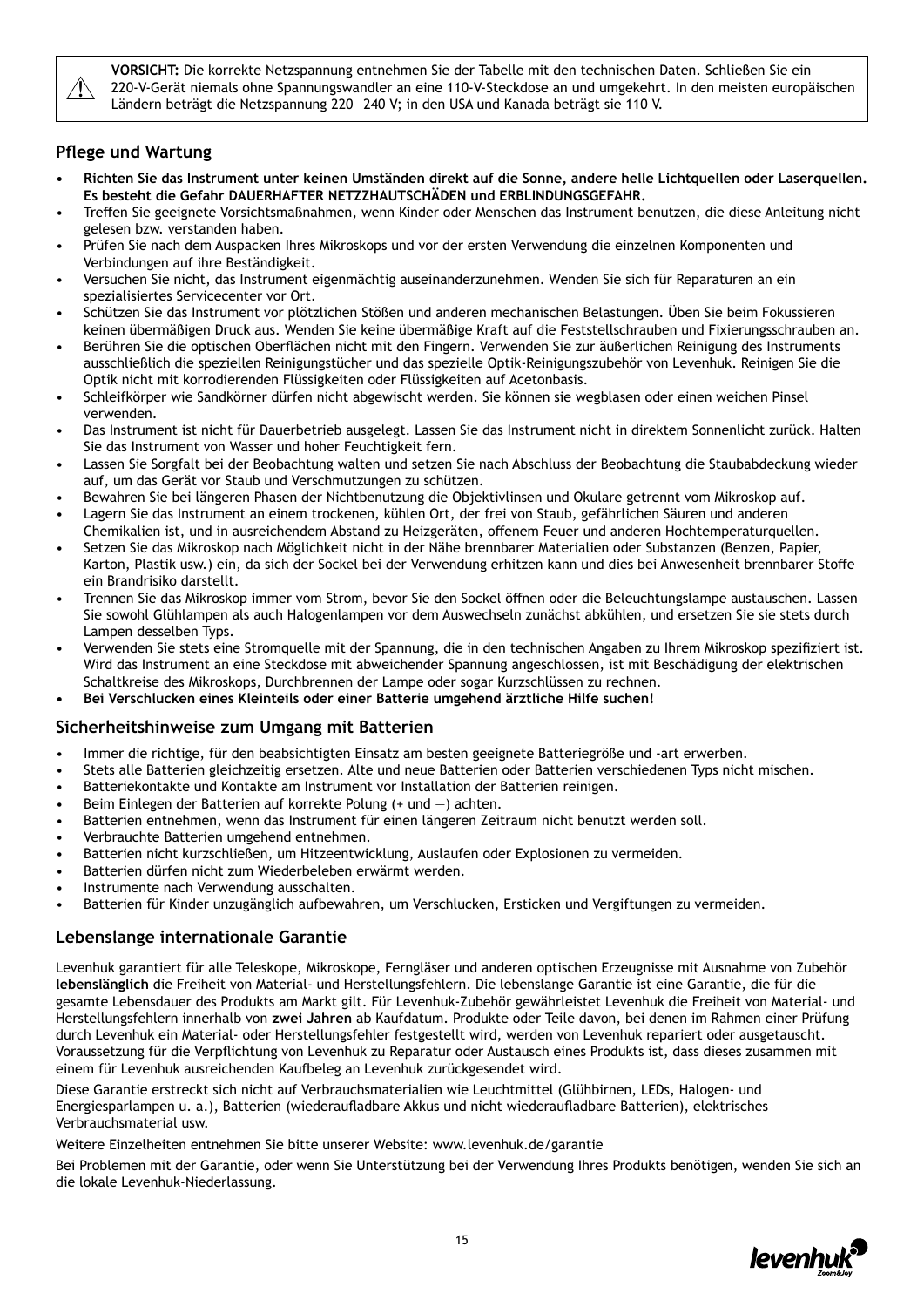Lea este manual cuidadosamente antes de utilizar su microscopio por primera vez.

Los microscopios Levenhuk 1ST, Levenhuk 2ST, Levenhuk 3ST y Levenhuk 4ST están diseñados para utilizarlos en el montaje de equipos de mucho detalle, como ocurre en productos de electrónica, experimentos escolares e investigaciones científicas. Todos estos modelos pueden encontrarse en escuelas y en organismos de investigación, en casa y en plantas de fabricación.

#### **Uso del microscopio**

#### **Iluminación (Levenhuk 1ST, Levenhuk 3ST, Levenhuk 4ST)**

Conecte el microscopio a una toma eléctrica o inserte pilas, enciéndalo y elija la fuente de iluminación necesaria. Si su microscopio está equipado con control del brillo, podrá también elegir la intensidad de luz.

#### **Inserto de cristal esmerilado**

- El inserto de cristal esmerilado puede utilizarse para observar muestras transparentes o láminas finas de objetos. Colóquelo sobre la platina y fíjelo con el tornillo de bloqueo. En observaciones realizadas con este inserto es necesario utilizar la fuente de iluminación inferior.
- Es posible que con su nuevo microscopio también se incluya un inserto de cristal para la platina con una cara negra y otra blanca. Normalmente se utiliza la cara blanca; sin embargo, si una muestra es muy brillante o de color blanco, debería utilizarse la cara negra para obtener un mayor contraste. En observaciones realizadas con este inserto es necesario utilizar la fuente de iluminación superior. Antes de instalar el vidrio negro y blanco retire el cristal esmerilado de la platina.

#### **Preparación**

Coloque una muestra en el centro de un portaobjetos vacío, sitúe el porta sobre la platina y fíjelo con las pinzas.

#### **Ojeras**

Para que le resulte más cómodo realizar observaciones, puede utilizar ojeras de goma en ambos oculares.

#### **Enfoque, ajuste dióptrico y distancia interpupilar**

Coloque un portaobjetos sobre la platina y fíjelo con las pinzas. Afloje el tornillo de bloqueo situado en la varilla del microscopio, deslice el cabezal hacia arriba o hacia abajo hasta la posición deseada y vuelva a apretar el tornillo. Mire por el ocular derecho y gire el mango de la lente hasta que la muestra se encuentre en su campo visual. A continuación, gire el mando de ajuste del enfoque hasta la imagen se vea nítida y clara. Después, mire a través del ocular izquierdo y gire el anillo de ajuste dióptrico hasta que la imagen se observe nítida y clara. ¡Durante el ajuste dióptrico no modifique el enfoque! Una vez finalizado este proceso, mire a través de ambos oculares, sujételos con las manos y acérquelos hacia usted o aléjelos hasta que la imagen doble se convierta en una imagen única.

#### **Cambio de los objetivos**

Los microscopios Levenhuk 3ST y Levenhuk 4ST tienen un revólver giratorio con dos lentes objetivo. Para conmutar entre ellas, debe girar el revólver.

#### **Cambio de las lámparas y de los fusibles**

PRECAUCIÓN! Antes de cambiar una lámpara o un fusible asegúrese de que el microscopio esté desenchufado. Además es necesario esperar hasta que la lámpara se haya enfriado.

#### **Cambio de la lámpara de iluminación superior**

Afloje el tornillo de bloqueo de la carcasa de la iluminación superior y retire el casquillo desde dentro. Sustituya la lámpara antigua por una nueva y vuelva a colocar el casquillo. Vuelva a apretar el tornillo de bloqueo.

#### **Cambio de la lámpara de iluminación inferior**

Afloje el tornillo de bloqueo de la platina y retire el vidrio. Extraiga del casquillo la lámpara antigua y sustitúyala por una nueva. Coloque el vidrio de nuevo en su sitio y vuelva a apretar el tornillo de bloqueo.

#### **Cambio del fusible**

La caja del fusible se encuentra en la parte inferior de la base del microscopio. Retire la cubierta y reemplace el fusible antiguo por uno nuevo.



ES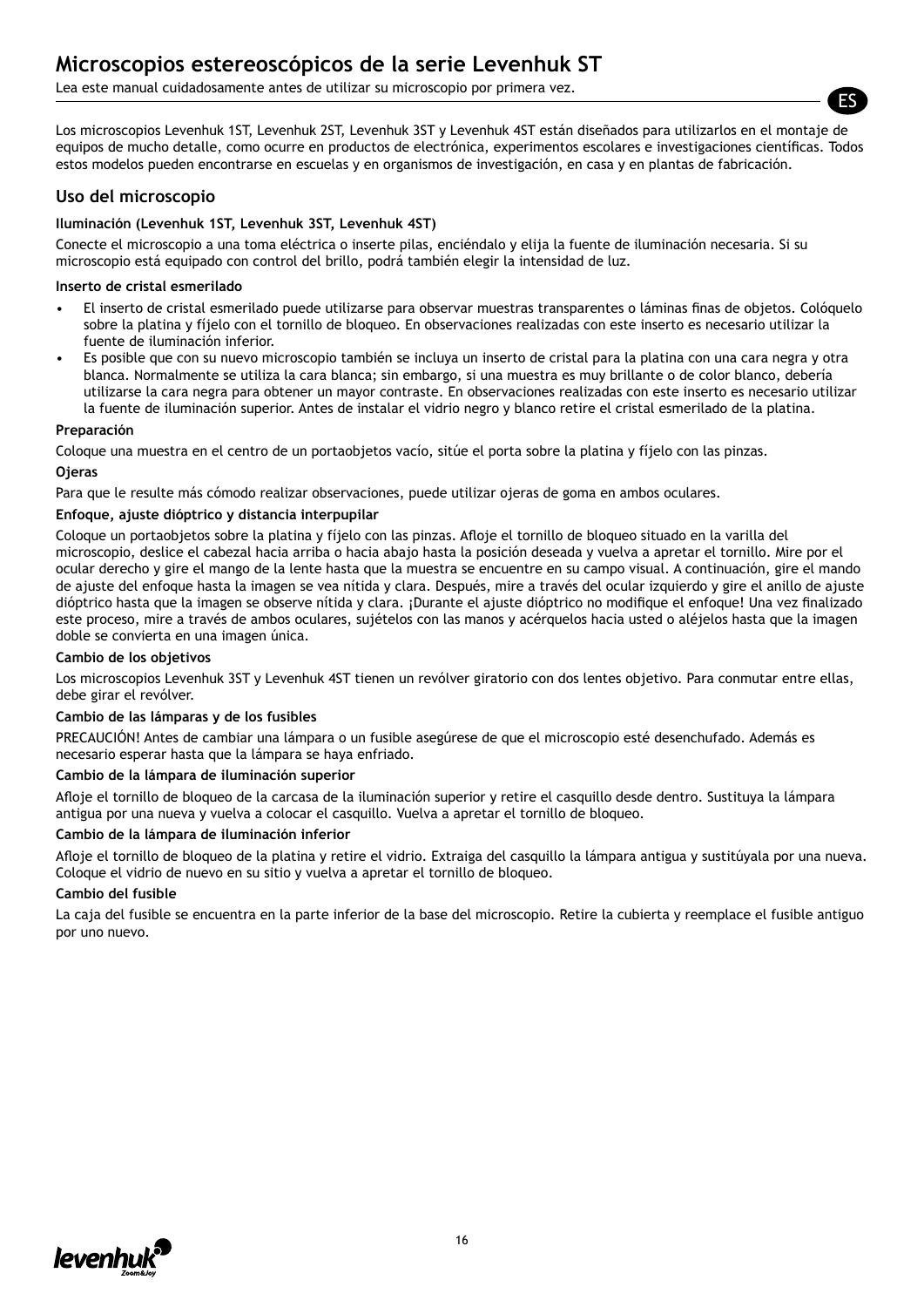### **Especificaciones**

|                                       | Levenhuk 1ST                                                | Levenhuk 2ST                                                                                        | Levenhuk 3ST                                                                                                                                   | Levenhuk 4ST                                                                                                                                   |
|---------------------------------------|-------------------------------------------------------------|-----------------------------------------------------------------------------------------------------|------------------------------------------------------------------------------------------------------------------------------------------------|------------------------------------------------------------------------------------------------------------------------------------------------|
| Tipo                                  | binocular, vertical                                         |                                                                                                     | binokular, inclinado 45°                                                                                                                       |                                                                                                                                                |
| Elementos ópticos                     |                                                             |                                                                                                     | vidrio óptico                                                                                                                                  |                                                                                                                                                |
| Aumentos                              | 20x                                                         | 40x                                                                                                 |                                                                                                                                                | $20 - 40x$                                                                                                                                     |
| Diámetro del tubo óptico              |                                                             | 23,2 mm                                                                                             |                                                                                                                                                | 30 mm                                                                                                                                          |
| <b>Oculares</b>                       |                                                             |                                                                                                     | WF10x (2 unidades)                                                                                                                             |                                                                                                                                                |
| Objetivos                             | 2x                                                          | 4x                                                                                                  |                                                                                                                                                | 2x, 4x                                                                                                                                         |
| Distancia de trabajo                  | 65 mm                                                       | $60$ mm                                                                                             | 57 mm                                                                                                                                          | 130 mm                                                                                                                                         |
| Distancia interpupila                 | $55 - 75$ mm                                                | 60 mm                                                                                               | 60 mm                                                                                                                                          | $55 - 75$ mm                                                                                                                                   |
| Inserto de cristal para la<br>platina | 50 mm, con pinzas<br>de platina, placa de<br>platina blanca | 50 mm, con pinzas<br>de platina, placa<br>de platina de doble<br>cara (blanco y negro,<br>plástico) | 90 mm, platina con<br>vidrio mate y pinzas,<br>placa adicional de<br>plástico de doble cara<br>(blanco y negro) para<br>insertar en la platina | 95 mm, platina con<br>vidrio mate y pinzas,<br>placa adicional de<br>plástico de doble cara<br>(blanco y negro) para<br>insertar en la platina |
| Ocular de ajuste dióptrico            |                                                             |                                                                                                     | ±5D                                                                                                                                            |                                                                                                                                                |
| Enfoque                               | macrométrico, 35 mm                                         |                                                                                                     | macrométrico, 40 mm                                                                                                                            | macrométrico, 35 mm                                                                                                                            |
| Suministro eléctrico                  | 2 pilas AA (no<br>incluidas)                                |                                                                                                     | 220 V/50 Hz o 110 V/60 Hz (opcional)                                                                                                           |                                                                                                                                                |
| <b>Iluminación</b>                    | superior (0,06 W LED)                                       | iluminación natural                                                                                 | halógena superior<br>e interior, 10 W                                                                                                          | superior (1 W LED)<br>interior (2 W LED)                                                                                                       |
| Temperatura de operación              |                                                             | $-540$ °C                                                                                           |                                                                                                                                                | $535$ $°C$                                                                                                                                     |
| Accesorios adicionales                | funda                                                       | ojeras de goma<br>(2 unidades)                                                                      | ojeras de goma<br>(2 unidades),<br>lámpara halógena<br>de repuesto                                                                             | ojeras de goma<br>(2 unidades), funda                                                                                                          |

El fabricante se reserva el derecho de realizar cambios en la gama de productos y en las especificaciones sin previo aviso.

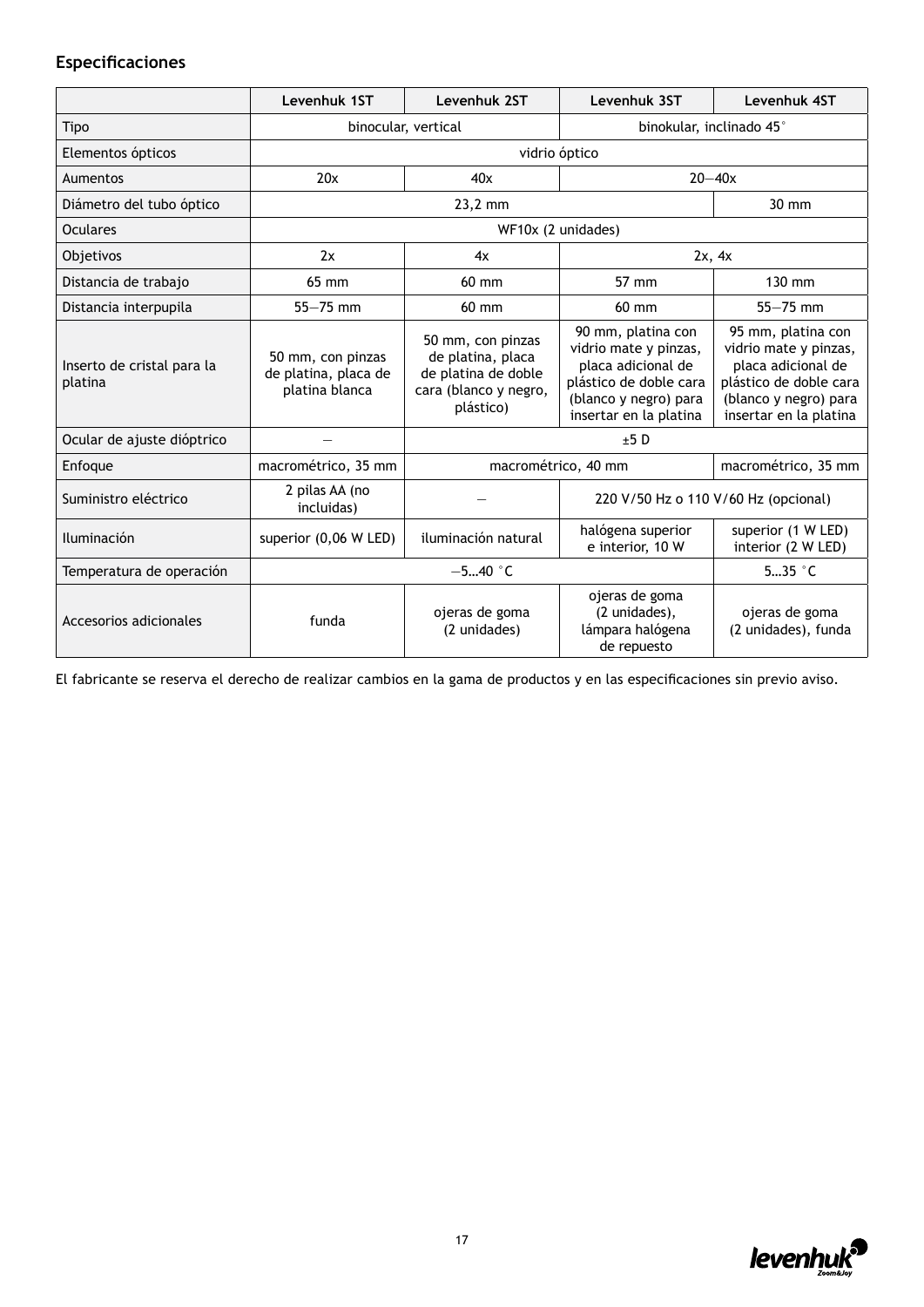$\sqrt{N}$ 

**Advertencia:** Consulte en la tabla de especificaciones cuál es la tensión de alimentación adecuada para este instrumento y no intente nunca conectar un aparato de 220 V en un enchufe de 110 V o viceversa sin utilizar un convertidor. Recuerde que la tensión de red en la mayor parte de los países europeos es 220—240 V mientras que en los EUA y Canadá es 110 V.

### **Cuidado y mantenimiento**

- **• Nunca, bajo ninguna circunstancia, mire directamente al sol, a otra fuente de luz intensa o a un láser a través de este instrumento, ya que esto podría causar DAÑO PERMANENTE EN LA RETINA y CEGUERA.**
- Tome las precauciones necesarias si utiliza este instrumento acompañado de niños o de otras personas que no hayan leído o que no comprendan totalmente estas instrucciones.
- Tras desembalar el microscopio y antes de utilizarlo por primera vez, compruebe el estado y la durabilidad de cada componente y cada conexión.
- No intente desmontar el instrumento usted mismo bajo ningún concepto, ni siquiera para limpiar el espejo. Si necesita repararlo o limpiarlo, contacte con el servicio técnico especializado que corresponda a su zona.
- Proteja el instrumento de impactos súbitos y de fuerza mecánica excesiva. No aplique una presión excesiva al ajustar el foco. No apriete demasiado los tornillos de bloqueo.
- No toque las superficies ópticas con los dedos. Para limpiar el exterior del instrumento, utilice únicamente los paños y herramientas de limpieza especiales de Levenhuk. No limpie las superficies ópticas con fluidos corrosivos ni a base de acetonas.
- No limpie las partículas abrasivas, como por ejemplo arena, con un paño. Únicamente sóplelas o bien pase un cepillo blando.
- No utilice este dispositivo durante períodos largos de tiempo ni lo deje sin atender bajo la luz directa del sol. Protéjalo del agua y la alta humedad.
- Tenga cuidado durante las observaciones y cuando termine recuerde volver a colocar la cubierta para proteger el dispositivo del polvo y las manchas.
- Si no va a utilizar el microscopio durante periodos largos de tiempo, guarde las lentes del objetivo y los oculares por separado del microscopio.
- Guarde el instrumento en un lugar seco y fresco, alejado de ácidos peligrosos y otros productos químicos, radiadores, de fuego y de otras fuentes de altas temperaturas.
- Cuando uses el microscopio intenta no hacerlo cerca de materiales o sustancias inflamables (benceno, papel, cartón, plástico, etc.) ya que la base puede calentarse con el uso y suponer un riesgo de incendio.
- Desconecta siempre el microscopio de la fuente de alimentación antes de abrir la base o cambiar la bombilla. Independientemente del tipo de lámpara (halógena o incandescente), dale tiempo de enfriarse antes de cambiarla y sustitúyela siempre por otra del mismo tipo.
- Utiliza siempre una fuente de alimentación con el voltaje apropiado, el indicado en las especificaciones de tu nuevo microscopio. Si conectas el instrumento a un enchufe distinto podrías dañar el circuito eléctrico, fundir la lámpara o incluso provocar un cortocircuito.
- **• En el caso de que alguien se trague una pieza pequeña o una pila, busque ayuda médica inmediatamente.**

### **Instrucciones de seguridad para las pilas**

- Compre siempre las pilas del tamaño y grado indicado para el uso previsto.
- Reemplace siempre todas las pilas al mismo tiempo. No mezcle pilas viejas y nuevas, ni pilas de diferentes tipos.
- Limpie los contactos de las pilas y del instrumento antes de instalarlas.
- Asegúrese de instalar las pilas correctamente según su polaridad  $(+ y -)$ .
- Quite las pilas si no va a utilizar el instrumento durante un periodo largo de tiempo.
- Retire lo antes posible las pilas agotadas.
- No cortocircuite nunca las pilas ya que podría aumentar su temperatura y podría provocar fugas o una explosión.
- Nunca caliente las pilas para intentar reavivarlas.
- Recuerde apagar el instrumento después de usarlo.
- Mantenga las pilas fuera del alcance de los niños para eliminar el riesgo de ingestión, asfixia o envenenamiento.

### **Garantía internacional de por vida Levenhuk**

Todos los telescopios, microscopios, prismáticos y otros productos ópticos de Levenhuk, excepto los accesorios, cuentan con una **garantía de por vida** contra defectos de material y de mano de obra. La garantía de por vida es una garantía a lo largo de la vida del producto en el mercado. Todos los accesorios Levenhuk están garantizados contra defectos de material y de mano de obra durante **dos años** a partir de la fecha de compra en el minorista. Levenhuk reparará o reemplazará cualquier producto o pieza que, una vez inspeccionada por Levenhuk, se determine que tiene defectos de materiales o de mano de obra. Para que Levenhuk pueda reparar o reemplazar estos productos, deben devolverse a Levenhuk junto con una prueba de compra que Levenhuk considere satisfactoria.

Esta garantía no cubre productos consumibles como bombillas (eléctricas, LED, halógenas, de bajo consumo y otros tipos de lámparas), pilas (recargables y no recargables), consumibles eléctricos, etc.

Para más detalles visite nuestra página web: www.levenhuk.es/garantia

En caso de problemas con la garantía o si necesita ayuda en el uso de su producto, contacte con su oficina de Levenhuk más cercana.

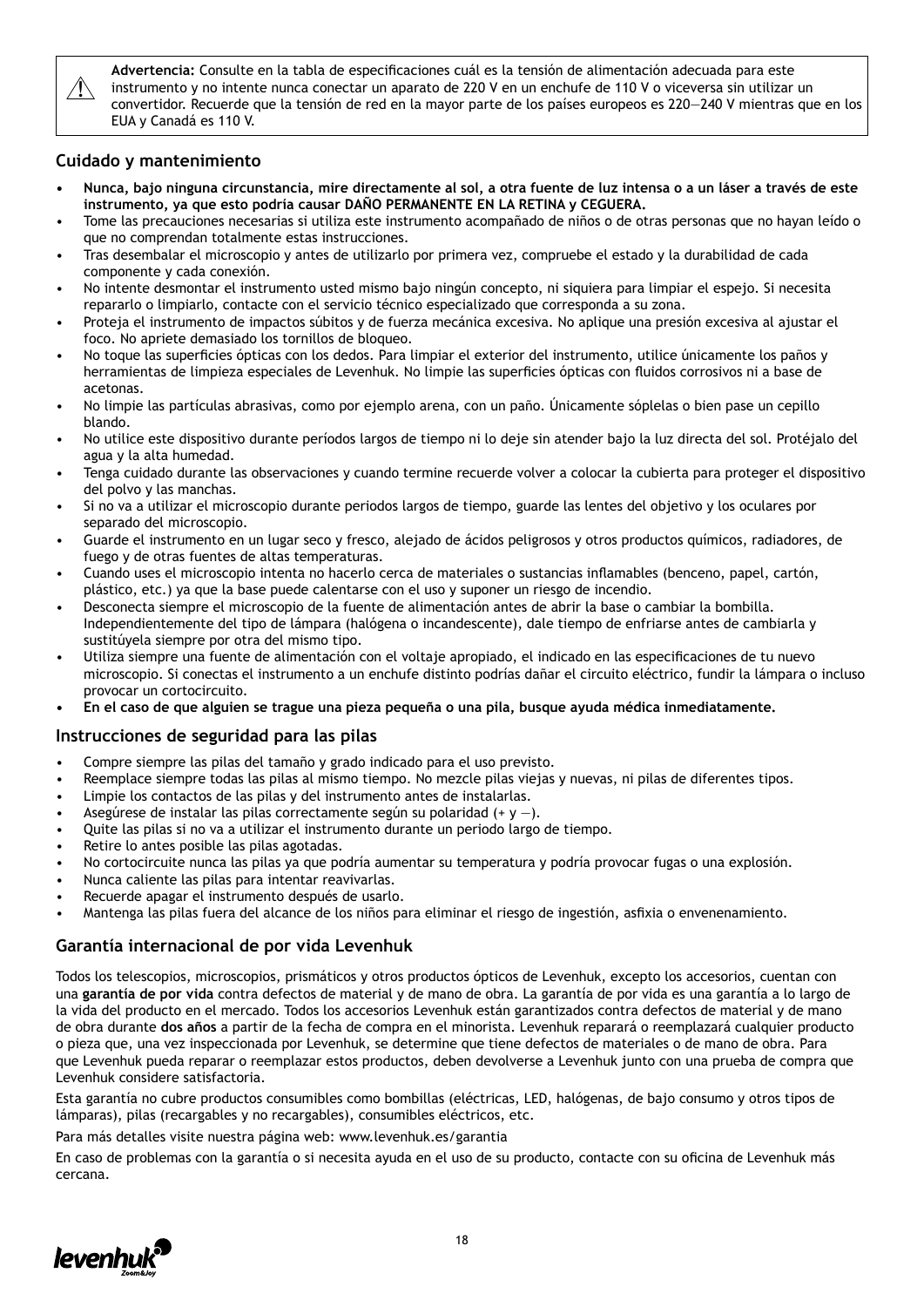### **Levenhuk ST sorozatú sztereomikroszkópok**

Kérjük, figyelmesen olvassa el az útmutatót a mikroszkóp első használatba vétele előtt.

A Levenhuk 1ST, Levenhuk 2ST, Levenhuk 3ST és Levenhuk 4ST mikroszkópokat bonyolult (például elektronikai) berendezések összeszereléséhez, illetve iskolai kísérletekhez és tudományos kutatásokhoz fejlesztettük ki. Minden modell használható az iskolákban és kutatóintézetekben, otthon és a gyártóüzemekben.

### **A mikroszkóp használata**

#### **Világítás (Levenhuk 1ST, Levenhuk 3ST, Levenhuk 4ST)**

Csatlakoztassa a mikroszkópot az áramforráshoz vagy helyezze be az elemeket, kapcsolja be és válassza ki a kívánt megvilágítási forrást. Ha a mikroszkóp fényerő-szabályozóval van felszerelve, akkor a világítás fényerejét is megválaszthatja.

#### **Tárgyasztal betét üveg**

- A matt üveg tárgyasztal betét átlátszó minták vagy vékony objektumszeletek megfigyelésére használható. Helyezze a tárgyasztalra, és rögzítse a helyére a rögzítőcsavarral. Ezzel az üveg tárgyasztal betéttel alsó megvilágítási forrást kell használni a megfigyelések során.
- Az új mikroszkóp készlet tartalmazhat fekete-fehér üveg tárgyasztal betétet is. Általában a fehér oldal használatos, azonban ha a minta nagyon világos vagy fehér, akkor a kontraszt érdekében használja a fekete oldalt. Ezzel az üveg tárgyasztal betéttel felső megvilágítási forrást kell használni a megfigyelések során. A fekete-fehér üveg felszerelése előtt mindenképpen távolítsa el a matt üveget a tárgyasztalról.

#### **Előkészületek**

Helyezzen egy mintát egy üres tárgylemez közepére, tegye a tárgylemezt a tárgyasztalra, és rögzítse a helyére a csíptetőkkel.

#### **Szemkagylók**

Annak érdekében, hogy a megfigyelések még kényelmesebbek legyenek, használhat mindkét szemlencsén gumi szemkagylót.

#### **Fókuszálás, dioptria-beállítás, pupillák közötti távolság**

Helyezzen egy tárgylemezt a tárgyasztalra, és rögzítse a helyére a tárgyasztal csíptetőivel. Lazítsa meg a mikroszkóp rúdján található rögzítőgombot, csúsztassa a fejrészt felfelé vagy lefelé a kívánt helyzetbe, és húzza meg újra a rögzítőgombot. Nézzen át a jobb szemlencsén, és forgassa el az objektívlencse karját, amíg meg nem jelenik a minta a látómezőben. Ezután forgassa el a fókuszállító gombot, amíg a kép éles és tiszta lesz. Nézzen át a bal oldali szemlencsén, és forgassa el a dioptriabeállító gyűrűt, amíg a kép éles és tiszta lesz. Ne állítsa a fókuszt dioptria-beállítás közben! A folyamat befejezése után nézzen át mindkét szemlencsén, tartsa meg a kezével, és hozza közelebb őket egymáshoz, vagy távolítsa el őket egymástól, amíg a kettős kép egyetlen képpé nem válik.

#### **Váltás az objektívlencsék között**

A Levenhuk 3ST és a Levenhuk 4ST két objektívlencsével rendelkező, forgatható orr-résszel van ellátva. Ha váltani szeretne közöttük, forgassa el az orr-részt.

#### **Lámpacsere**

VIGYÁZAT! Lámpa vagy biztosíték cseréje előtt ellenőrizze, hogy a mikroszkóp ki van-e húzva az áramforrásból. És várjon, amíg a lámpa lehűl.

#### **A felső megvilágító lámpa cseréje**

Lazítsa meg a felső világítás házának rögzítőcsavarját, és vegye ki belőle a lámpa aljzatát. Cserélje ki a régi lámpát egy újra, és helyezze vissza a lámpát. Húzza meg újra a rögzítőcsavart.

#### **Az alsó megvilágító lámpa cseréje**

Lazítsa meg a tárgyasztal rögzítőcsavarját, és vegye le az üveget. Távolítsa el a régi lámpát az aljzatból és cserélje le egy újra. Helyezze vissza az üveget a helyére, és húzza meg újra a rögzítőcsavart.

#### **A biztosíték cseréje**

A biztosítékdoboz a mikroszkóp talapzatának alján található. Távolítsa el a fedelet, és cserélje ki a régi biztosítékot egy újra.



HU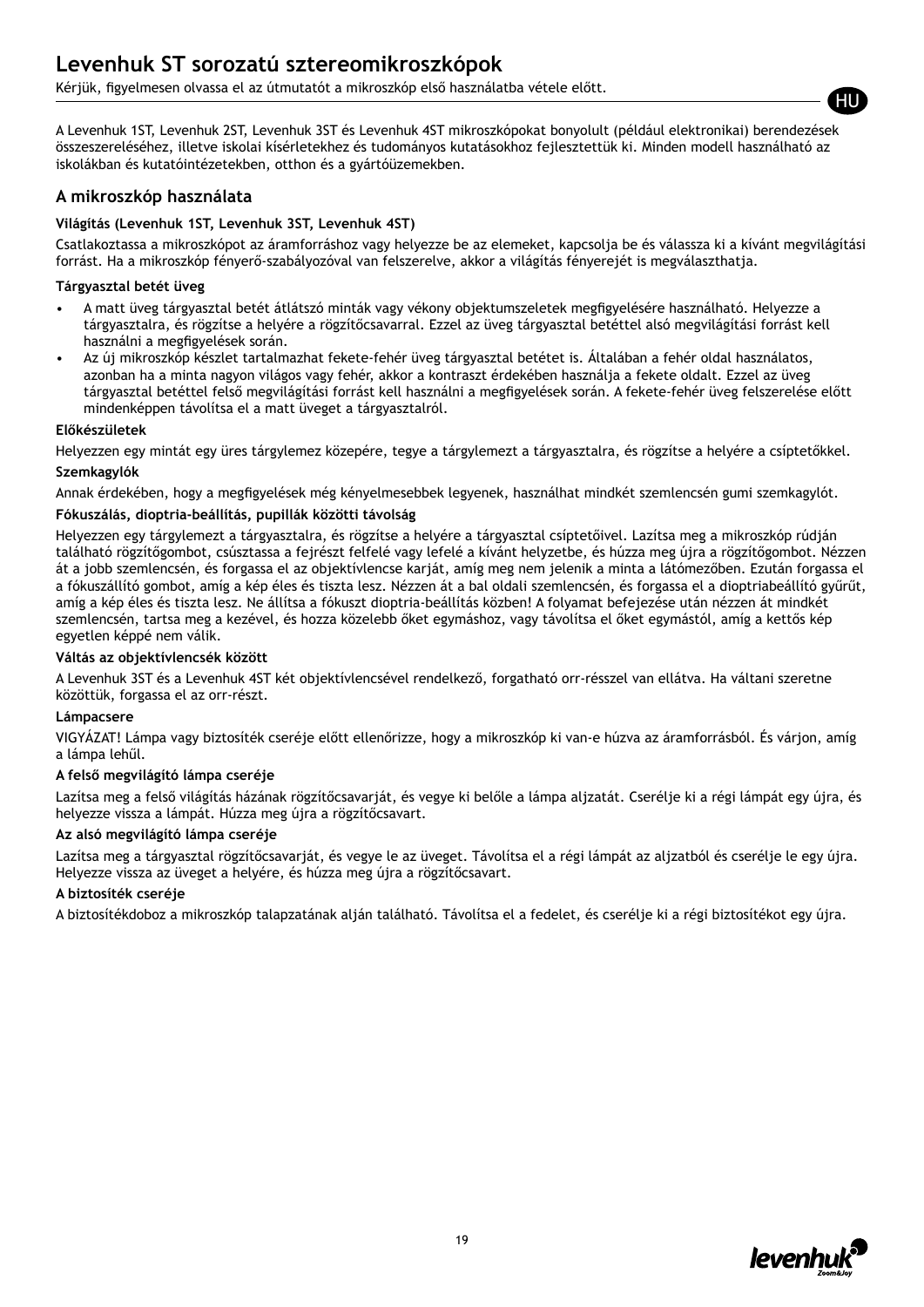### **Specifikációk**

|                                      | Levenhuk 1ST                                                      | Levenhuk 2ST                                                                                            | Levenhuk 3ST                                                                                                                  | Levenhuk 4ST                                                                                                                  |
|--------------------------------------|-------------------------------------------------------------------|---------------------------------------------------------------------------------------------------------|-------------------------------------------------------------------------------------------------------------------------------|-------------------------------------------------------------------------------------------------------------------------------|
| Fejrész                              |                                                                   | kétszemlencsés, függőleges                                                                              |                                                                                                                               | kétszemlencsés, 45°-os szögben döntött                                                                                        |
| Optika anyaga                        |                                                                   |                                                                                                         | optikai üveg                                                                                                                  |                                                                                                                               |
| Nagyítás                             | 20x                                                               | 40x                                                                                                     |                                                                                                                               | $20 - 40x$                                                                                                                    |
| A szemlencsecső átmérője             |                                                                   | 23,2 mm                                                                                                 |                                                                                                                               | $30 \text{ mm}$                                                                                                               |
| Szemlencsék                          |                                                                   |                                                                                                         | WF10x (2 db)                                                                                                                  |                                                                                                                               |
| Objektívek                           | 2x                                                                | 4x                                                                                                      |                                                                                                                               | 2x, 4x                                                                                                                        |
| Munkatávolság                        | 65 mm                                                             | $60 \text{ mm}$                                                                                         | 57 mm                                                                                                                         | 130 mm                                                                                                                        |
| Pupillatávolság                      | $55 - 75$ mm                                                      | 60 mm                                                                                                   | 60 mm                                                                                                                         | $55 - 75$ mm                                                                                                                  |
| Üveges tárgyasztal betét             | 50 mm, tárgyasztal<br>csíptetőkkel, fehér<br>tárgyasztal-lemezzel | 50 mm, tárgyasztal<br>csíptetőkkel,<br>kétoldalas (fekete<br>és fehér, műanyag)<br>tárgyasztal-lemezzel | 90 mm, matt<br>üvegű tárgyasztal<br>csíptetőkkel, további<br>kétoldalas (fekete<br>és fehér, műanyag)<br>tárgyasztal-lemezzel | 95 mm, matt<br>üvegű tárgyasztal<br>csíptetőkkel, további<br>kétoldalas (fekete<br>és fehér, műanyag)<br>tárgyasztal-lemezzel |
| A szemlencse dioptriája<br>állítható |                                                                   |                                                                                                         | ±5D                                                                                                                           |                                                                                                                               |
| Élességállítási                      | durva, 35 mm                                                      |                                                                                                         | durva, 40 mm                                                                                                                  | durva, 35 mm                                                                                                                  |
| <b>Tápellátás</b>                    | 2 db AA elem (nem<br>része a készletnek)                          |                                                                                                         | 220 V/50 Hz vagy 110 V/60 Hz (opcionális)                                                                                     |                                                                                                                               |
| Megvilágítás                         | felső (0,06 W LED)                                                | természetes világítás                                                                                   | felső és alsó halogén,<br>10 W                                                                                                | felső (1 W LED)<br>alsó (2 W LED)                                                                                             |
| Üzemi hőmérséklet-<br>tartomány      |                                                                   | $-540$ °C                                                                                               |                                                                                                                               |                                                                                                                               |
| További kiegészítők                  | porvédő                                                           | gumi szemkagylók<br>(2 db)                                                                              | gumi szemkagylók<br>$(2 db)$ ,<br>tartalék halogén<br>lámpa 12 V/10 W                                                         | gumi szemkagylók<br>(2 db), porvédő                                                                                           |

A gyártó fenntartja magának a jogot a termékkínálat és a műszaki paraméterek előzetes értesítés nélkül történő módosítására.

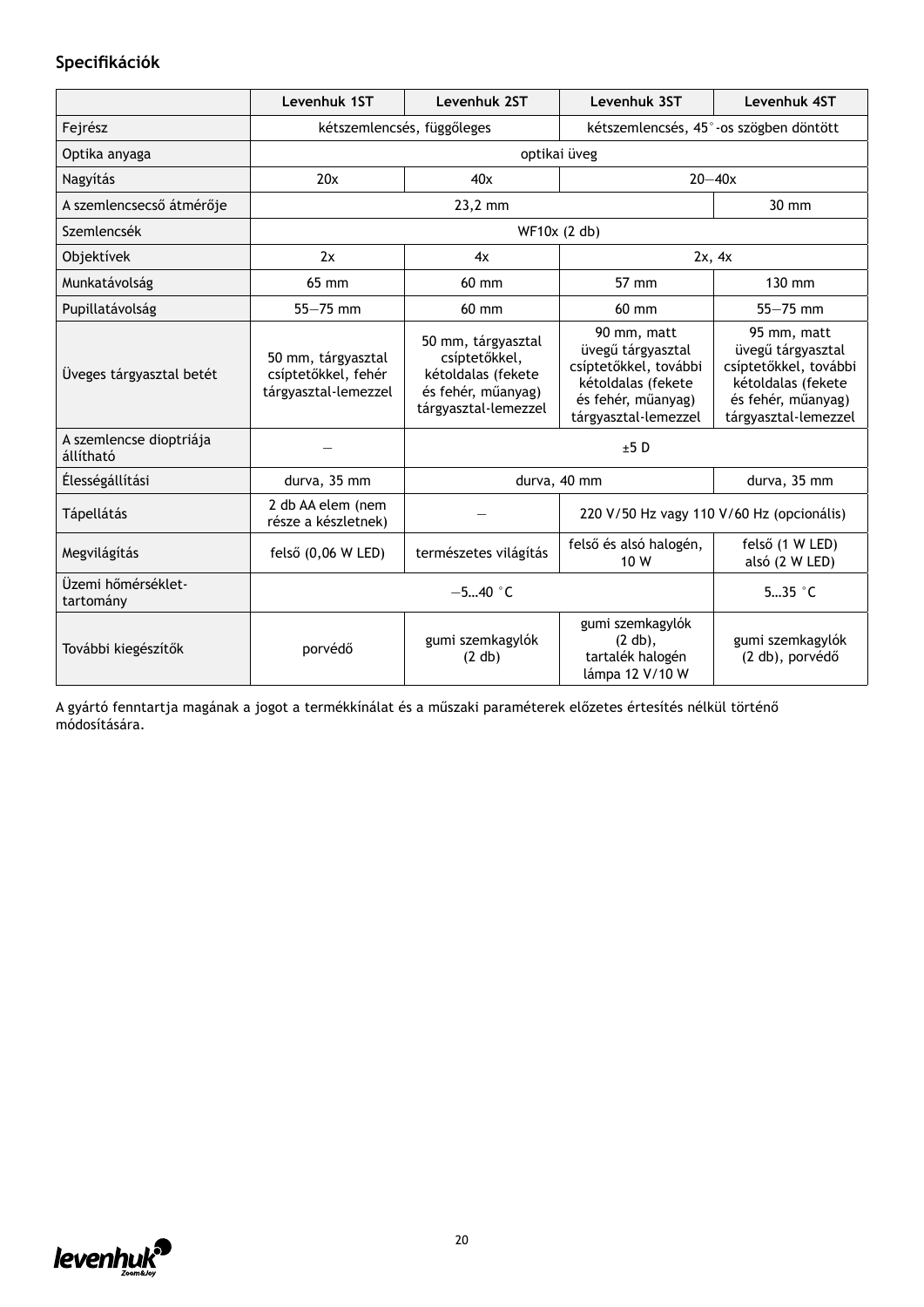Vi**gyázat:** Kérjük, a megfelelő feszültséggel kapcsolatban nézze meg a műszaki leírást, és soha ne próbálja meg a 110<br>V-os eszközt 220 V-os aljzathoz csatlakoztatni (és fordítva) átalakító használata nélkül. Ne feledje, ho Államokban és Kanadában a hálózati feszültség 110 V, míg a legtöbb európai országban 220—240 V.

### **Ápolás és karbantartás**

- **• Ennek az eszköznek a használatával soha, semmilyen körülmények között ne nézzen közvetlenül a Napba, vagy egyéb, nagyon erős fényforrásba vagy lézersugárba, mert ez MARADANDÓ KÁROSODÁST OKOZ A RETINÁJÁBAN ÉS MEG IS VAKULHAT.**
- Legyen kellően óvatos, ha gyermekekkel vagy olyan személyekkel együtt használja az eszközt, akik nem olvasták vagy nem teljesen értették meg az előbbiekben felsorolt utasításokat.
- A mikroszkóp kicsomagolása után, de még annak legelső használata előtt ellenőrizze az alkatrészek és csatlakozások sérülésmentes állapotát és tartósságát.
- Bármi legyen is az ok, semmiképpen ne kísérelje meg szétszerelni az eszközt. Ha javításra vagy tisztításra szorul az eszköz, akkor keresse fel az erre a célra specializálódott helyi szolgáltatóközpontot.
- Óvja az eszközt a hirtelen behatásoktól és a hosszabb ideig tartó mechanikai erőktől. Ne használjon túlzott erőt a fókusz beállításánál. Ne húzza túl a szorítócsavarokat.
- Az optikai elemek felületéhez soha ne érjen az ujjaival. Az eszköz külső megtisztításához használja a Levenhuk által erre a célra gyártott tisztítókendőt és optikai tisztító eszközöket. Az optikai elemek tisztításához ne használjon maró hatású vagy aceton-alapú folyadékokat.
- A koptató hatású részecskéket, például a homokot ne törléssel, hanem fújással vagy puha ecsettel távolítsa el a lencsékről.
- Ne használja az eszközt hosszú időtartamon keresztül a tűző napon, vagy ne hagyja ott felügyelet nélkül. Tartsa az eszközt víztől és magas páratartalomtól védett helyen.
- Legyen körültekintő a megfigyelések során, mindig helyezze vissza a porvédőt a megfigyelés befejeztével, így megóvhatja eszközét a portól és a szennyeződésektől.
- Ha a mikroszkóp hosszabb ideig használaton kívül van, akkor a mikroszkóptól elkülönítetten tárolja az objektívlencséket és a szemlencséket.
- Száraz, hűvös helyen tárolja az eszközt, veszélyes savaktól és egyéb kémiai anyagoktól elkülönítetten, hősugárzóktól, nyílt lángtól és egyéb, magas hőmérsékletet leadni képes forrásoktól távol.
- Lehetőség szerint ne használja a mikroszkópot gyúlékony anyagok közelében (benzol, papír, kartonlap, műanyag, stb.), mivel a megfigyelés során a mikroszkóp talpazata felmelegedhet és így tűzveszélyessé válhat.A talpazat kinyitása vagy a megvilágítást biztosító izzó kicserélése előtt minden esetben áramtalanítsa a mikroszkópot. Csere előtt az izzó típusától függetlenül (halogén vagy hagyományos) minden esetben várja meg, amíg az izzó lehűl, és mindig ugyanolyan típusú izzót használion.
- A tápellátást mindig a megfelelő hálózati feszültségi szint mellett használja, azaz kövesse az újonnan vásárolt mikroszkópjának műszaki leírását. Az eszköznek a leírástól eltérő típusú aljzathoz történő csatlakoztatása tönkreteheti a mikroszkóp áramkörét, kiéghet az izzó vagy akár rövidzárlatot is okozhat ezzel.
- **• Azonnal forduljon orvoshoz, amennyiben bárki lenyelt egy kis alkatrészt vagy elemet.**

### **Az elemekkel kapcsolatos biztonsági intézkedések**

- Mindig a felhasználásnak legmegfelelőbb méretű és fokozatú elemet vásárolja meg.
- Elemcsere során mindig az összes elemet egyszerre cserélje ki; ne keverje a régi elemeket a frissekkel, valamint a különböző típusú elemeket se keverje egymással össze.
- Az elemek behelyezése előtt tisztítsa meg az elemek és az eszköz egymással érintkező részeit.
- Győződjön meg róla, hogy az elemek a pólusokat tekintve is helyesen kerülnek az eszközbe (+ és —).
- Amennyiben az eszközt hosszabb ideig nem használja, akkor távolítsa el az elemeket.
- A lemerült elemeket azonnal távolítsa el.
- Soha ne zárja rövidre az elemeket, mivel így azok erősen felmelegedhetnek, szivárogni kezdhetnek vagy felrobbanhatnak.
- Az elemek élettartamának megnöveléséhez soha ne kísérelje meg felmelegíteni azokat.
- Használat után ne felejtse el kikapcsolni az eszközt.
- Az elemeket tartsa gyermekektől távol, megelőzve ezzel a lenyelés, fulladás és mérgezés veszélyét.

### **A Levenhuk nemzetközi, élettartamra szóló szavatossága**

A Levenhuk vállalat a kiegészítők kivételével az összes Levenhuk gyártmányú teleszkóphoz, mikroszkóphoz, kétszemes távcsőhöz és egyéb optikai termékhez **élettartamra** szóló szavatosságot nyújt az anyaghibák és/vagy a gyártási hibák vonatkozásában. Az élettartamra szóló szavatosság a termék piaci forgalmazási időszakának a végéig érvényes. A Levenhuk-kiegészítőkhöz a Levenhuk-vállalat a kiskereskedelmi vásárlás napjától számított **két évig** érvényes szavatosságot nyújt az anyaghibák és/vagy a gyártási hibák vonatkozásában. A Levenhuk vállalat vállalja, hogy a Levenhuk vállalat általi megvizsgálás során anyaghibásnak és/vagy gyártási hibásnak talált terméket vagy termékalkatrészt megjavítja vagy kicseréli. A Levenhuk vállalat csak abban az esetben köteles megjavítani vagy kicserélni az ilyen terméket vagy termékalkatrészt, ha azt a Levenhuk vállalat számára elfogadható vásárlási bizonylattal együtt visszaküldik a Levenhuk vállalat felé. Ez a szavatosság nem vonatkozik a fogyóeszközökre, például az izzólámpákra (függetlenül attól, hogy azok hagyományos elektromos izzók, LED-es izzók, halogén izzók, energiatakarékos izzók vagy más típusú izzók-e), az elemekre (beleértve a nem tölthető elemeket és a tölthető akkumulátorokat is), az elektromos fogyóeszközökre stb.

#### További részletekért látogasson el weboldalunkra: www.levenhuk.hu/garancia

Amennyiben garanciális probléma lépne fel vagy további segítségre van szüksége a termék használatát illetően, akkor vegye fel a kapcsolatot a helyi Levenhuk üzlettel.

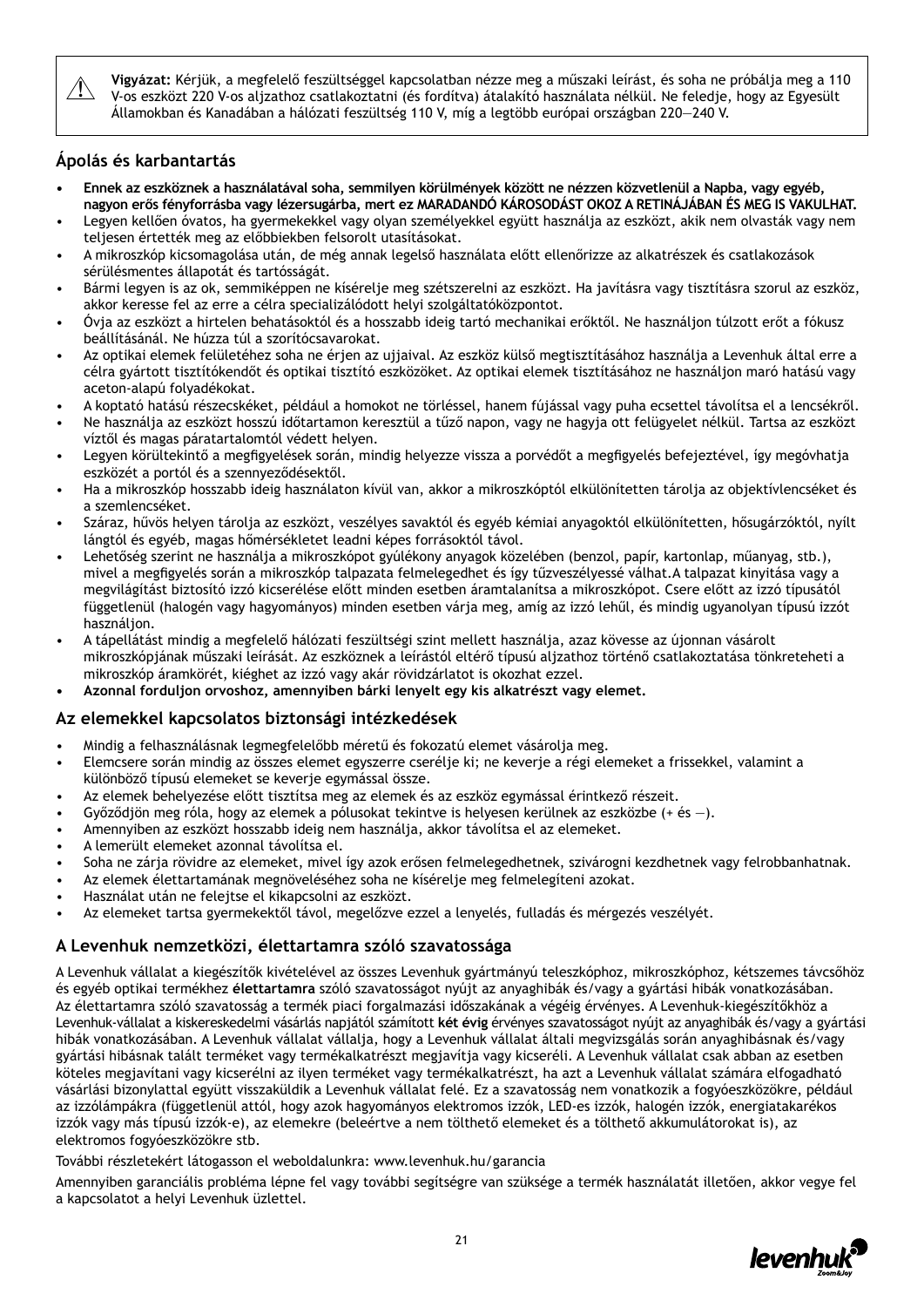### **Microscopi stereo della serie Levenhuk ST**

Leggere attentamente le istruzioni prima di utilizzare il proprio microscopio per la prima volta.

I microscopi Levenhuk 1ST, Levenhuk 2ST, Levenhuk 3ST e Levenhuk 4ST sono stati progettati per l'uso durante l'assemblaggio di attrezzature complesse e intricate, per gli esperimenti didattici e per la ricerca scientifica. Ognuno dei modelli trova la giusta applicazione nelle scuole e negli istituti di ricerca, negli impianti manifatturieri e tra le mura domestiche.

#### **Uso del microscopio**

#### **Illuminazione (Levenhuk 1ST, Levenhuk 3ST, Levenhuk 4ST)**

Collegare il proprio microscopio a una presa di corrente o inserire le batterie, quindi accenderlo e scegliere la sorgente di illuminazione appropriata. Se il microscopio è dotato di controllo della luminosità, sarà inoltre possibile regolare il livello di intensità dell'illuminazione.

#### **Inserto in vetro per il tavolino**

- È possibile utilizzare un inserto in vetro satinato per l'osservazione di campioni trasparenti o tagliati in sezioni sottili. L'inserto va posizionato sul tavolino e fissato con la vite di bloccaggio. Si consiglia di utilizzare l'illuminazione dal basso per effettuare osservazioni tramite questo inserto in vetro.
- Il kit del microscopio potrebbe anche comprendere un inserto in vetro bianco e nero. In condizioni normali, si utilizzerà il lato bianco; tuttavia, se il campione è molto luminoso o di color bianco, di consiglia l'uso del lato nero per ottenere più contrasto. Si consiglia di utilizzare l'illuminazione dall'alto per effettuare osservazioni tramite questo inserto in vetro. Prima di installare il vetro bianco e nero, assicurarsi di aver rimosso il vetro satinato dal tavolino.

#### **Preparazione**

Posizionare il campione al centro di un vetrino pulito, appoggiare il vetrino sul tavolino e bloccarlo in posizione con le apposite mollette.

#### **Conchiglie oculari**

Per una maggiore comodità durante le osservazioni, è possibile utilizzare delle conchiglie oculari in gomma su entrambi gli oculari.

#### **Messa a fuoco, regolazione diottrica, distanza interpupillare**

Posizionare un campione sul tavolino e fissarlo con le mollette. Allentare la manopola di bloccaggio sulla colonna del microscopio e far scorrere verticalmente la testata fino alla posizione desiderata, quindi serrare nuovamente la manopola di bloccaggio. Osservare attraverso l'oculare destro e ruotare il pomello della lente obiettivo finché il campione non entra nel campo visivo. In seguito, ruotare la manopola della messa a fuoco fino a che l'immagine non risulta nitida e chiara. Osservare attraverso l'oculare sinistro e ruotare la ghiera di regolazione diottrica fino a che l'immagine non risulta nitida e chiara. Evitare di modificare la messa a fuoco durante la regolazione diottrica! Dopo aver completato il processo, osservare da entrambi gli oculari e avvicinare o allontanare i due tubi finché i due cerchi non formano un'unica immagine circolare.

#### **Cambio della lente obiettivo**

I modelli Levenhuk 3ST e Levenhuk 4ST hanno un revolver portaobiettivi con due lenti obiettivo. Basta ruotare il revolver per passare da un obiettivo all'altro.

#### **Sostituzione lampadine**

ATTENZIONE! Prima di sostituire una lampadina o un fusibile, accertarsi che il microscopio non sia collegato a una presa di corrente. Inoltre, attendere che la lampadina da cambiare si sia raffreddata.

#### **Cambio della lampadina dell'illuminazione superiore**

Allentare la vite di bloccaggio del vano dell'illuminazione superiore e rimuovere il portalampada dall'interno. Sostituire la vecchia lampadina con quella nuova e reinserire il portalampada nel vano. Serrare di nuovo la vite di bloccaggio.

#### **Cambio della lampadina dell'illuminazione inferiore**

Allentare la vite di bloccaggio sul tavolino e rimuovere il vetro. Rimuovere la vecchia lampadina dal portalampada e sostituirla con una nuova. Riposizionare il vetro e serrare di nuovo la vite di bloccaggio.

#### **Sostituzione del fusibile**

La scatola dei fusibili è posizionata alla base dello stativo. Rimuovere il coperchio e sostituire il vecchio fusibile con quello nuovo.



IT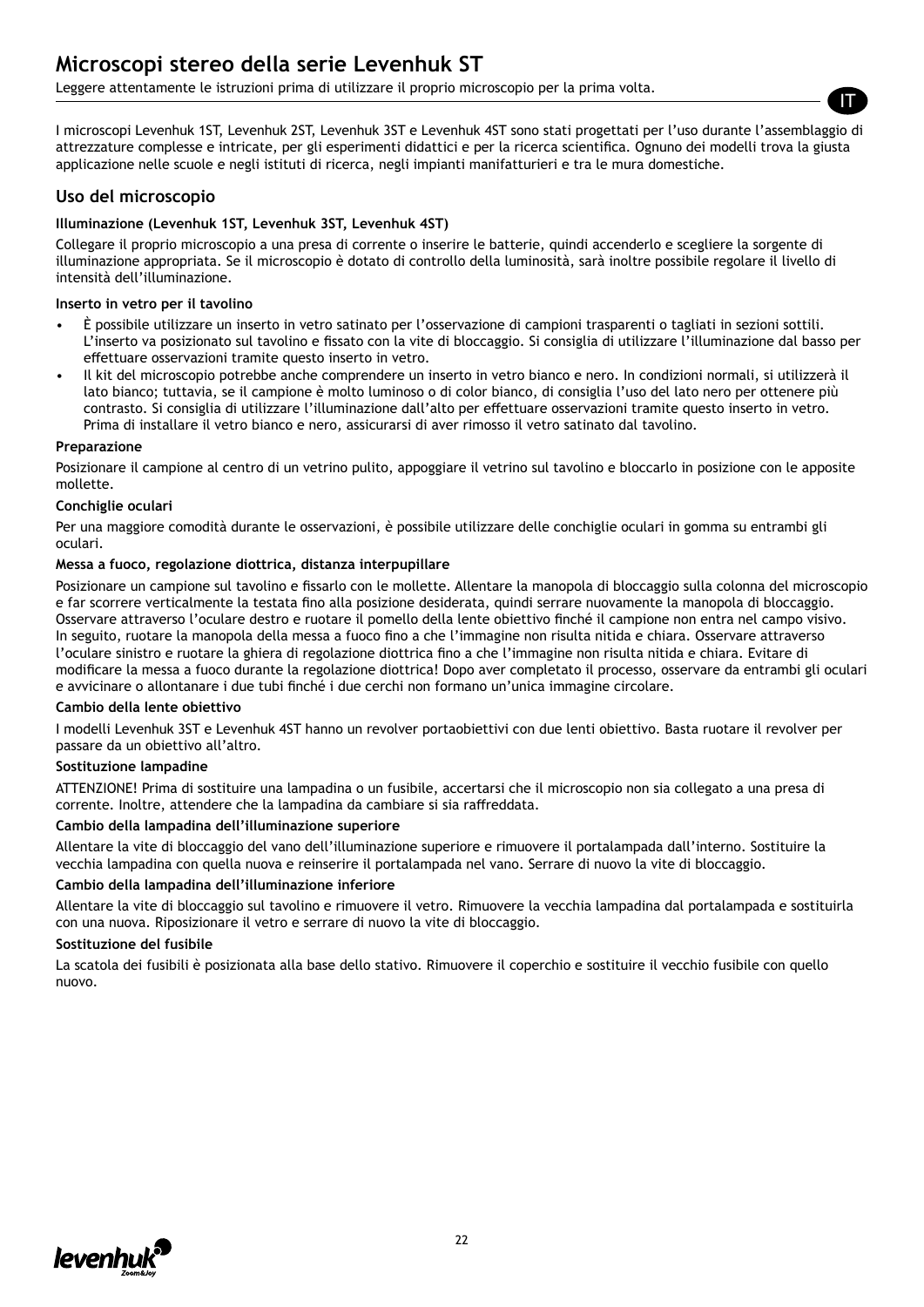### **Specifiche**

|                                        | Levenhuk 1ST                                                    | Levenhuk 2ST                                                                                            | Levenhuk 3ST                                                                                                               | Levenhuk 4ST                                                                                                               |  |  |
|----------------------------------------|-----------------------------------------------------------------|---------------------------------------------------------------------------------------------------------|----------------------------------------------------------------------------------------------------------------------------|----------------------------------------------------------------------------------------------------------------------------|--|--|
| Testata                                |                                                                 | binoculare, verticale                                                                                   |                                                                                                                            | binoculare, inclinata a 45°                                                                                                |  |  |
| Materiale delle ottiche                |                                                                 | vetro ottico                                                                                            |                                                                                                                            |                                                                                                                            |  |  |
| Ingrandimenti                          | 20x                                                             | 40x                                                                                                     |                                                                                                                            | $20 - 40x$                                                                                                                 |  |  |
| Obiettivo                              |                                                                 | 23,2 mm                                                                                                 |                                                                                                                            | $30 \text{ mm}$                                                                                                            |  |  |
| <b>Oculari</b>                         |                                                                 |                                                                                                         | WF10x (2 pz.)                                                                                                              |                                                                                                                            |  |  |
| Objektívek                             | 2x                                                              | 4x                                                                                                      |                                                                                                                            | 2x, 4x                                                                                                                     |  |  |
| Distanza di lavoro                     | 65 mm                                                           | 60 mm                                                                                                   | 57 mm                                                                                                                      | 130 mm                                                                                                                     |  |  |
| Distanza interpupillare                | $55 - 75$ mm                                                    | 60 mm                                                                                                   | 60 mm                                                                                                                      | $55 - 75$ mm                                                                                                               |  |  |
| Inserto in vetro per il<br>tavolino    | 50 mm, tavolino con<br>mollette, piastra del<br>tavolino bianca | 50 mm, tavolino con<br>mollette, piastra del<br>tavolino a due facce<br>(bianca e nera,<br>in plastica) | 90 mm, tavolino in<br>vetro satinato con<br>mollette, piastra<br>aggiuntiva a due facce<br>(bianca e nera,<br>in plastica) | 95 mm, tavolino in<br>vetro satinato con<br>mollette, piastra<br>aggiuntiva a due facce<br>(bianca e nera,<br>in plastica) |  |  |
| Oculare con regolazione<br>diottrica   |                                                                 |                                                                                                         | $±5$ D                                                                                                                     |                                                                                                                            |  |  |
| Sistema di messa a fuoco               | grossolana, 35 mm                                               |                                                                                                         | grossolana, 40 mm                                                                                                          | grossolana, 35 mm                                                                                                          |  |  |
| Alimentazione                          | 2 batterie AA<br>(non incluse nel kit)                          |                                                                                                         | 220 V/50 Hz o 110 V/60 Hz (facoltativa)                                                                                    |                                                                                                                            |  |  |
| Illuminazione                          | superiore (LED da<br>0,06 W                                     | illuminazione naturale                                                                                  | luce alogena inferiore<br>e superiore, 10 W                                                                                | superiore (LED da 1 W)<br>inferiore (LED da 2 W)                                                                           |  |  |
| Intervallo operativo di<br>temperatura |                                                                 | $-540$ °C                                                                                               |                                                                                                                            | $535$ $\degree$ C                                                                                                          |  |  |
| Accessori aggiuntivi                   | copertura anti polvere                                          | conchiglie oculari<br>in gomma (2 pz.)                                                                  | conchiglie oculari in<br>gomma (2 pz.),<br>lampadina alogena<br>di scorta 12 V/10 W                                        | conchiglie oculari<br>in gomma $(2 px.)$ ,<br>copertura anti polvere                                                       |  |  |

Il produttore si riserva il diritto di modificare senza preavviso le specifiche tecniche e la gamma dei prodotti.

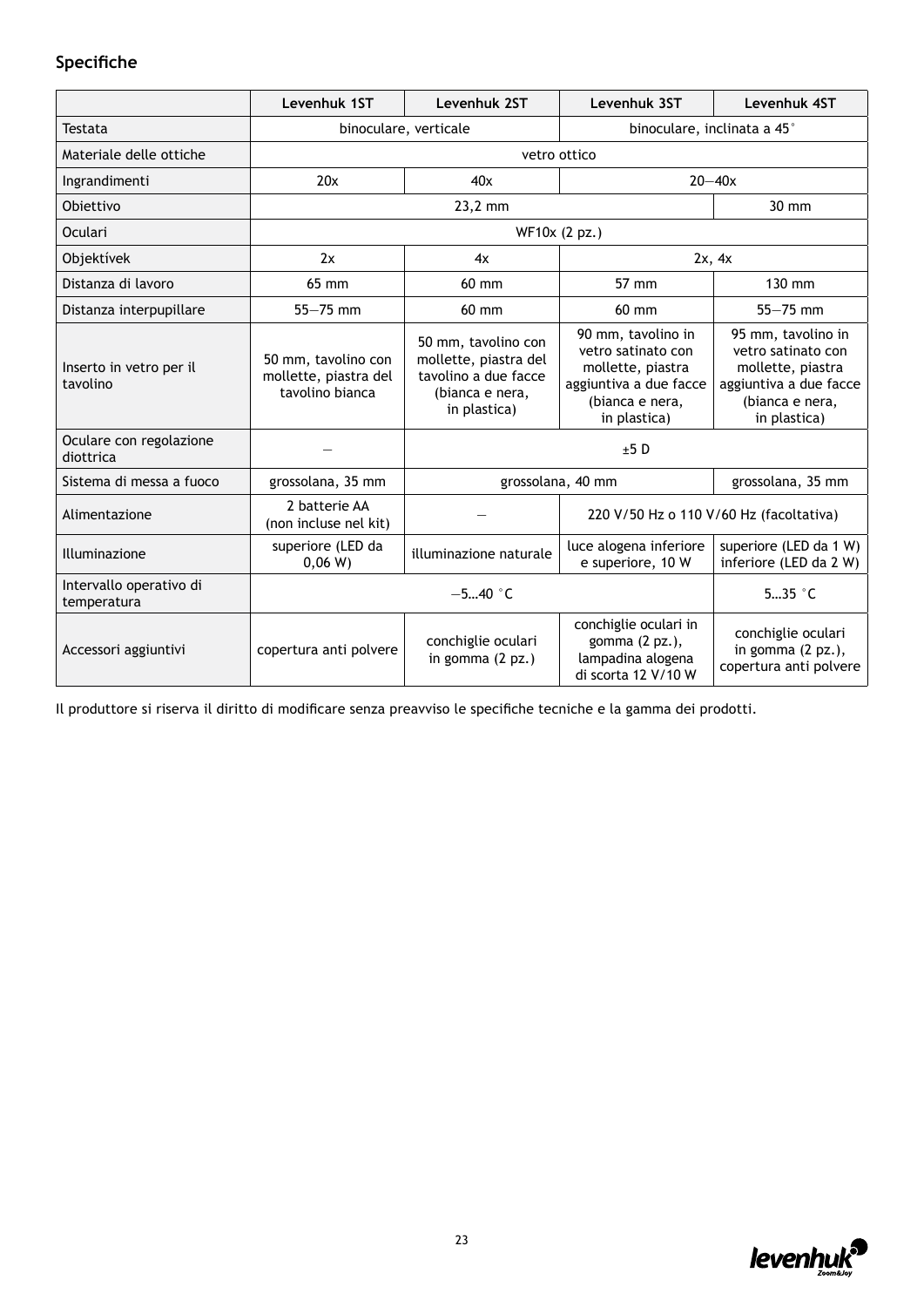$\sqrt{N}$ 

**Attenzione:** Per informazioni riguardo la corretta tensione di rete, fare riferimento alla tabella delle specifiche; non cercare assolutamente di collegare un dispositivo a 220 V a una presa di corrente a 110 V e viceversa senza utilizzare un convertitore di tensione. Si tenga presente che la tensione di rete è di 220—240 V nella maggior parte dei paesi europei e di 110 V negli Stati Uniti e in Canada.

### **Cura e manutenzione**

- **• Non utilizzare in nessun caso questo apparecchio per guardare direttamente il sole, un'altra sorgente di luce ad alta luminosità o un laser, perché ciò potrebbe provocare DANNI PERMANENTI ALLA RETINA e portare a CECITÀ.**
- Nel caso si utilizzi l'apparecchio in presenza di bambini o altre persone che non siano in grado di leggere o comprendere appieno queste istruzioni, prendere le precauzioni necessarie.
- Dopo aver disimballato il microscopio e prima di utilizzarlo per la prima volta, verificare l'integrità e lo stato di conservazione di tutte le componenti e le connessioni.
- Non cercare per nessun motivo di smontare autonomamente l'apparecchio. Per qualsiasi intervento di riparazione e pulizia, contattare il centro di assistenza specializzato di zona.
- Proteggere l'apparecchio da urti improvvisi ed evitare che sia sottoposto ad eccessiva forza meccanica. Durante la messa a fuoco, non applicare una forza eccessiva. Non stringere eccessivamente le viti di bloccaggio.
- Non toccare le superfici ottiche con le dita. Per pulire l'esterno dell'apparecchio, utilizzare soltanto le salviette apposite e gli strumenti di pulizia dell'ottica appositi offerti da Levenhuk. Non utilizzare fluidi corrosivi o a base di acetone per pulire l'ottica del dispositivo.
- Per rimuovere eventuali particelle abrasive, ad esempio sabbia, dalle lenti, non strofinare, ma soffiare oppure utilizzare una spazzola morbida.
- Non utilizzare il dispositivo per lunghi periodi e non lasciarlo incustodito sotto i raggi diretti del sole. Non esporre il dispositivo all'acqua o a elevata umidità.
- Prestare attenzione durante le osservazioni e, una volta terminato, rimettere sempre il coperchio protettivo per proteggere l'apparecchio da polvere e macchie.
- Se non si intende utilizzare il microscopio per periodi prolungati, conservare le lenti obiettivo e gli oculari separatamente dal microscopio.
- Conservare l'apparecchio in un posto fresco e asciutto, al riparo da acidi pericolosi e altri prodotti chimici, da apparecchi di riscaldamento, da fiamme libere e da altre fonti di calore.
- Cercare di non utilizzare il microscopio in prossimità di materiali o sostanze infiammabili (benzene, carta, cartone ecc), poiché la base potrebbe riscaldarsi durante l'utilizzo e rappresentare un rischio di incendio.
- Disconnettere sempre il microscopio dall'alimentazione prima di aprire la base o sostituire la lampadina di illuminazione. Indipendentemente dal tipo di lampadina (alogena o a incandescenza), attendere che si sia raffreddata prima di cercare di sostituirla e sostituirla sempre con una lampadina dello stesso tipo.
- Utilizzare sempre un'alimentazione di tensione adeguata, cioè quella indicata nelle specifiche del microscopio. Collegare lo strumento a una presa di alimentazione differente potrebbe provocare il danneggiamento dei circuiti elettrici del microscopio, bruciare la lampadina o addirittura causare un corto circuito.
- **• In caso di ingestione di una parte di piccole dimensioni o di una batteria, richiedere immediatamente assistenza medica.**

### **Istruzioni di sicurezza per le batterie**

- Acquistare batterie di dimensione e tipo adeguati per l'uso di destinazione.
- Sostituire sempre tutte le batterie contemporaneamente, evitando accuratamente di mischiare batterie vecchie con batterie nuove oppure batterie di tipo differente.
- Prima della sostituzione, pulire i contatti della batteria e quelli dell'apparecchio.
- Assicurarsi che le batterie siano state inserite con la corretta polarità  $(+e -)$ .
- Se non si intende utilizzare l'apparecchio per lungo periodo, rimuovere le batterie.
- Rimuovere subito le batterie esaurite.
- Non cortocircuitare le batterie, perché ciò potrebbe provocare forte riscaldamento, perdita di liquido o esplosione.
- Non tentare di riattivare le batterie riscaldandole.
- Dopo l'utilizzo, non dimenticare di spegnere l'apparecchio.
- Per evitare il rischio di ingestione, soffocamento o intossicazione, tenere le batterie fuori dalla portata dei bambini.

### **Garanzia internazionale Levenhuk**

Tutti i telescopi, i microscopi i binocoli e gli altri prodotti ottici Levenhuk, ad eccezione degli accessori, godono di una **garanzia a vita** per i difetti di fabbricazione o dei materiali. Garanzia a vita rappresenta una garanzia per la vita del prodotto sul mercato. Tutti gli accessori Levenhuk godono di una garanzia di **due anni** a partire dalla data di acquisto per i difetti di fabbricazione e dei materiali. Levenhuk riparerà o sostituirà i prodotti o relative parti che, in seguito a ispezione effettuata da Levenhuk, risultino presentare difetti di fabbricazione o dei materiali. Condizione per l'obbligo di riparazione o sostituzione da parte di Levenhuk di tali prodotti è che il prodotto venga restituito a Levenhuk unitamente ad una prova d'acquisto la cui validità sia riconosciuta da Levenhuk.

Questa garanzia non copre le parti consumabili, come le lampadine (elettriche, LED, alogene, a risparmio energetico o altri tipi di lampadine), batterie (ricaricabili e non ricaricabili), parti elettriche consumabili, ecc.

Per maggiori dettagli, visitare il nostro sito web: www.levenhuk.eu/warranty

Per qualsiasi problema di garanzia o necessità di assistenza per l'utilizzo del prodotto, contattare la filiale Levenhuk di zona.

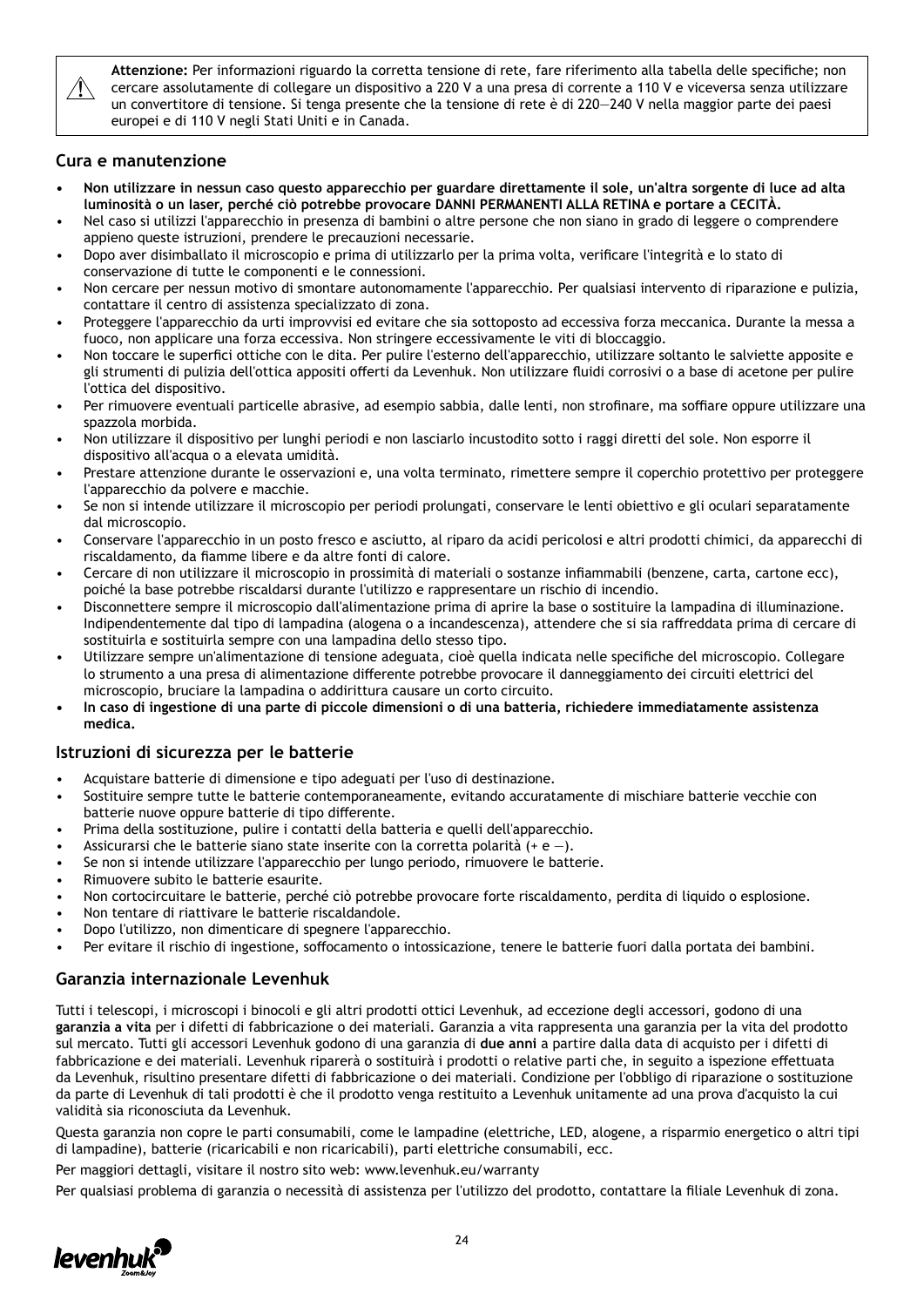### **Mikroskopy stereoskopowe z serii Levenhuk ST**

Przed rozpoczęciem korzystania z mikroskopu należy uważnie zapoznać się z niniejszą instrukcją.

Mikroskopy Levenhuk 1ST, Levenhuk 2ST, Levenhuk 3ST i Levenhuk 4ST przeznaczone są do stosowania podczas montażu złożonych urządzeń, w tym elektronicznych, oraz do użytku w pracowniach szkolnych i do badań naukowych. Te modele można znaleźć nie tylko w szkołach i instytutach badawczych, ale także w domach czy zakładach produkcyjnych.

### **Użytkowanie mikroskopu**

#### **Oświetlenie (Levenhuk 1ST, Levenhuk 3ST, Levenhuk 4ST)**

Podłącz mikroskop do źródła zasilania lub włóż baterie, włącz go i wybierz żądane źródło oświetlenia. Jeśli mikroskop wyposażony jest w regulator jasności, można również wybrać poziom jasności oświetlenia.

#### **Szklany stolik**

- Stolik ze szkła matowego może być wykorzystywany do obserwacji przezroczystych preparatów lub preparatów w formie cienkich warstw materiału. Umieść preparat na stoliku i unieruchom go za pomocą śruby blokującej. Podczas obserwacji z użyciem szklanego stolika należy korzystać z dolnego źródła światła.
- W zestawie znajduje się również stolik z czarnego i białego szkła. Zwykle korzysta się z białej strony stolika, jednakże w przypadku bardzo jasnych lub zabarwionych na biało próbek zaleca się korzystanie z jego czarnej strony. Podczas obserwacji z użyciem tego stolika należy korzystać z górnego źródła światła. Przed zamontowaniem stolika czarno-białego należy zdemontować stolik z matowego szkła..

#### **Przygotowania**

Umieść preparat na środku pustego szkiełka, ułoż szkiełko na stoliku i zamocuj je za pomocą zacisków.

#### **Muszle oczne**

W celu zapewniania większej wygody podczas obserwacji można zastosować gumowe muszle oczne nakładane na okulary.

#### **Regulacja ostrości, dioptrii i rozstawu okularów**

Umieść szkiełko na stoliku i zamocuj za pomocą zacisków. Poluzuj pokrętło blokujące na statywie mikroskopu i przesuń głowicę w górę lub w dół do żądanego położenia, a następnie dokręć pokrętło blokujące. Spoglądając przez prawy okular, obracaj uchwyt soczewek obiektywowych do momentu pojawienia się preparatu w polu widzenia. Następnie obracaj pokrętło regulacji ostrości do momentu uzyskania ostrego, wyraźnego obrazu. Spoglądając przez lewy okular, obracaj pierścień regulacji dioptrii do momentu uzyskania ostrego, wyraźnego obrazu. Nie zmieniaj ostrości podczas regulacji dioptrii! Po zakończeniu tego procesu spojrzyj przez oba okulary i przytrzymując okulary obiema rękami, zbliżaj i oddalaj je od siebie do momentu uzyskania tylko jednego obrazu.

#### **Zmiana soczewek obiektywowych**

Levenhuk 3ST i Levenhuk 4ST mają miskę rewolwerową z dwoma obiektywami. Aby wybrać odpowiedni obiektyw, należy obrócić miskę.

#### **Wymiana lamp i bezpieczników**

OSTROŻNIE! Przed wymianą lampy lub bezpiecznika upewnij się, że mikroskop jest odłączony od źródła zasilania. Zaczekaj, aż lampa ostygnie.

#### **Wymiana lampy górnej**

Poluzuj śrubę blokującą obudowę górnego źródła światła i wyjmij ze środka oprawkę z żarówką. Wymieniaj żarówkę na nową i zamontuj oprawkę na miejscu. Dokręć śrubę blokującą.

#### **Wymiana lampy dolnej**

Poluzuj śrubę blokującą stolika i zdjąć szybę. Wyjmij żarówkę z oprawki i zastąpić ją nową. Zamontuj stolik i dokręć śrubę blokującą.

#### **Wymiana bezpiecznika**

Komora bezpiecznika jest umieszczona na spodzie podstawy mikroskopu. Zdejmij pokrywę i wymień stary bezpiecznik na nowy.



PL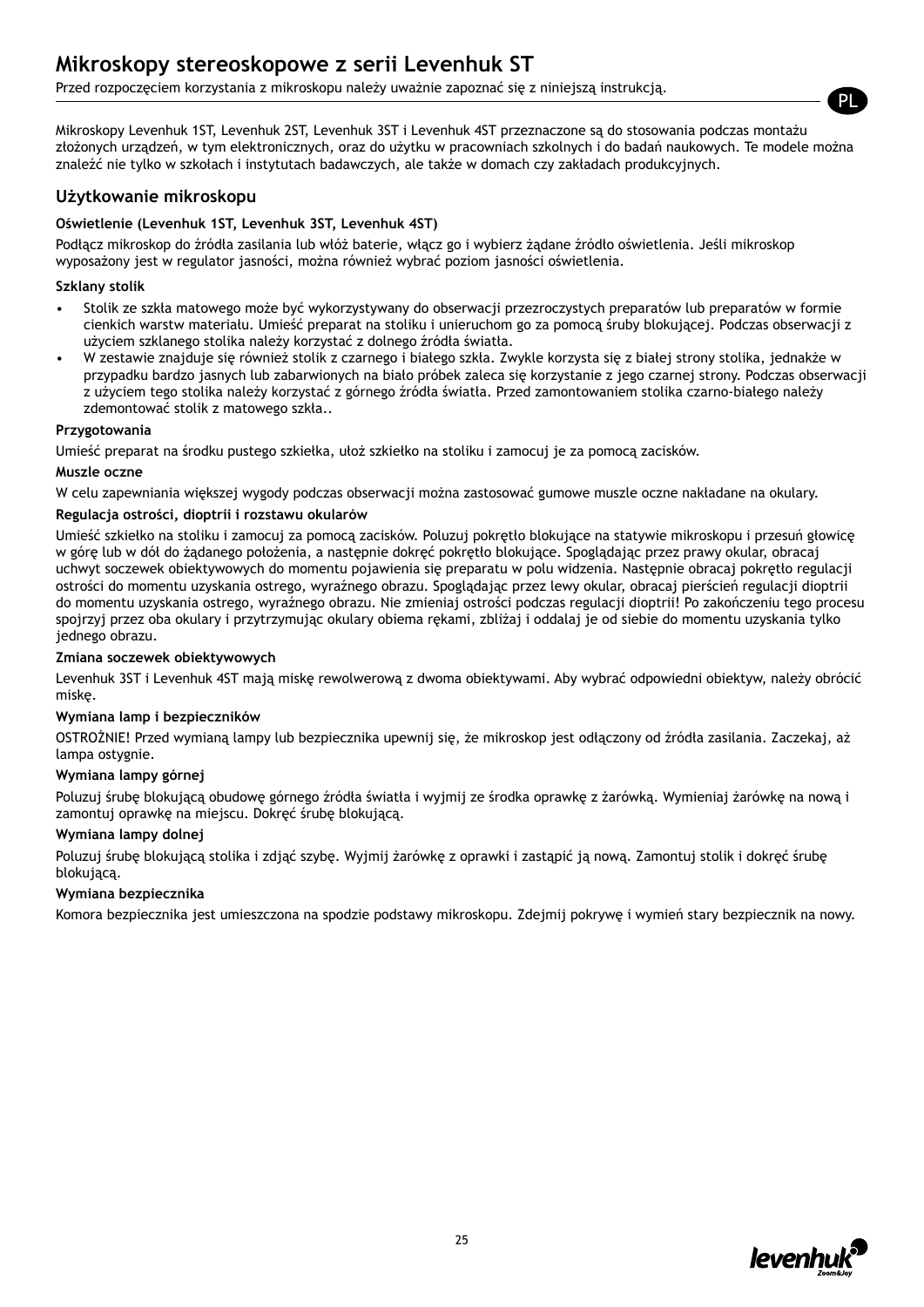### **Dane techniczne**

|                                       | Levenhuk 1ST                                     | Levenhuk 2ST                                                                             | Levenhuk 3ST                                                                                                                                 | Levenhuk 4ST                                                                                                                                 |
|---------------------------------------|--------------------------------------------------|------------------------------------------------------------------------------------------|----------------------------------------------------------------------------------------------------------------------------------------------|----------------------------------------------------------------------------------------------------------------------------------------------|
| Głowica                               | dwuokularowa, pionowa                            |                                                                                          | dwuokularowa, pod kątem 45°                                                                                                                  |                                                                                                                                              |
| Materiał układu optycznego            |                                                  |                                                                                          | szkło optyczne                                                                                                                               |                                                                                                                                              |
| Powiększenie                          | 20x                                              | 40x                                                                                      |                                                                                                                                              | $20 - 40x$                                                                                                                                   |
| Średnica tubusu okularu               |                                                  | 23,2 mm                                                                                  |                                                                                                                                              | 30 mm                                                                                                                                        |
| <b>Okulary</b>                        |                                                  |                                                                                          | WF10x (2 szt)                                                                                                                                |                                                                                                                                              |
| Soczewki obiektywowe                  | 2x                                               | 4x                                                                                       |                                                                                                                                              | 2x, 4x                                                                                                                                       |
| Odległość robocza                     | 65 mm                                            | 60 mm                                                                                    | 57 mm                                                                                                                                        | 130 mm                                                                                                                                       |
| Zakres regulacji rozstawu<br>okularów | $55 - 75$ mm                                     | $60$ mm                                                                                  | $60$ mm                                                                                                                                      | $55 - 75$ mm                                                                                                                                 |
| Stolik ze szkła                       | 50 mm, z zaczepami,<br>biała płytka stolika      | 50 mm, z zaczepami,<br>dwustronna płytka<br>stolika (czarno-biała,<br>tworzywo sztuczne) | 90 mm, szklany stolik<br>ze szkła matowego<br>z zaczepami,<br>dodatkowa<br>dwustronna płytka<br>stolika (czarno-biała,<br>tworzywo sztuczne) | 95 mm, szklany stolik<br>ze szkła matowego<br>z zaczepami,<br>dodatkowa<br>dwustronna płytka<br>stolika (czarno-biała,<br>tworzywo sztuczne) |
| Zakres regulacji dioptrii             |                                                  |                                                                                          | ±5D                                                                                                                                          |                                                                                                                                              |
| Regulacja ostrości                    | zgrubna, 35 mm                                   |                                                                                          | zgrubna, 40 mm                                                                                                                               | zgrubna, 35 mm                                                                                                                               |
| Zasilanie                             | 2 baterie AA (nie<br>wchodzi w skład<br>zestawu) |                                                                                          | 220 V/50 Hz lub 110 V/60 Hz (opcja)                                                                                                          |                                                                                                                                              |
| Oświetlenie                           | górne (0,06 W LED)                               | naturalne                                                                                | dolne i górne<br>oświetlenie<br>halogenowe, 10 W                                                                                             | górne (1 W LED)<br>dolne (2 W LED)                                                                                                           |
| Zakres temperatury pracy              |                                                  | $-540$ °C                                                                                |                                                                                                                                              | $535$ $\degree$ C                                                                                                                            |
| Akcesoria opcjonalne                  | futerał                                          | muszle oczne (2 szt)                                                                     | muszle oczne (2 szt);<br>lampa halogenowa<br>12 V/10 W                                                                                       | muszle oczne (2 szt);<br>futerał                                                                                                             |

Producent zastrzega sobie prawo wprowadzenia zmian w ofercie produktów i specyfikacjach bez uprzedniego powiadomienia.

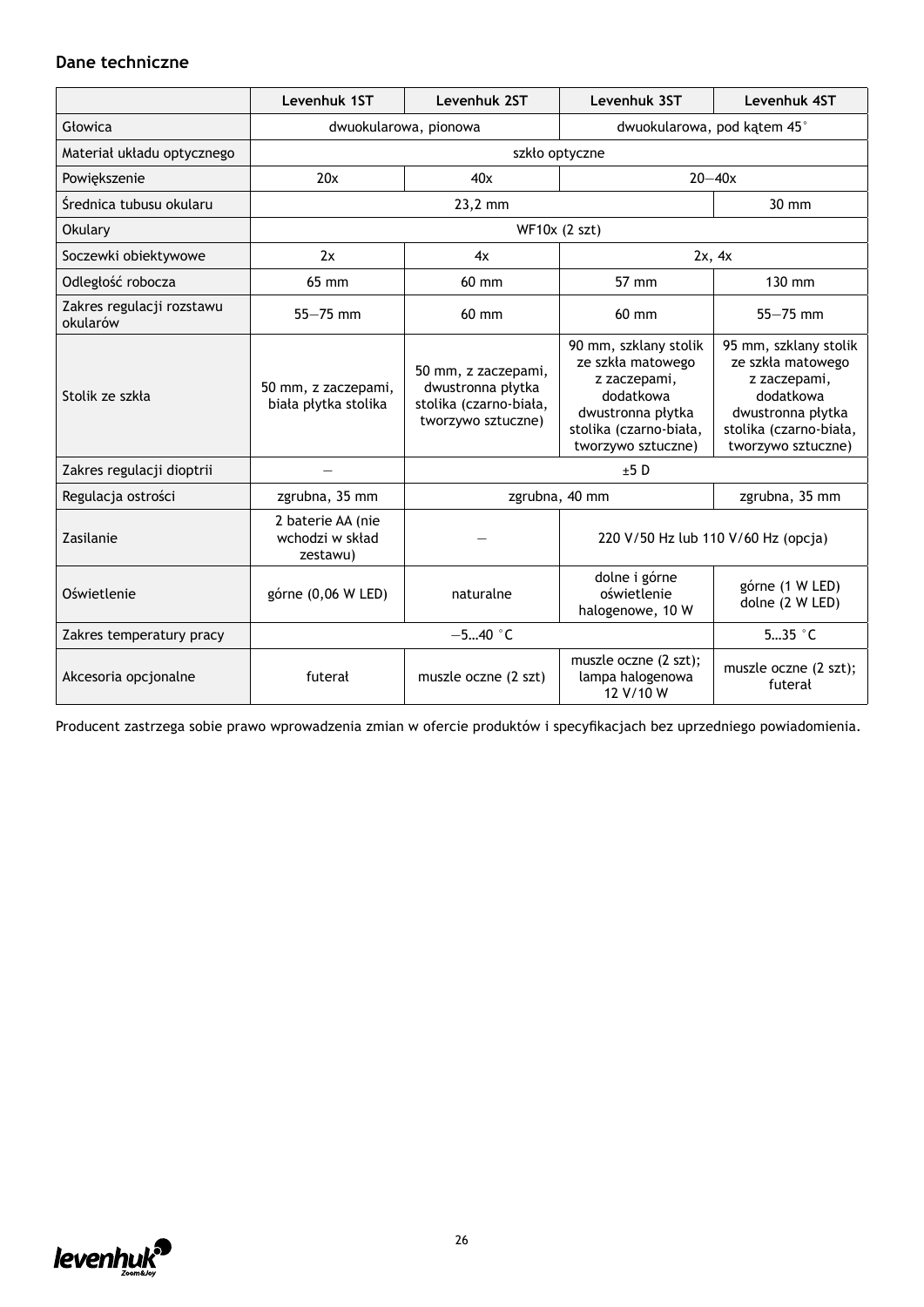

**Uwaga:** Prosimy zapoznać się z tabelą z danymi technicznymi i sprawdzić poprawną wartość napięcia sieciowego. Nie należy podłączać urządzenia o napięciu 220 V do gniazdka o napięciu 110 V ani na odwrót bez użycia przetwornika. Należy pamiętać, że napięcie sieciowe w większości państw europejskich wynosi 220—240 V, natomiast w USA i Kanadzie — 110 V.

### **Konserwacja i pielęgnacja**

- **• Pod żadnym pozorem nie wolno kierować przyrządu bezpośrednio na słońce, światło laserowe lub inne źródło jasnego światła, ponieważ może to spowodować TRWAŁE USZKODZENIE SIATKÓWKI lub doprowadzić do ŚLEPOTY.**
- Zachowaj szczególną ostrożność, gdy urządzenia używają dzieci lub osoby, które nie w pełni zapoznały się z instrukcjami.
- Po rozpakowaniu mikroskopu i przed jego pierwszym użyciem należy sprawdzić stan i prawidłowość podłączenia każdego elementu.
- Nie podejmuj prób samodzielnego demontażu urządzenia, nawet w celu wyczyszczenia lustra. W celu wszelkich napraw i czyszczenia skontaktuj się z punktem serwisowym.
- Chroń przyrząd przed upadkami z wysokości i działaniem nadmiernej siły mechanicznej. Nie należy używać nadmiernej siły podczas ustawiania ostrości. Nie należy dokręcać zbyt mocno śrub blokujących.
- Nie dotykaj powierzchni optycznych palcami. Do czyszczenia zewnętrznych powierzchni przyrządu używaj tylko specjalnych ściereczek i narzędzi do czyszczenia optyki Levenhuk. Nie czyść układu optycznego za pomocą środków żrących lub zawierających aceton.
- Cząsteczki ścierające, takie jak ziarna piasku, powinny być zdmuchiwane z powierzchni soczewek lub usuwane za pomocą miękkiej szczotki.
- Nie wystawiaj przyrządu na długotrwałe działanie promieni słonecznych. Trzymaj z dala od wody. Nie należy przechowywać w warunkach wysokiej wilgoci.
- Podczas obserwacji należy zachować ostrożność. Po zakończeniu obserwacji założ osłonę przeciwpyłową w celu zabezpieczenia mikroskopu przed kurzem i zanieczyszczeniami.
- W przypadku korzystania z mikroskopu przez dłuższy czas soczewki obiektywowe i okulary oraz mikroskop należy przechowywać osobno.
- Przyrząd powinien być przechowywany w suchym, chłodnym miejscu, z dala od kurzu, niebezpiecznych kwasów oraz innych substancji chemicznych, grzejników, otwartego ognia i innych źródeł wysokiej temperatury.
- Staraj się nie korzystać z mikroskopu w pobliżu łatwopalnych materiałów lub substancji (benzenu, papieru, kartonu, tworzywa sztucznego itp.), ponieważ nagrzewająca się podczas użytkowania podstawa może powodować ryzyko pożaru.
- Przed każdym otwarciem podstawy lub wymianą lampy odłączaj mikroskop od źródła zasilania. Przed wymianą lampy, niezależnie od jej rodzaju (halogenowa lub żarowa), zaczekaj, aż jej temperatura spadnie. Lampy wymieniaj zawsze na modele tego samego typu.
- Pamiętaj, aby moc zasilania była dopasowana do napięcia jest ono podane w danych technicznych nowego mikroskopu. Podłączenie do gniazda zasilającego o innej mocy może spowodować uszkodzenie zespołu obwodów elektrycznych przyrządu, spalenie lampy, a nawet zwarcie.
- **• W przypadku połknięcia małej części lub baterii należy natychmiast zwrócić się o pomoc medyczną.**

### **Instrukcje dotyczące bezpiecznego obchodzenia się z bateriami**

- Należy używać baterii odpowiedniego typu i w odpowiednim rozmiarze.
- Należy wymieniać wszystkie baterie jednocześnie; nie należy łączyć starych i nowych baterii ani baterii różnych typów.
- Przed włożeniem baterii należy wyczyścić styki baterii i urządzenia.
- Podczas wkładania baterii należy zwracać uwagę na ich bieguny (znaki + i -).
- Jeśli sprzęt nie będzie używany przez dłuższy czas, należy wyjąć baterie.
- Zużyte baterie należy natychmiast wyjąć.
- Nie doprowadzać do zwarcia baterii, ponieważ wiąże się to z ryzykiem powstania wysokich temperatur, wycieku lub wybuchu.
- Nie ogrzewać baterii w celu przedłużenia czasu ich działania.
- Należy pamiętać o wyłączeniu urządzenia po zakończeniu użytkowania.
- Baterie przechowywać w miejscu niedostępnym dla dzieci, aby uniknąć ryzyka połknięcia, uduszenia lub zatrucia.

### **Gwarancja międzynarodowa Levenhuk**

Wszystkie teleskopy, mikroskopy, lornetki i inne przyrządy optyczne Levenhuk, za wyjątkiem akcesoriów, posiadają **dożywotnią gwarancję** obejmującą wady materiałowe i wykonawcze. Dożywotnia gwarancja to gwarancja na cały okres użytkowania produktu. Wszystkie akcesoria Levenhuk są wolne od wad materiałowych i wykonawczych i pozostaną takie przez **dwa lata**  od daty zakupu detalicznego. Firma Levenhuk naprawi lub wymieni produkty lub ich części, w przypadku których kontrola prowadzona przez Levenhuk wykaże obecność wad materiałowych lub wykonawczych. Warunkiem wywiązania się przez firmę Levenhuk z obowiązku naprawy lub wymiany produktu jest dostarczenie danego produktu firmie razem z dowodem zakupu uznawanym przez Levenhuk.

Niniejsza gwarancja nie obejmuje części eksploatacyjnych, takich jak żarówki (elektryczne, LED, halogenowe, energooszczędne i inne), baterie (akumulatory i zwykłe), akcesoria elektryczne itd.

Więcej informacji na ten temat znajduje się na stronie: www.levenhuk.pl/gwarancja

W przypadku wątpliwości związanych z gwarancją lub korzystaniem z produktu, proszę skontaktować się z lokalnym przedstawicielem Levenhuk.

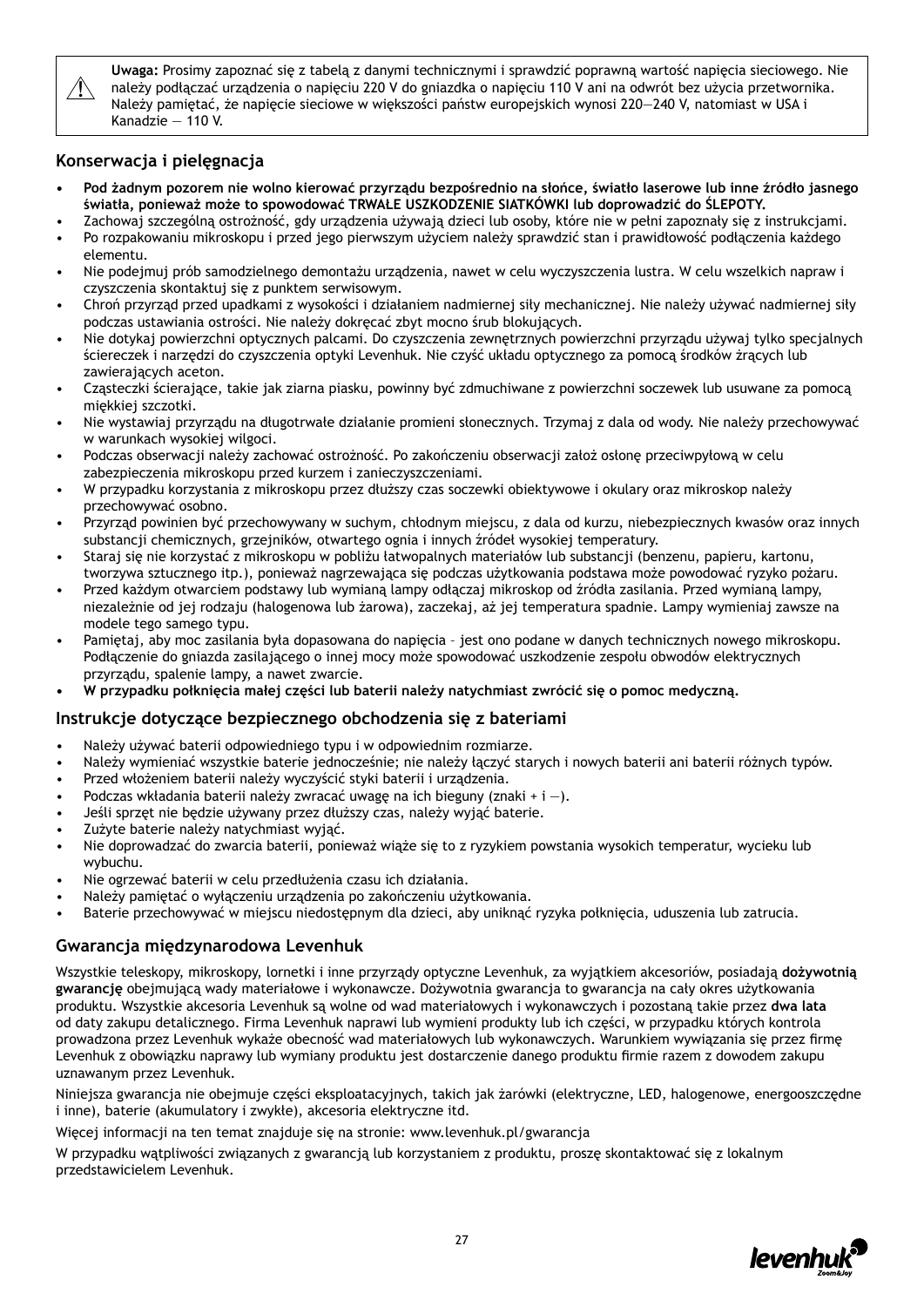Leia este manual atentamente antes de utilizar o microscópio pela primeira vez.

Os microscópios Levenhuk1ST, Levenhuk 2ST, Levenhuk 3ST e Levenhuk 4ST foram concebidos para serem utilizados durante a montagem de equipamentos intrincados, incluindo eletrónica; para experiências escolares e investigação científica. Todos os modelos podem ser encontrados em escolas e institutos de investigação, em casa e nas fábricas.

PT

### **Utilização do microscópio**

#### **Iluminação (Levenhuk 1ST, Levenhuk 3ST, Levenhuk 4ST)**

Ligue o microscópio a uma fonte de alimentação ou introduza pilhas; em seguida, ligue-o e escolha a fonte de iluminação necessária. Se o microscópio tiver controlo de luminosidade, também pode escolher o nível de luminosidade da iluminação.

#### **Área de inserção de vidro da platina**

- A área de inserção de vidro fosco da platina pode ser usada para observações de espécimes transparentes ou amostras finas de objetos. Coloque-a na platina e fixe-a no devido lugar com o parafuso de bloqueio. A fonte de iluminação inferior deve ser usada durante observações com esta área de inserção de vidro da platina.
- O kit do novo microscópio também pode incluir uma área de inserção de vidro da platina preto e branco. Normalmente, deve utilizar o lado branco; no entanto, se um espécime for muito brilhante ou branco, deve utilizar o lado preto para maior contraste. A fonte de iluminação superior deve ser usada durante observações com esta área de inserção de vidro da platina. Antes de instalar o vidro preto e branco, remova o vidro fosco da platina.

#### **Preparação**

Coloque um espécime no centro de uma lâmina vazia, coloque o diapositivo na platina e bloqueie-o no devido lugar com as pinças da platina.

#### **Oculares**

Para maior comodidade durante as observações, pode utilizar proteções de borracha em ambas as oculares.

#### **Foco, ajuste de dioptria, distância interpupilar**

Coloque uma lâmina sobre a platina e bloqueie-a no devido lugar com as pinças da platina. Desaperte o botão de bloqueio no polo do microscópio, deslize a cabeça da ocular para cima ou para baixo para uma posição desejada e volte a apertar o botão de bloqueio. Olhe através da ocular direita e rode a pega da objetiva até que o espécime apareça no seu campo de visão. Em seguida, rode o botão de focagem até a imagem ficar nítida. Olhe através da ocular esquerda e rode o anel de ajuste de dioptria até a imagem ficar nítida. Não regule o foco durante o ajuste de dioptria! Após concluir este processo, olhe através de ambas as oculares, segure-as com as mãos e aproxime-as ou separe-as até tornar uma imagem dupla numa única imagem.

#### **Mudar de objetiva**

Levenhuk 3ST e Levenhuk 4ST têm um revólver giratório com duas objetivas. Para alternar entre elas, tem de rodar o revólver.

#### **Mudar de lâmpadas**

ATENÇÃO! Antes de mudar uma lâmpada ou um fusível, certifique-se de que o microscópio está desligado de uma fonte de energia. Além disso, aguarde até que a lâmpada arrefeça.

#### **Mudar a lâmpada de iluminação superior**

Desaperte o parafuso de bloqueio na estrutura de iluminação superior e remova o porta-lâmpada do interior da mesma. Substitua a lâmpada antiga por uma nova e volte a colocar o porta-lâmpada. Reaperte o parafuso de bloqueio.

#### **Mudar a lâmpada de iluminação inferior**

Desaperte o parafuso de bloqueio na platina e remova o vidro. Remova a lâmpada antiga do porta-lâmpada e substitua-a por uma nova. Volte a colocar o vidro no devido lugar e reaperte o parafuso de bloqueio.

#### **Substituir o fusível**

A caixa de fusíveis está localizada na parte inferior da base do microscópio. Remova a tampa e substitua o fusível antigo por um novo.

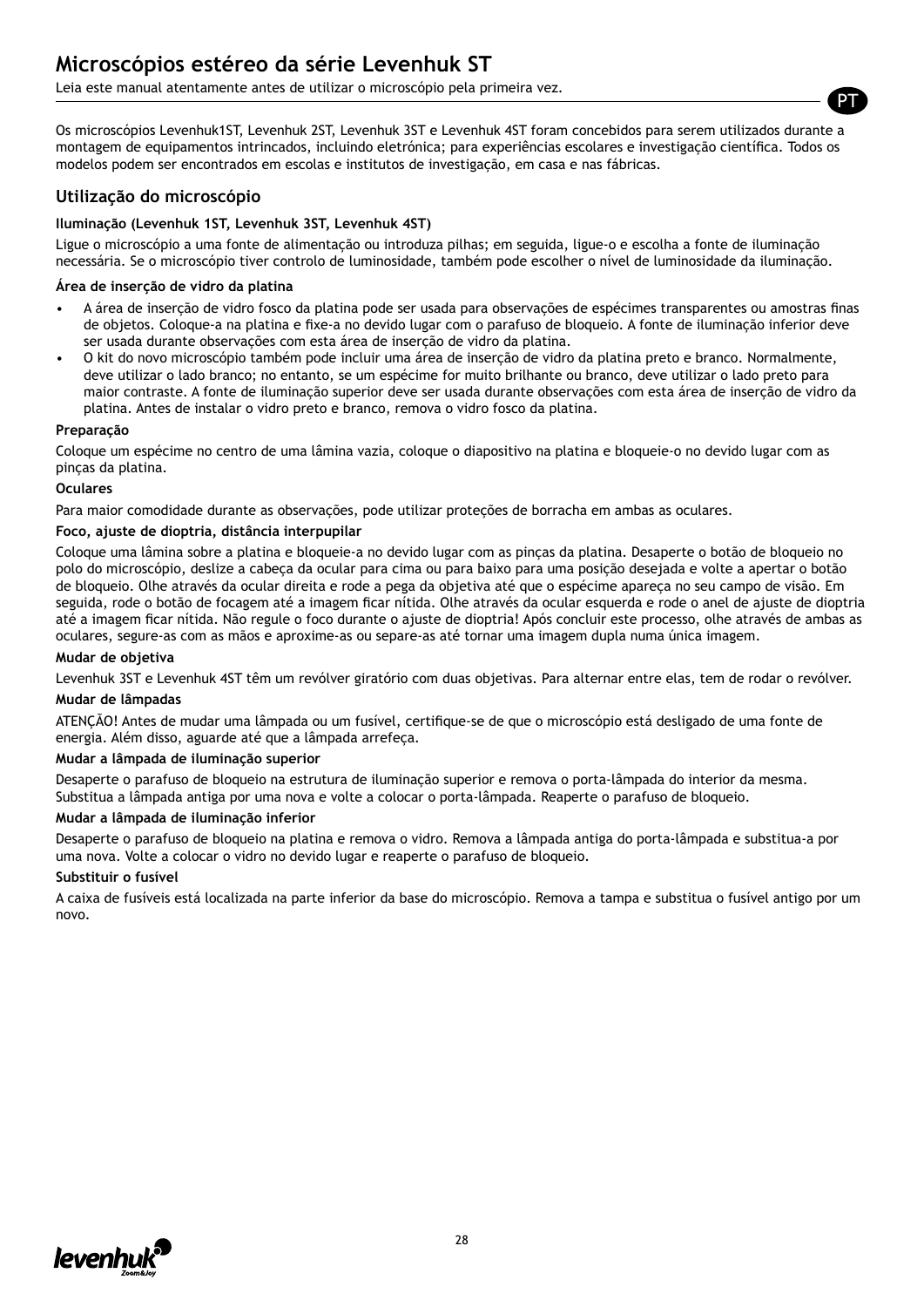### **Especificações**

|                                               | Levenhuk 1ST                                                | Levenhuk 2ST                                                                                        | Levenhuk 3ST                                                                                                                | Levenhuk 4ST                                                                                                                |  |
|-----------------------------------------------|-------------------------------------------------------------|-----------------------------------------------------------------------------------------------------|-----------------------------------------------------------------------------------------------------------------------------|-----------------------------------------------------------------------------------------------------------------------------|--|
| Cabeça                                        | binocular, vertical                                         |                                                                                                     |                                                                                                                             | binocular, inclinada a 45°                                                                                                  |  |
| Material ótico                                |                                                             |                                                                                                     | vidro ótico                                                                                                                 |                                                                                                                             |  |
| Ampliação                                     | 20x                                                         | 40x                                                                                                 |                                                                                                                             | $20 - 40x$                                                                                                                  |  |
| Diâmetro do tubo ocular                       |                                                             | 23,2 mm                                                                                             |                                                                                                                             | $30 \text{ mm}$                                                                                                             |  |
| <b>Oculares</b>                               |                                                             |                                                                                                     | $WF10x$ (2 pcs)                                                                                                             |                                                                                                                             |  |
| Objetivas                                     | 2x                                                          | 4x                                                                                                  |                                                                                                                             | 2x, 4x                                                                                                                      |  |
| Distância de trabalho                         | 65 mm                                                       | 60 mm                                                                                               | 57 mm                                                                                                                       | $130 \text{ mm}$                                                                                                            |  |
| Distância interpupilar                        | $55 - 75$ mm                                                | 60 mm                                                                                               | 60 mm                                                                                                                       | $55 - 75$ mm                                                                                                                |  |
| Área de inserção de vidro da<br>platina       | 50 mm, com pinças<br>da platina, placa de<br>platina branca | 50 mm, com pinças<br>da platina, placa<br>de platina (preta e<br>branca, plástico)<br>de dupla face | 90 mm, platina de<br>vidro mate com<br>pinças, placa de<br>platina (preta e<br>branca, plástico) de<br>dupla face adicional | 95 mm, platina de<br>vidro mate com<br>pinças, placa de<br>platina (preta e<br>branca, plástico) de<br>dupla face adicional |  |
| Ajuste de dioptria da ocular                  |                                                             | ±5D                                                                                                 |                                                                                                                             |                                                                                                                             |  |
| Foco                                          | aproximado, 35 mm                                           |                                                                                                     | aproximado, 40 mm                                                                                                           | aproximado, 35 mm                                                                                                           |  |
| Fonte de alimentação                          | 2 pilhas AA (não<br>incluídas no kit)                       |                                                                                                     | 220 V/50 Hz ou 110 V/60 Hz (opcional)                                                                                       |                                                                                                                             |  |
| Iluminação                                    | superior (LED de<br>0,06 W                                  | iluminação natural                                                                                  | halogénio superior<br>e inferior, 10 W                                                                                      | superior (LED de 1 W)<br>inferior (LED de 2 W)                                                                              |  |
| Intervalo de temperaturas<br>de funcionamento | $-540$ °C                                                   |                                                                                                     |                                                                                                                             | $535$ $\degree$ C                                                                                                           |  |
| Acessórios adicionais                         | capa protetora<br>antipoeira                                | oculares de borracha<br>(2 pcs)                                                                     | oculares de borracha<br>$(2 pcs)$ ,<br>lâmpada de halogéneo<br>de reserva 12 V/10 W                                         | oculares de borracha<br>$(2 pcs)$ , capa<br>protetora antipoeira                                                            |  |

O fabricante reserva-se o direito de efetuar alterações à gama de produtos e especificações sem aviso prévio.

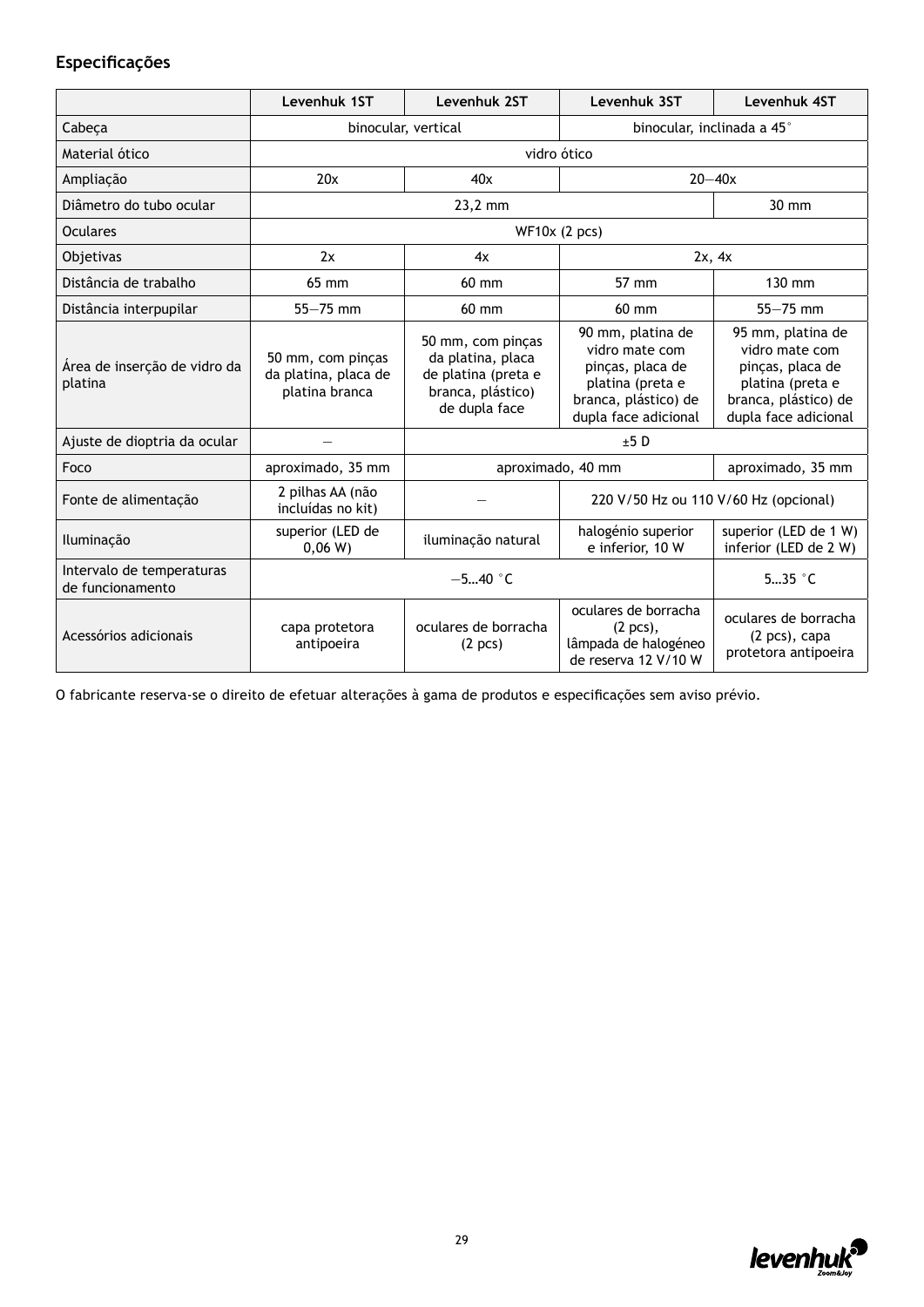Atenção: Consulte a tabela de especificações para a voltagem correta. Nunca tente conectar um dispositivo 110V a<br>Uma saída 220V, e vice-versa, sem o uso de um transformador. Lembre-se que a voltagem nos EUA e no Canadá é 1 e que, na maioria dos países europeus, a voltagem é 220—240V.

### **Cuidado e manutenção**

- **• Nunca, em qualquer circunstância, olhe diretamente para o Sol, ou para outra fonte de luz intensa, ou para um laser através deste dispositivo, pois isso pode causar DANOS PERMANENTES À RETINA e pode levar à CEGUEIRA.**
- Tome as precauções necessárias quando usar o dispositivo com crianças, ou com outras pessoas que não leram, ou não compreenderam totalmente estas instruções.
- Após desembalar o microscópio e antes de utilizá-lo pela primeira vez, verifique a integridade e a durabilidade de todos os componentes e ligações.
- Não tente desmontar o dispositivo por conta própria por qualquer motivo. Para fazer consertos de qualquer tipo, por favor entre em contato com seu centro de serviços especializados.
- Proteja o dispositivo de impactos súbitos e de força mecânica excessiva. Não aplique pressão excessiva quando estiver ajustando o foco. Não aperte demasiado os parafusos de bloqueio.
- Não toque nas superfícies ópticas com seus dedos. Para limpar o exterior do dispositivo, use apenas lenços especiais para limpeza e ferramentas especiais de limpeza óptica da Levenhuk. Não utilize fluidos corrosivos, nem baseados em acetona para limpar as partes ópticas.
- Partículas abrasivas, como areia, não devem ser removidas com um pano. Em vez disso, sopre-as, ou retire-as com um pincel suave.
- Não use o dispositivo por períodos de tempo muito longos, nem o deixe abandonado sob a luz direta do Sol. Mantenha longe de água e alta umidade.
- Tenha cuidado durante as suas observações, substitua sempre a capa protetora antipoeira quando concluir as observações de modo a proteger o equipamento contra poeiras e manchas.
- Se não utilizar o microscópio durante muito tempo, guarde as objetivas e os oculares separadamente do microscópio.
- Guarde o dispositivo em um local seco e fresco, longe de ácidos perigosos e outros produtos químicos, de aquecedores, de fogo e de outras fontes de altas temperaturas.
- Ao utilizar o microscópio, não o faça próximo de materiais ou substâncias inflamáveis (benzeno, papel, cartão, plástico, etc.), uma vez que a base pode aquecer durante o uso e provocar um incêndio.
- Desligue sempre o microscópio de uma fonte de alimentação antes de abrir a base ou mudar de lâmpada de iluminação. Independentemente do tipo de lâmpada (halogéneo ou incandescente), deixe arrefecer durante algum tempo antes de a substituir por uma lâmpada do mesmo tipo.
- Utilize sempre a fonte de alimentação com uma tensão adequada, isto é, indicada nas especificações do novo microscópio. A ligação do equipamento a uma tomada diferente pode danificar o circuito elétrico do microscópio, fundir a lâmpada ou provocar um curto-circuito.
- **• Procure um médico imediatamente se uma peça pequena ou uma pilha for engolida.**

### **Instruções de segurança da bacteria**

- Compre sempre baterias do tamanho e grau mais adequados para o uso pretendido.
- Substitua sempre o conjunto de baterias de uma só vez; tome cuidado para não misturar baterias antigas com novas, ou baterias de tipos diferentes.
- Limpe os contactos da bateria, e também os do dispositivo, antes da instalação da bateria.
- Certifique-se de que as baterias estão instaladas corretamente no que respeita à sua polaridade (+ e —).
- Remova as baterias do equipamento se este não for ser usado por um período prolongado de tempo.
- Remova as baterias usadas prontamente.
- Nunca tente recarregar baterias primárias, pois isso pode causar derrame, incêndio ou explosão.
- Nunca coloque as baterias em curto-circuito, pois isso pode causar altas temperaturas, derrame ou explosão.
- Nunca aqueça as baterias com o intuito de as reanimar. Não desmonte as baterias.
- Lembre-se de desligar os dispositivos após a utilização.
- Mantenha as baterias fora do alcance das crianças, para evitar o risco de ingestão, sufocação ou envenenamento.
- Use as baterias da forma prescrita pelas leis do seu país.

#### **Garantia vitalícia internacional Levenhuk**

Todos os telescópios, microscópios, binóculos ou outros produtos ópticos Levenhuk, exceto seus acessórios, são acompanhados de **garantia vitalícia** contra defeitos dos materiais e acabamento. A garantia vitalícia é uma garantia para a vida útil do produto no mercado. Todos os acessórios Levenhuk têm garantia de materiais e acabamento livre de defeitos por **dois anos** a partir da data de compra. A Levenhuk irá reparar ou substituir o produto ou sua parte que, com base em inspeção feita pela Levenhuk, seja considerado defeituoso em relação aos materiais e acabamento. A condição para que a Levenhuk repare ou substitua tal produto é que ele seja enviado à Levenhuk juntamente com a nota fiscal de compra.

Esta garantia não cobre partes consumíveis, tais como lâmpadas (elétricas, de LED, de halogênio, econômicas e outros tipos de lâmpadas), baterias (recarregáveis e não recarregáveis), consumíveis elétricos etc.

Para detalhes adicionais, visite nossa página na internet: eu.levenhuk.com/warranty

Se surgirem problemas relacionados à garantia ou se for necessária assistência no uso do produto, contate a filial local da Levenhuk.

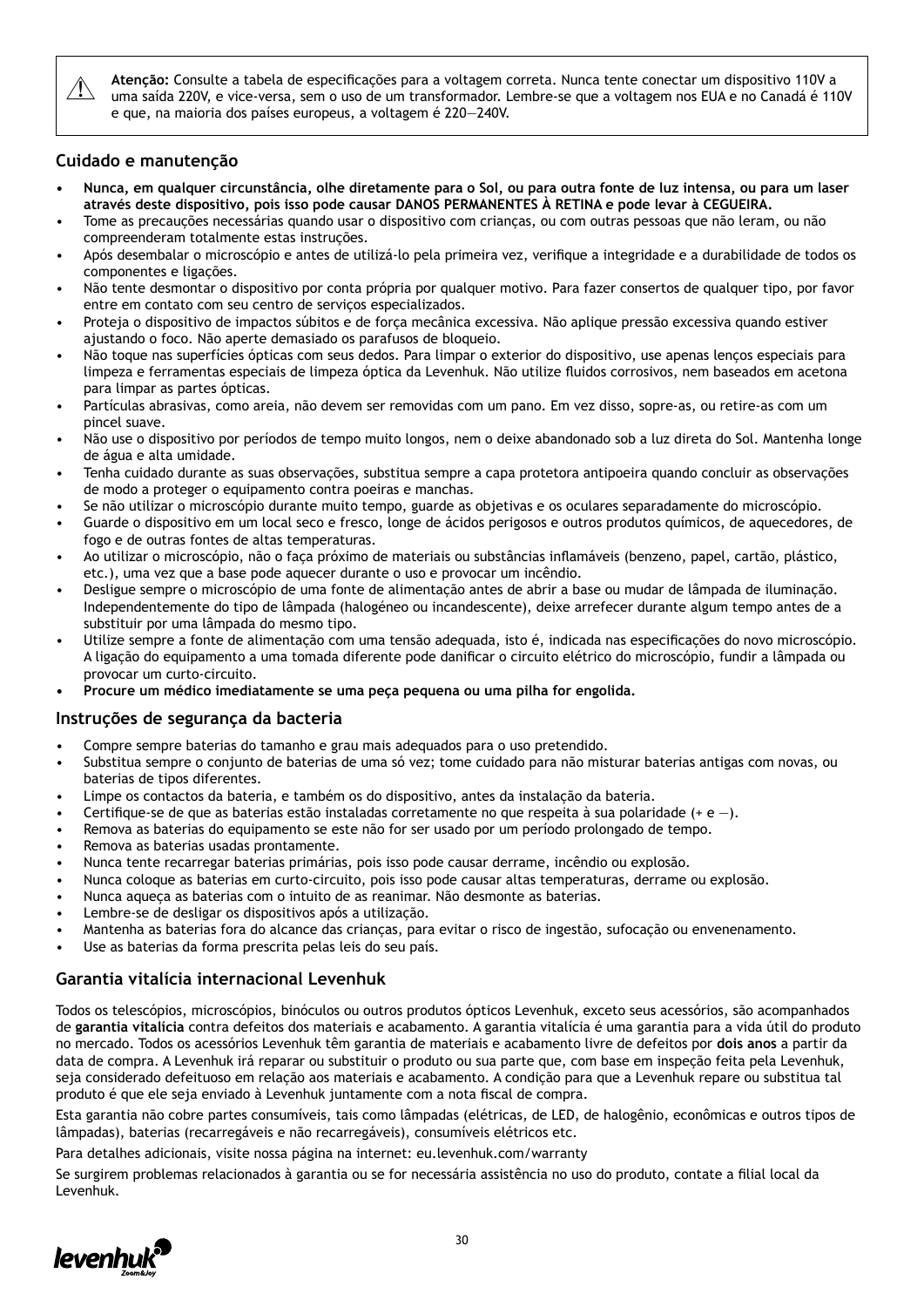## **Стереомикроскопы Levenhuk ST**

Перед первым использованием микроскопа внимательно прочтите данную инструкцию!

Микроскопы Levenhuk 1ST, Levenhuk 2ST, Levenhuk 3ST и Levenhuk 4ST рекомендованы к применению в электронике, для проверки и разборки точных и измерительных инструментов, в обучающих экспериментах, для проведения исследований и наблюдений различных объектов под увеличением. Микроскопы предназначены для школ, исследовательских институтов, промышленных предприятий, домашнего использования.

#### **Использование микроскопа**

#### **Настройка освещения (Levenhuk 1ST, Levenhuk 3ST, Levenhuk 4ST)**

Подключите кабель питания к сети или вставьте батарейки, включите подсветку, настройте нужный тип подсветки. Если микроскоп оборудован регулятором подсветки, вы можете настроить уровень яркости.

#### **Выбор предметного стекла**

- Прозрачное предметное стекло используйте для наблюдений прозрачных препаратов и тонких срезов, установив его в специальную полость в предметном столике. Если модель микроскопа снабжена фиксаторами предметного стекла, затяните их. Для данного типа наблюдений рекомендуется использовать только нижнюю подсветку.
- В комплекте с микроскопом может поставляться дополнительное черно-белое предметное стекло. При использовании этого предметного стекла не забудьте вынуть основное предметное стекло (прозрачное). Обычно черно-белое предметное стекло устанавливается белой стороной вверх. Однако если препарат имеет белую или яркую окраску, тогда для лучшего контраста изображения используйте предметное стекло черной стороной вверх, включив только верхнюю подсветку.

#### **Подготовка препарата**

Поместите препарат в центр предметного стекла и зафиксируйте с помощью зажимов.

#### **Использование наглазников**

Чтобы во время наблюдений вам не мешал свет от посторонних источников, надевайте резиновые наглазники на оба окуляра.

#### **Фокусировка, диоптрийная коррекция, настройка межзрачкового расстояния бинокулярной насадки**

Поместите препарат на предметное стекло. Ослабьте стопорный винт на штативе и, передвигая голову микроскопа вверх или вниз, настройте оптимальное расстояние между оптикой и препаратом. Посмотрите в правый окуляр, покрутите рукоятку объектива, пока не увидите изображение препарата. Теперь покрутите ручку фокусировки, пока изображение не станет четким. Посмотрите в левый окуляр и покрутите диоптрийное кольцо, пока изображение не станет четким. Во время диоптрийной корректировки не крутите ручку фокусировки! Выполнив описанные действия, посмотрите в оба окуляра, возьмитесь за бинокулярную насадку двумя руками и сдвиньте ее слегка либо раздвиньте, пока два изображения не сольются в одно.

#### **Смена объектива**

Модели Levenhuk 3ST и 4ST оснащены револьверным устройством с объективами, для смены объектива — поверните его.

#### **Замена лампы**

ВАЖНО! Перед заменой лампы или предохранителя обязательно отключите микроскоп от сети питания! Выждите некоторое время, пока лампа не остынет.

#### **Замена лампы верхней подсветки**

Ослабьте фиксирующий винт блока подсветки и выньте патрон с лампой. Выньте старую лампу и замените новой такого же типа. Вставьте патрон с лампой обратно и закрутите винт.

#### **Замена лампы нижней подсветки**

Ослабьте фиксирующий винт предметного стекла, затем снимите стекло. Выньте старую лампу из патрона и установите новую. Установите предметное стекло обратно и закрутите винт.

#### **Замена предохранителя**

Блок предохранителя находится на нижней стороне основания микроскопа. Открутите крышку блока предохранителя, выньте старый предохранитель и установите новый.



RU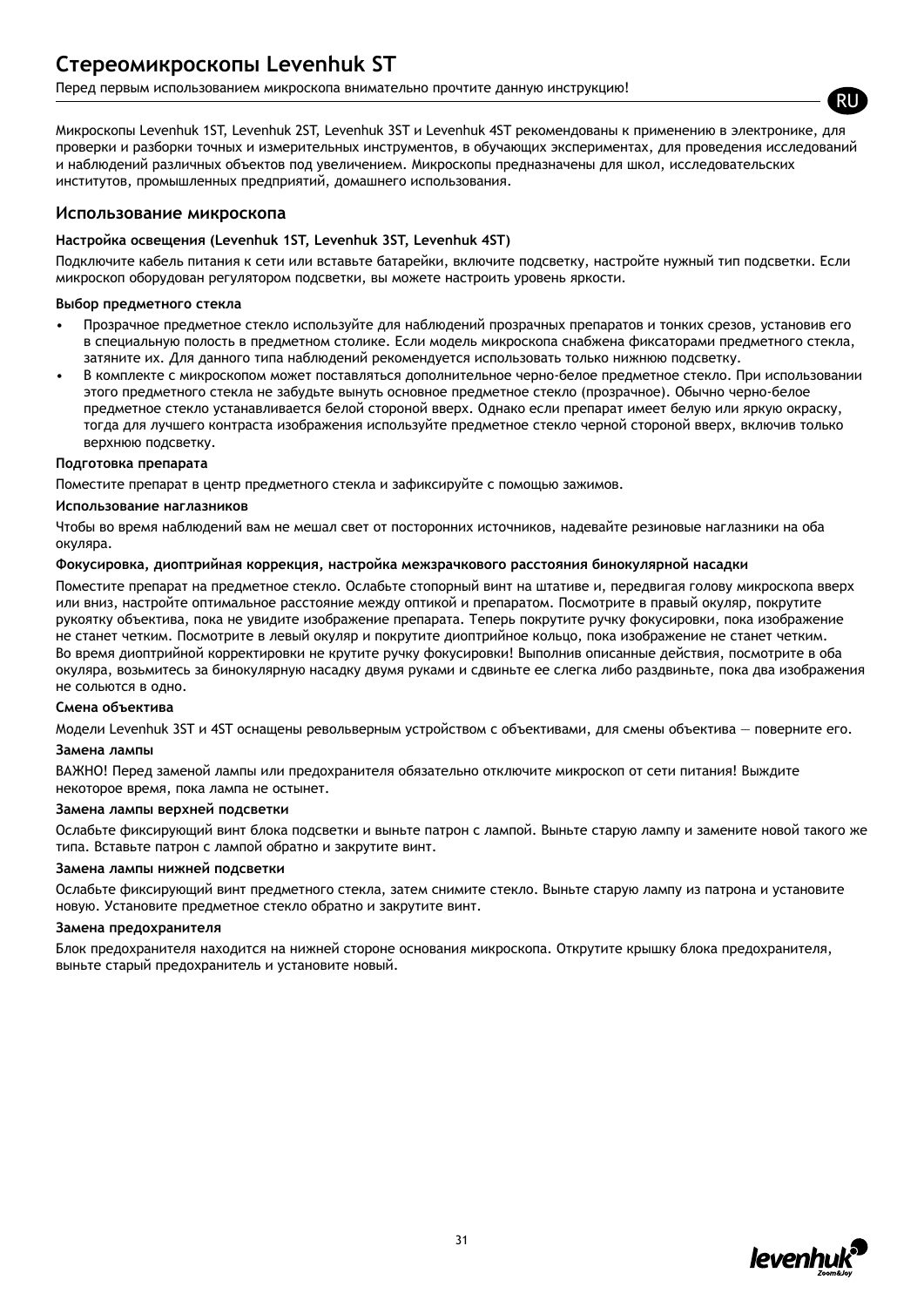#### **Технические характеристики**

|                                                | Levenhuk 1ST                                     | Levenhuk 2ST                                                    | Levenhuk 3ST                                                                                               | Levenhuk 4ST                                                                                               |  |
|------------------------------------------------|--------------------------------------------------|-----------------------------------------------------------------|------------------------------------------------------------------------------------------------------------|------------------------------------------------------------------------------------------------------------|--|
| Окулярная насадка                              | бинокулярная, вертикальная                       |                                                                 |                                                                                                            | бинокулярная, с углом наклона 45°                                                                          |  |
| Материал оптики                                |                                                  | оптическое стекло                                               |                                                                                                            |                                                                                                            |  |
| Увеличение                                     | 20x                                              | 40x                                                             |                                                                                                            | $20 - 40x$                                                                                                 |  |
| Диаметр окулярной трубки                       |                                                  | 23,2 MM                                                         |                                                                                                            | 30 MM                                                                                                      |  |
| Окуляры                                        |                                                  |                                                                 | WF10x (2 шт.)                                                                                              |                                                                                                            |  |
| Объективы                                      | 2x                                               | 4x                                                              |                                                                                                            | 2x, 4x                                                                                                     |  |
| Рабочее расстояние                             | 65 мм                                            | 60 мм                                                           | 57 MM                                                                                                      | 130 мм                                                                                                     |  |
| Диапазон настройки<br>межзрачкового расстояния | $55 - 75$ MM                                     | 60 MM                                                           | 60 MM                                                                                                      | $55 - 75$ MM                                                                                               |  |
| Предметное стекло                              | 50 мм, с зажимами,<br>белый                      | 50 мм, с зажимами,<br>двусторонний<br>(черно-белый,<br>пластик) | 90 мм, матовый<br>стеклянный<br>с зажимами,<br>дополнительный<br>двусторонний<br>(черно-белый,<br>пластик) | 95 мм, матовый<br>стеклянный<br>с зажимами,<br>дополнительный<br>двусторонний<br>(черно-белый,<br>пластик) |  |
| Диапазон диоптрийной<br>корректировки          |                                                  |                                                                 | ±5D                                                                                                        |                                                                                                            |  |
| Фокусировка                                    | грубая, 35 мм                                    |                                                                 | грубая, 40 мм                                                                                              | грубая, 35 мм                                                                                              |  |
| Питание                                        | 2 батарейки типа<br>АА (не входят в<br>комплект) |                                                                 | 220 В/50 Гц или 110 В/60 Гц (в зависимости<br>от страны поставки)                                          |                                                                                                            |  |
| Подсветка                                      | верхняя<br>(светодиодная)<br>0,06 B <sub>T</sub> | естественное<br>освещение                                       | верхняя и нижняя<br>(галогенная) 10 Вт                                                                     | верхняя 1 Вт<br>(светодиодная)<br><b>НИЖНЯЯ 2 Вт</b><br>(светодиодная)                                     |  |
| Диапазон рабочих<br>температур                 | $-540$ °C                                        |                                                                 |                                                                                                            | $535$ $\degree$ C                                                                                          |  |
| Дополнительно                                  | пылезащитный чехол                               | резиновые<br>наглазники (2 шт.)                                 | резиновые<br>наглазники (2 шт.),<br>запасная галогенная<br>лампа 12 В/10 Вт                                | резиновые<br>наглазники (2 шт.),<br>пылезащитный чехол                                                     |  |

Производитель оставляет за собой право вносить любые изменения в модельный ряд и технические характеристики или прекращать производство изделия без предварительного уведомления.

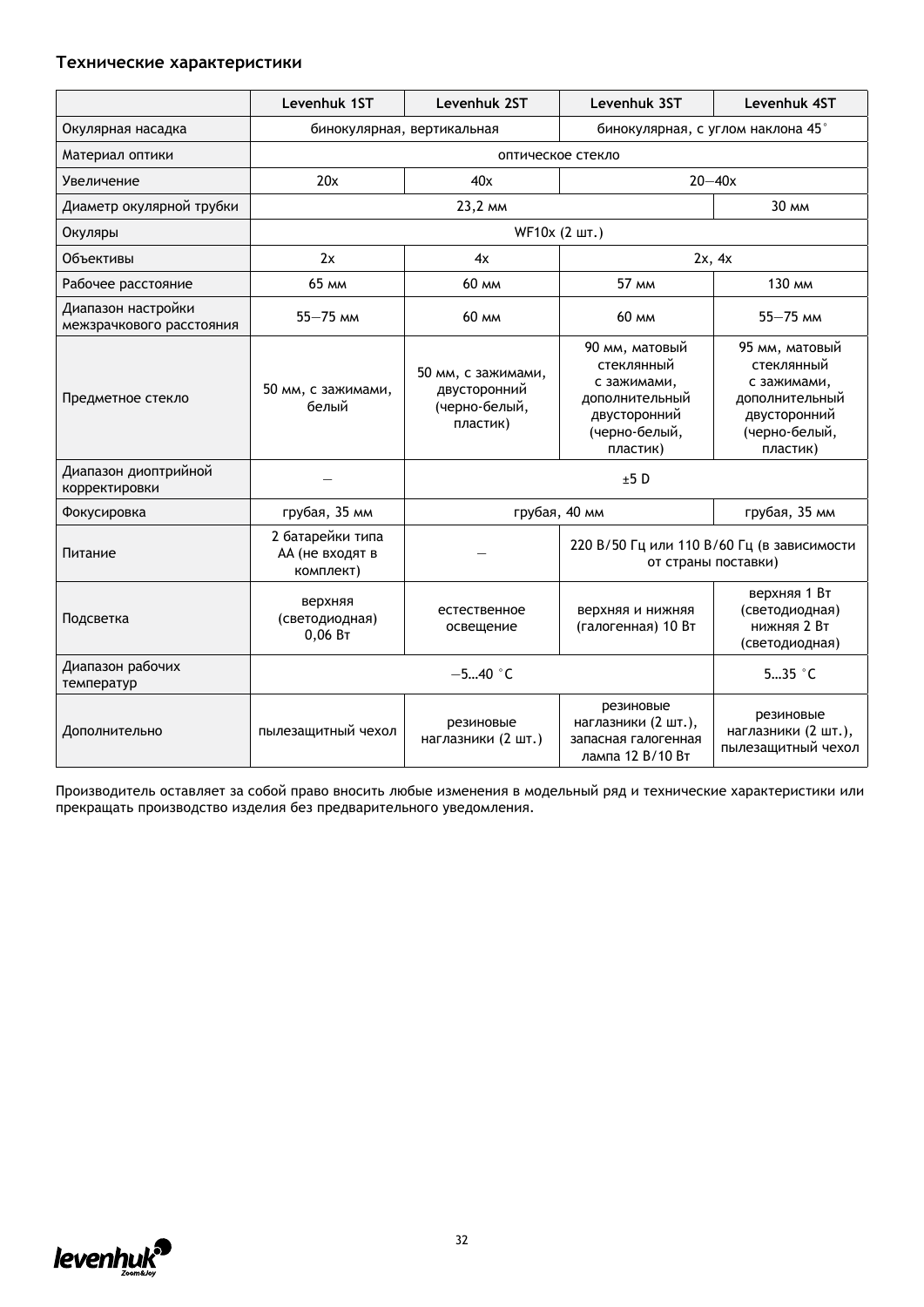

**Внимание!** Помните, что напряжение сети в России и большинстве европейских стран составляет 220—240 В. Если вы хотите использовать устройство в стране с другим стандартом сетевого напряжения, необходимо включать его в розетку только через соответствующий конвертер (преобразователь напряжения).

#### **Уход и хранение**

- **Никогда не смотрите в прибор на Солнце, на источник яркого света и лазерного излучения ЭТО ОПАСНО ДЛЯ ЗРЕНИЯ И МОЖЕТ ПРИВЕСТИ К СЛЕПОТЕ!**
- Будьте внимательны, если пользуетесь прибором вместе с детьми или людьми, не ознакомленными с инструкцией.
- После вскрытия упаковки и установки микроскопа проверьте каждый компонент.
- Не разбирайте прибор. Сервисные и ремонтные работы могут проводиться только в специализированном сервисном центре.
- Оберегайте прибор от резких ударов и чрезмерных механических воздействий. Не прикладывайте чрезмерных усилий при настройке фокуса. Не затягивайте стопорные и фиксирующие винты слишком туго.
- Не касайтесь пальцами поверхностей линз. Для внешней очистки прибора используйте специальную салфетку и специальные чистящие средства Levenhuk для чистки оптики. Не используйте для чистки средства с абразивными или коррозионными свойствами и жидкости на основе ацетона.
- Абразивные частицы (например, песок) следует не стирать, а сдувать или смахивать мягкой кисточкой.
- Не подвергайте прибор длительному воздействию прямых солнечных лучей. Не используйте прибор в условиях повышенной влажности и не погружайте его в воду.
- Работайте с микроскопом аккуратно, надевайте на него пылезащитный чехол после работы, чтобы защитить его от пыли и масляных пятен.
- Если объективы и окуляры не используются долгое время, храните их упакованными в сухую коробку, отдельно от микроскопа.
- Храните прибор в сухом прохладном месте, недоступном для пыли, влияния кислот или других активных химических веществ, вдали от отопителей (бытовых, автомобильных), открытого огня и других источников высоких температур.
- Не используйте микроскоп рядом с воспламеняемыми материалами, так как основание микроскопа может нагреться во время работы.
- Всегда отключайте микроскоп от электросети, прежде чем открывать батарейный отсек или менять лампу подсветки. Перед заменой лампы дайте ей остыть и всегда меняйте ее на лампу того же типа.
- Используйте источник питания, соответствующий напряжению сети, иначе может сгореть лампа, повредиться электросхема микроскопа или произойти короткое замыкание.
- **Если деталь прибора или элемент питания были проглочены, срочно обратитесь за медицинской помощью.**

#### **Использование элементов питания**

- Всегда используйте элементы питания подходящего размера и соответствующего типа.
- При необходимости замены элементов питания меняйте сразу весь комплект, не смешивайте старые и новые элементы питания и не используйте элементы питания разных типов одновременно.
- Перед установкой элементов питания очистите контакты элементов и контакты в корпусе прибора.
- Устанавливайте элементы питания в соответствии с указанной полярностью (+ и —).
- Если прибор не используется длительное время, следует вынуть из него элементы питания.
- Оперативно вынимайте из прибора использованные элементы питания.
- Никогда не закорачивайте полюса элементов питания это может привести к их перегреву, протечке или взрыву.
- Не пытайтесь нагревать элементы питания, чтобы восстановить их работоспособность.
- Не разбирайте элементы питания.
- Выключайте прибор после использования.
- Храните элементы питания в недоступном для детей месте, чтобы избежать риска их проглатывания, удушья или отравления.
- Утилизируйте использованные батарейки в соответствии с предписаниями закона.

#### **Международная пожизненная гарантия Levenhuk**

Компания Levenhuk гарантирует отсутствие дефектов в материалах конструкции и дефектов изготовления изделия. Продавец гарантирует соответствие качества приобретенного вами изделия компании Levenhuk требованиям технической документации при соблюдении потребителем условий и правил транспортировки, хранения и эксплуатации изделия. Срок гарантии: на аксессуары — **6 (шесть) месяцев** со дня покупки, на остальные изделия — **пожизненная гарантия** (действует в течение всего срока эксплуатации прибора). Гарантия не распространяется на комплектующие с ограниченным сроком использования, в том числе лампы (накаливания, светодиодные, галогенные, энергосберегающие и прочие типы ламп), электрокомплектующие, расходные материалы, элементы питания и прочее.

Подробнее об условиях гарантийного обслуживания см. на сайте www.levenhuk.ru/support

По вопросам гарантийного обслуживания вы можете обратиться в ближайшее представительство компании Levenhuk.